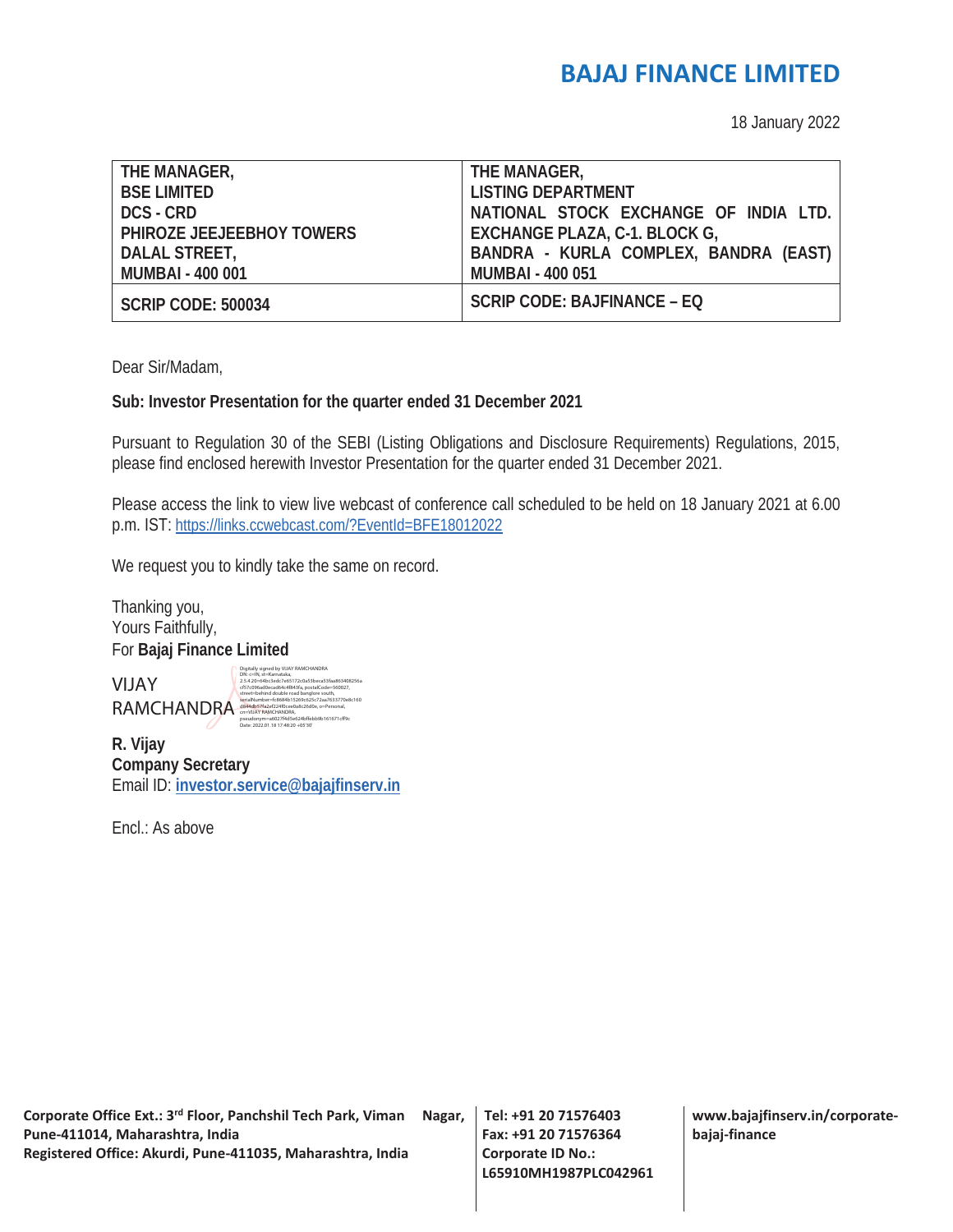

# **BAJAJ FINANCE LIMITED**

Q3 FY22 Investor Presentation 18 January 2022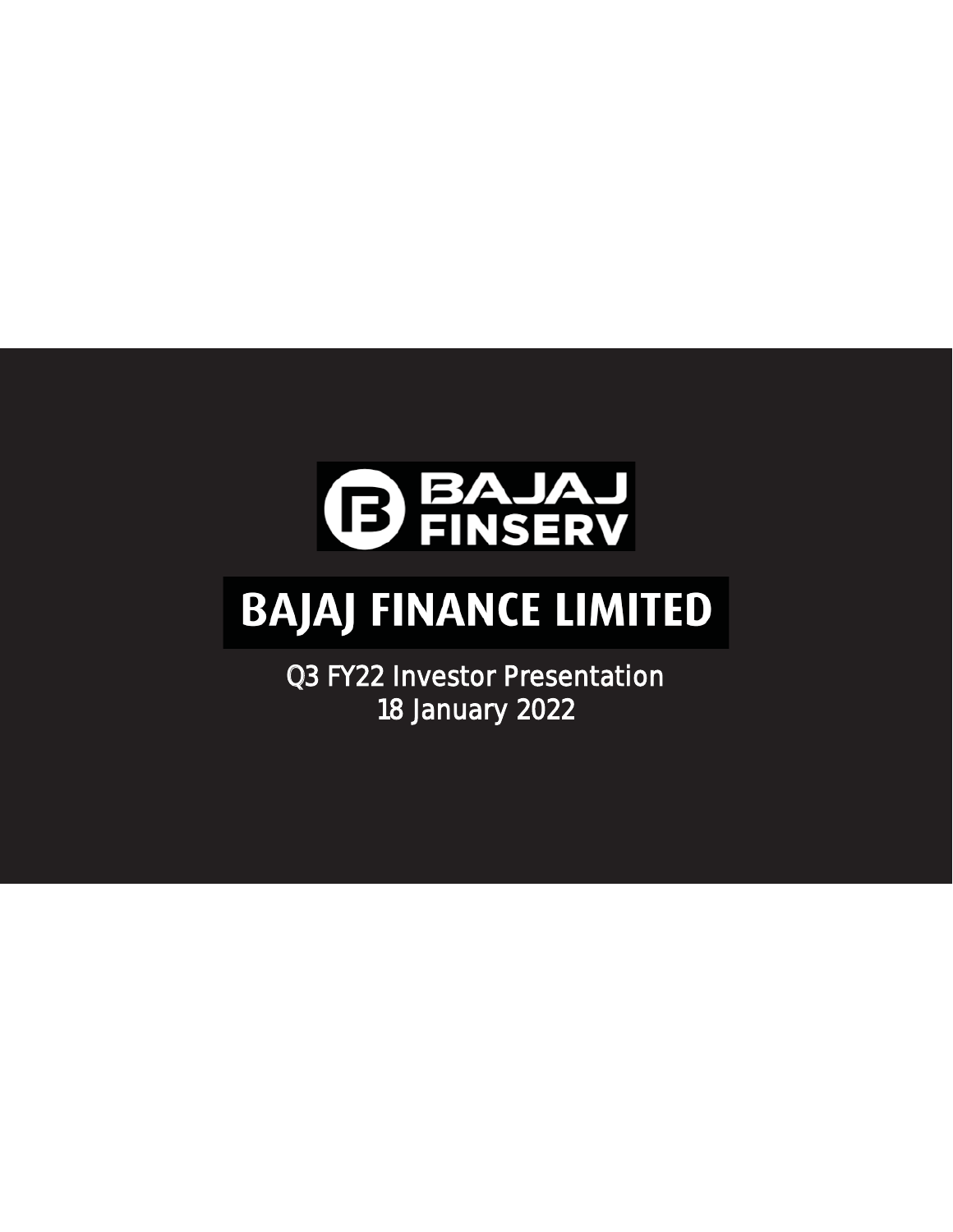### Presentation Path



Click on the section to view 22 and 22 and 22 and 22 and 22 and 22 and 22 and 22 and 22 and 22 and 22 and 22 and 22 and 22 and 22 and 22 and 22 and 22 and 22 and 22 and 22 and 22 and 22 and 22 and 22 and 22 and 22 and 22 a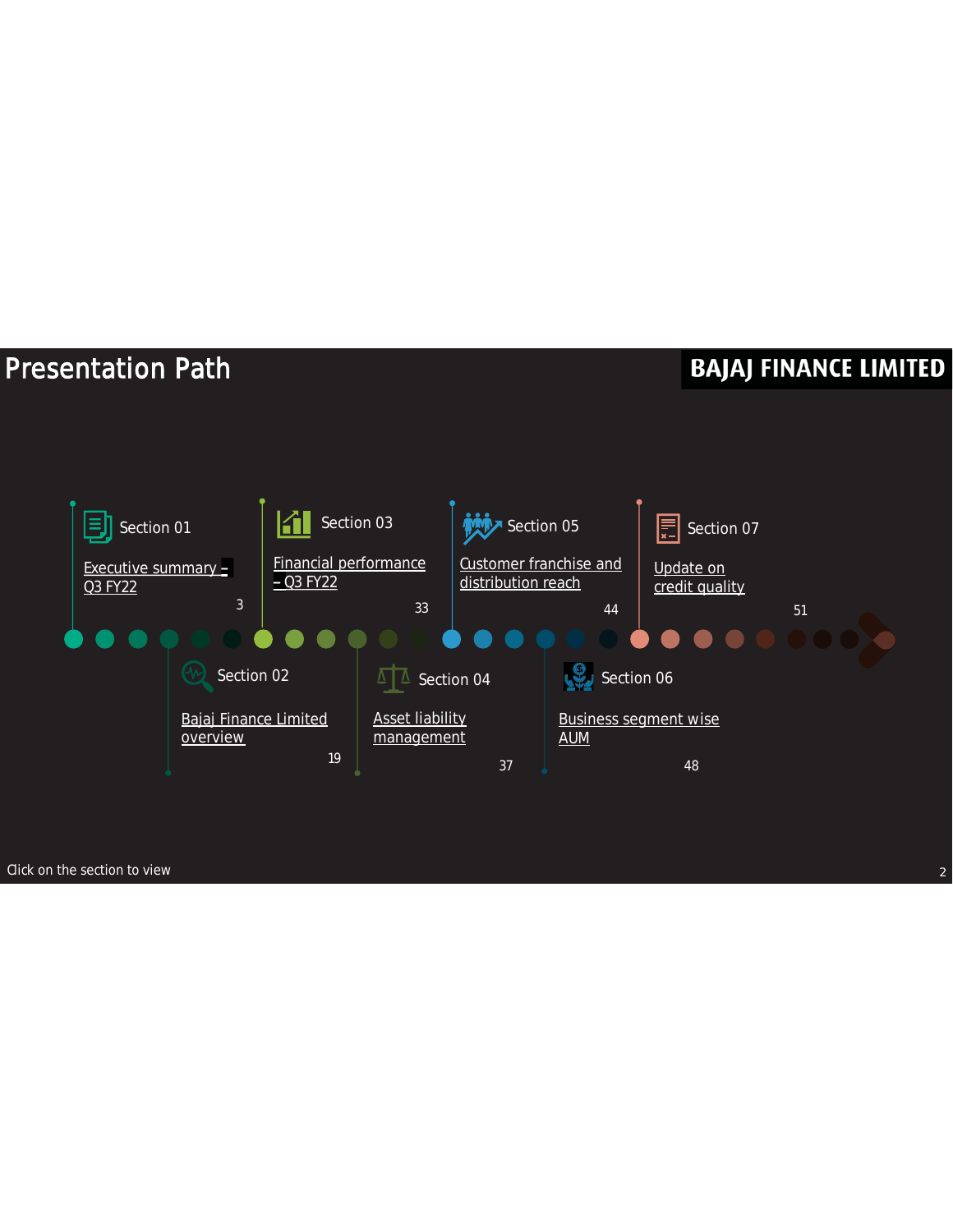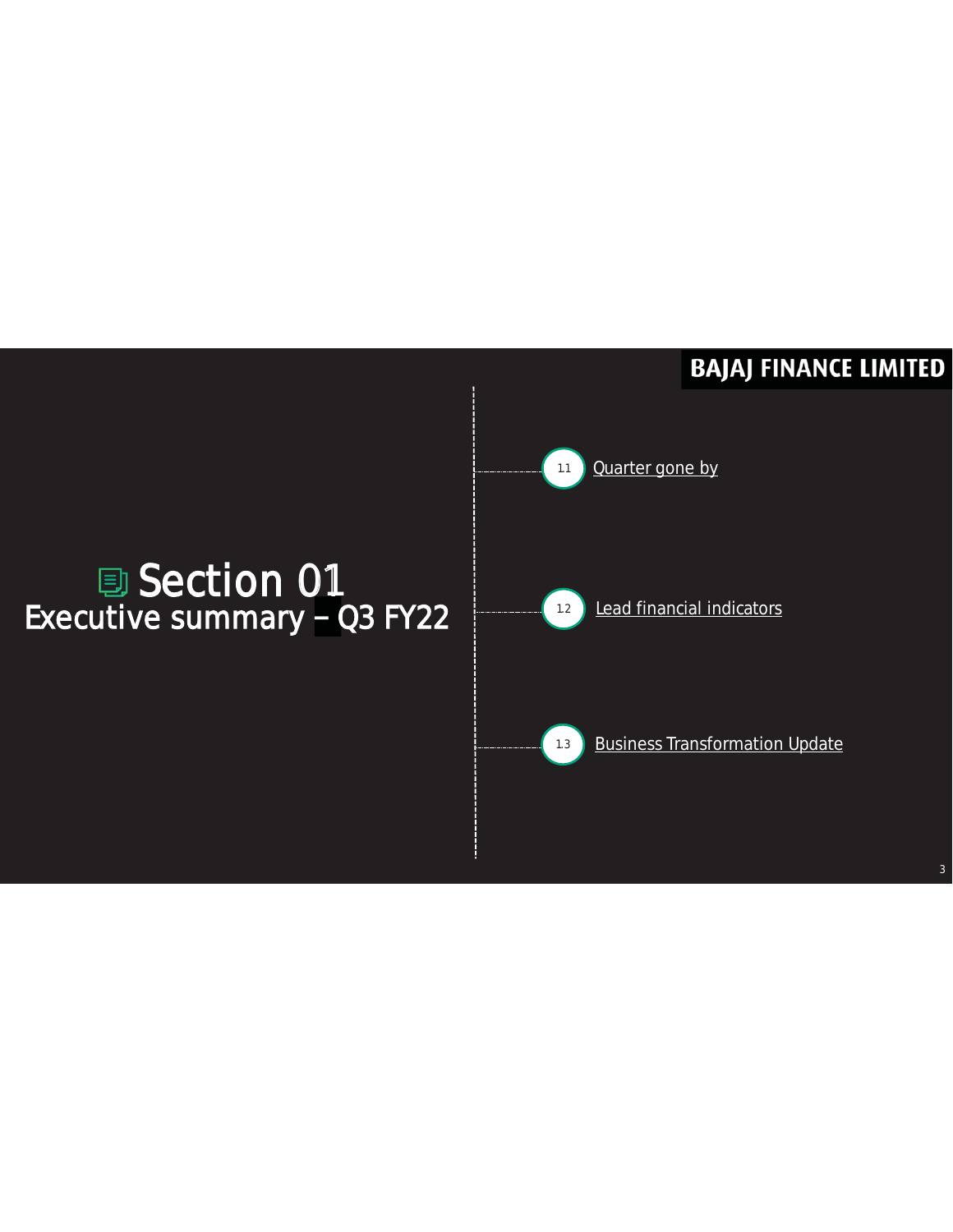#### Quarter gone by

#### **BAJAJ FINANCE LIMITED**

4

A very good quarter for the Company. Across the board improvement in all metrics. The Company is well prepared to navigate wave 3 given strong management overlay provisions and significantly improved stage 2 and 3 assets. Business transformation phase 1 is delivered and execution for phase 2 has started.



<sup>\*</sup>Not annualized

\*\*Not relevant as this NPA was based on Hon'ble Supreme court's interim order of not classifying NPA. Without the Hon'ble Supreme court's order it was 1.22%.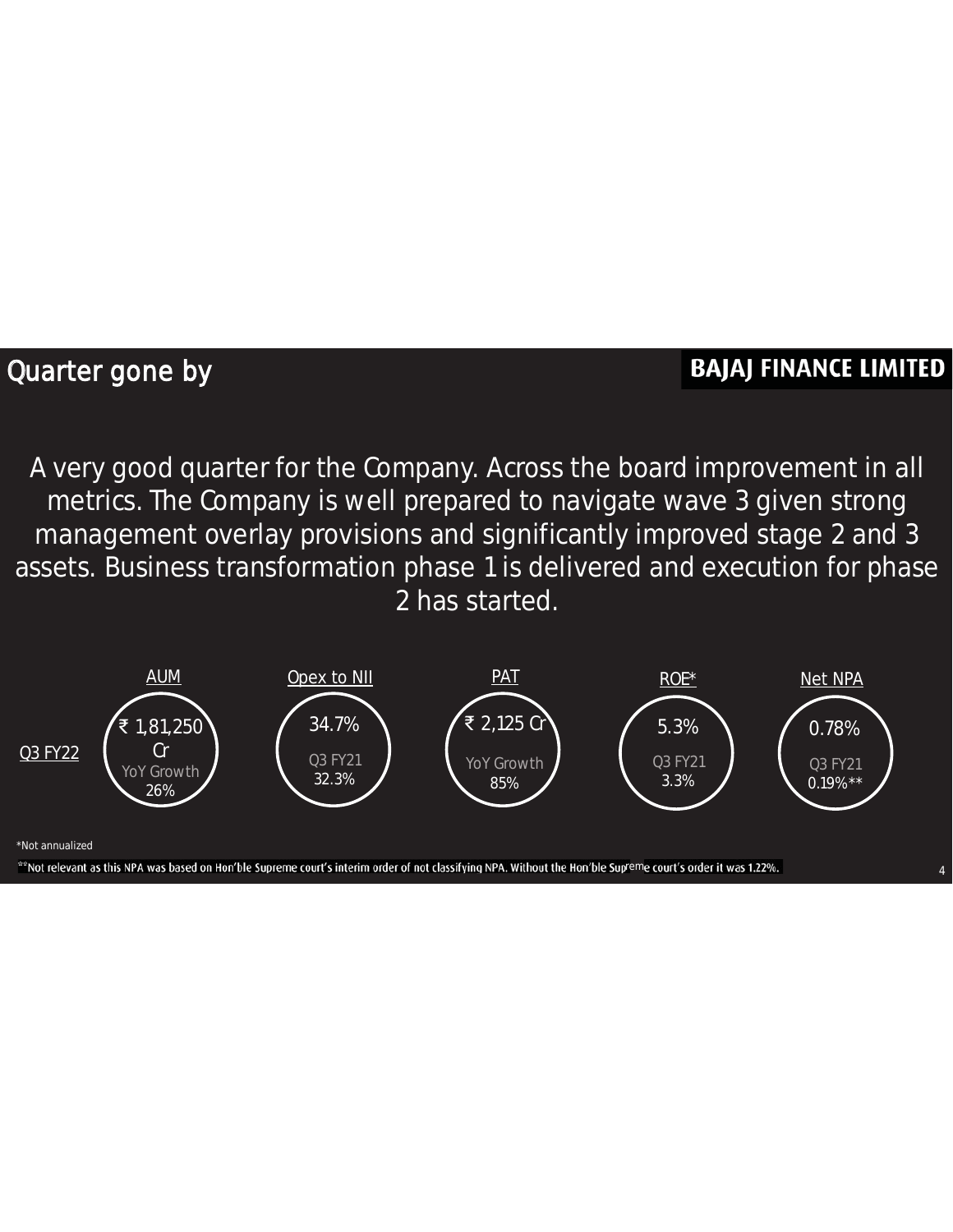### Lead financial indicators

#### **BAJAJ FINANCE LIMITED**

- 1. At the outset, YoY numbers are not comparable due to dislocation caused by the pandemic.
- 2. Highest ever Core AUM growth\* of ~ ₹ 14,700 crore in a quarter. AUM as of 31 December 2021 was up 26% at ₹ 1,81,250 crore as against ₹ 1,43,550 crore as of 31 December 2020. AUM composition remained steady. So far in January, there is no impact on business momentum. If the third wave does not create disruption, Company expects Q4 and full year AUM growth to remain strong.
- 3. The Company booked 7.44 MM new loans in Q3 FY22 as against 6.04 MM in Q3 FY21.
- 4. Customer franchise stood at 55.36 MM as of 31 December 2021, a growth of 20% YoY. In Q3, customer franchise grew by 2.56 MM. With the increase in adoption of new App, the annual customer franchise addition should accelerate to 8-9 MM as against earlier guidance of 7-8 MM.
- 5. Cross sell franchise stood at 31.26 MM, a growth of 24% YoY.
- 6. Geographic footprint stood at 3,423 locations and 1,28,300+ distribution points. In Q3, the Company expanded in 94 new locations.
- 7. Competitive intensity across products has increased rapidly post wave 2. So far, the Company has been able to protect its margin profile across businesses.
- 8. Interest income reversal for Q3 FY22 was ₹ 241 crore. By Q4, Interest reversals should normalise to pre-Covid levels of ₹ 180-200 crore.
- 9. Cost of funds has further reduced to 6.72% in Q3 FY22 vs 6.77% in Q2 FY22. In Q3, the Company raised ₹ 2,722 crore of NCDs in 3 years and above tenor. This included ₹ 2,117 crore raised in 10 year and above tenor. Liquidity buffer was ~ ₹ 14,400 crore as of 31 December 2021. Liquidity buffer will normalize to ₹ 11,000 crore levels by Q4 FY22.

\*Core AUM growth = (AUM growth for the quarter short tenor IPO financing book + additional losses on account of COVID).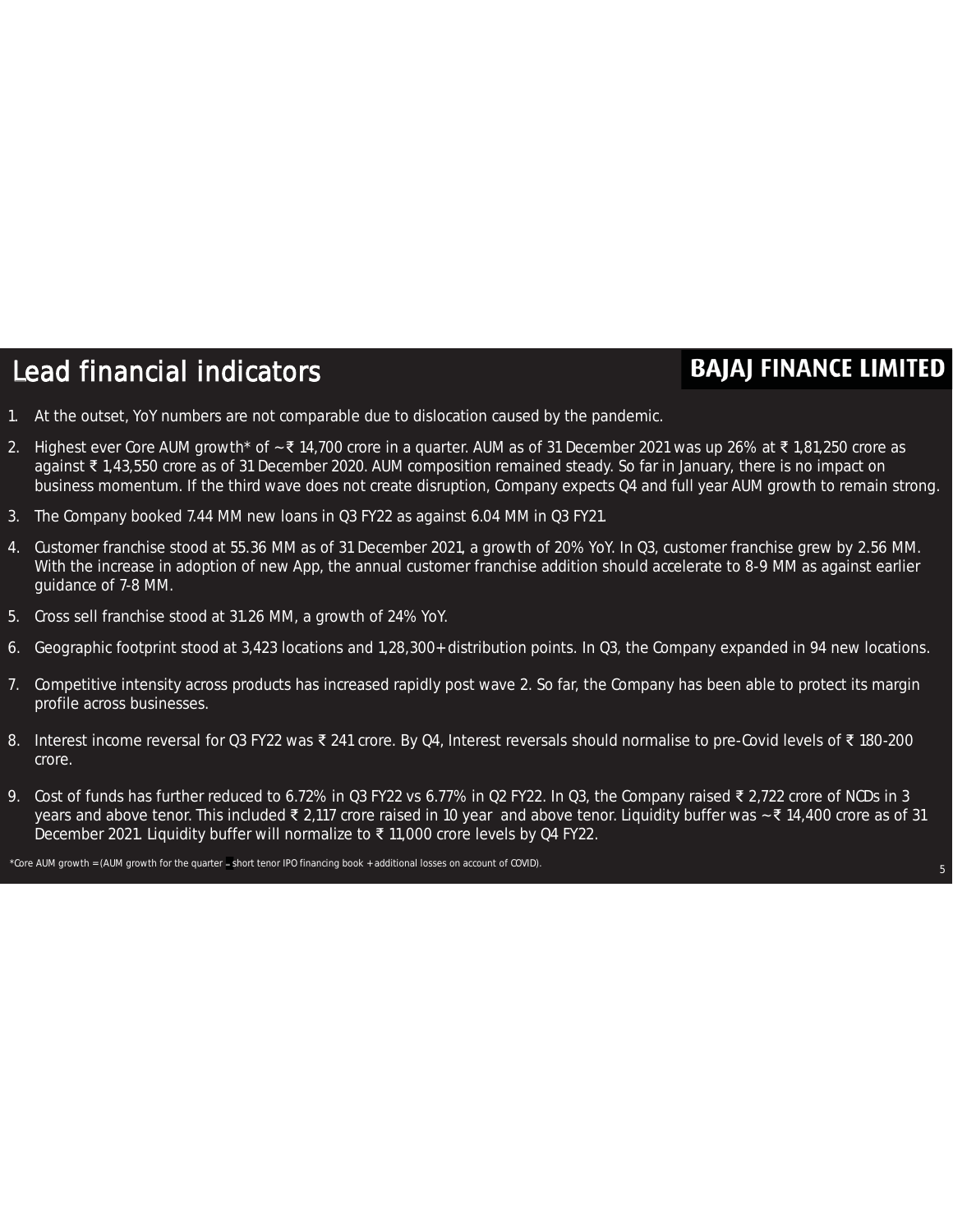#### Lead financial indicators

- 10. Deposits book grew by 28% YOY to ₹ 30,481 crore as of 31 December 2021. Its contribution to consolidated borrowings was 20%. Retail : Corporate mix stood at 69 : 31 in Q3 FY22.
- 11. Opex to NII for Q3 FY22 was 34.7%. The Company estimates Opex to NII metric to normalise to 33-34% in Q4. The Company continues to invest in teams and technology for business transformation.
- 12. Loan losses and provisions for the quarter were ₹ 1,051 crore. In Q3, the Company has increased management overlay provision from ₹ 832 crore as of 30 September 2021 to ₹ 1,083 crore to protect itself from probable losses arising out of third wave.
- 13. Debt management efficiencies across products improved further in Q3. So far, in January'22, the bounce rates and debt management efficiencies are in line with December'21.
- 14. Given continued uncertainty of Covid waves, the Company intends to exit FY22 with sufficient management overlay provisions. As a result, the Company expects its loan loss and provision to be now in the range of ₹4,800 – 5,000 crore for FY22.
- 15. GNPA & NNPA as of 31 December 2021 stood at 1.73% and 0.78% compared to 2.45% and 1.10% as of 30 September 2021. The Company's GNPA and NNPA ratios are now back to pre-Covid levels.
- 16. In Q3, the Company has changed its NPA classification criteria from number of EMI outstanding to Days Past Due approach in line with the RBI circular dated 12 November 2021 - "Prudential norms on Income Recognition, Asset Classification and Provisioning pertaining to Advances - Clarifications". This change did not cause any negative impact on Company's GNPA.
- 17. Overall stage 2 assets as of 31 December 2021 reduced to ₹ 5,299 crore vs ₹ 5,962 crore as of 30 September 2021.
- 18. Overall stage 3 assets as of 31 December 2021 reduced to ₹ 3,108 crore vs ₹ 4,103 crore as of 30 September 2021.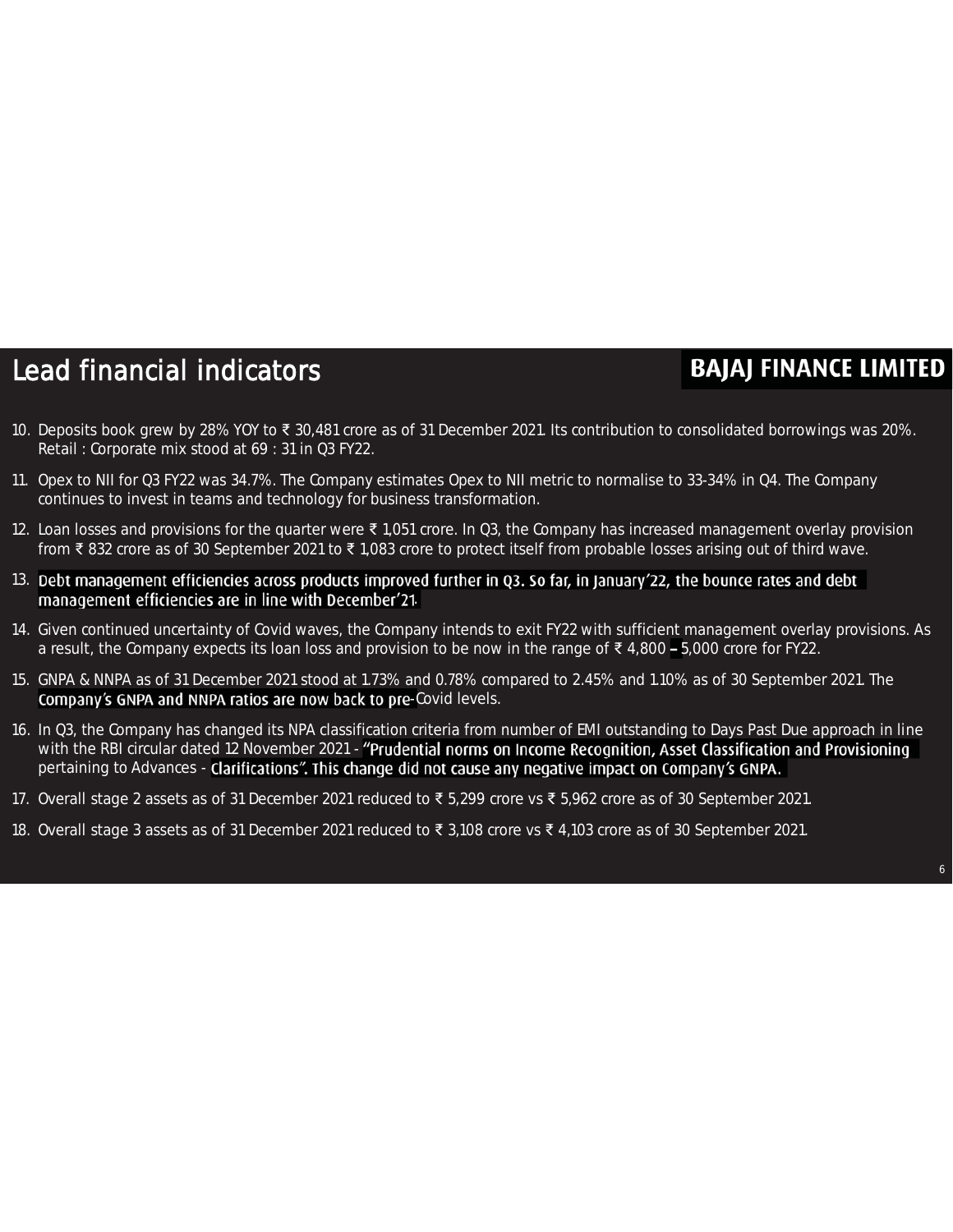#### Lead financial indicators

- 19. On portfolio credit quality, from a management assurance standpoint 7 portfolios were green and back to pre-Covid levels and 2 were yellow (2-wheeler and home loan).
- 20. Consolidated post tax profit grew by 85% to ₹ 2,125 crore in Q3 FY22 as compared to ₹ 1,146 crore in Q3 FY21.
- 21. Capital adequacy remained very strong at 26.96% as of 31 December 2021. Tier-1 capital was 24.44%.
- 22. In Q3, the Company has delivered on all its long-term financial guidance metrics. AUM growth was 26%, profit growth was 85%, annualized return on assets was 5.1%, annualized return on equity was 21.2%, gross NPA was 1.73% and net NPA was 0.78%. The Company is now back to pre-Covid long-term guidance metrics.
- 23. BHFL AUM grew by 39% to ₹ 49,203 crore as of 31 December 2021.
- 24. Capital adequacy of BHFL was 19.37% as of 31 December 2021.
- 25. BHFL delivered post tax profit of ₹ 185 crore in Q3 FY22 compared to ₹ 99 crore in Q3 FY21, a growth of 87%.
- 26. BFL board has approved infusion of ₹ 2,500 crore of equity share capital in BHFL to support its capital needs for next 24 months.
- 27. BFSL acquired 65K customers in Q3 FY22. Its Retail and HNI customer franchise stood at 269K as of 31 December 2021. In Q3, BFSL has changed its acquisition strategy to focus on higher activation rate.
- 28. BFSL delivered post tax profit of ₹ 7 crore in Q3 FY22.
- 29. BFL board has approved infusion of ₹ 400 crore of equity share capital in BFSL to support its growth plans for next 24 months.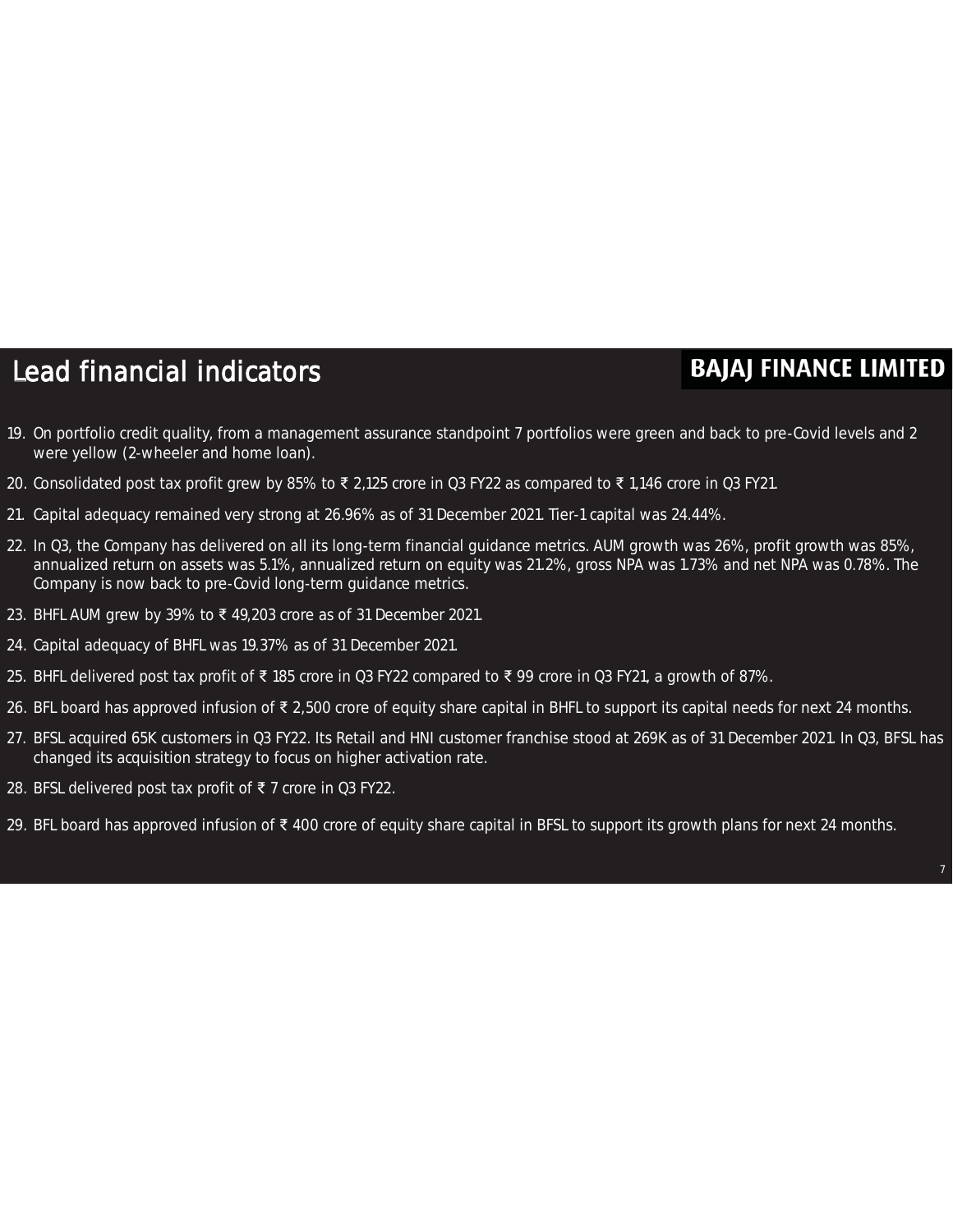**BAJAJ FINANCE LIMITED** 

### Business Transformation update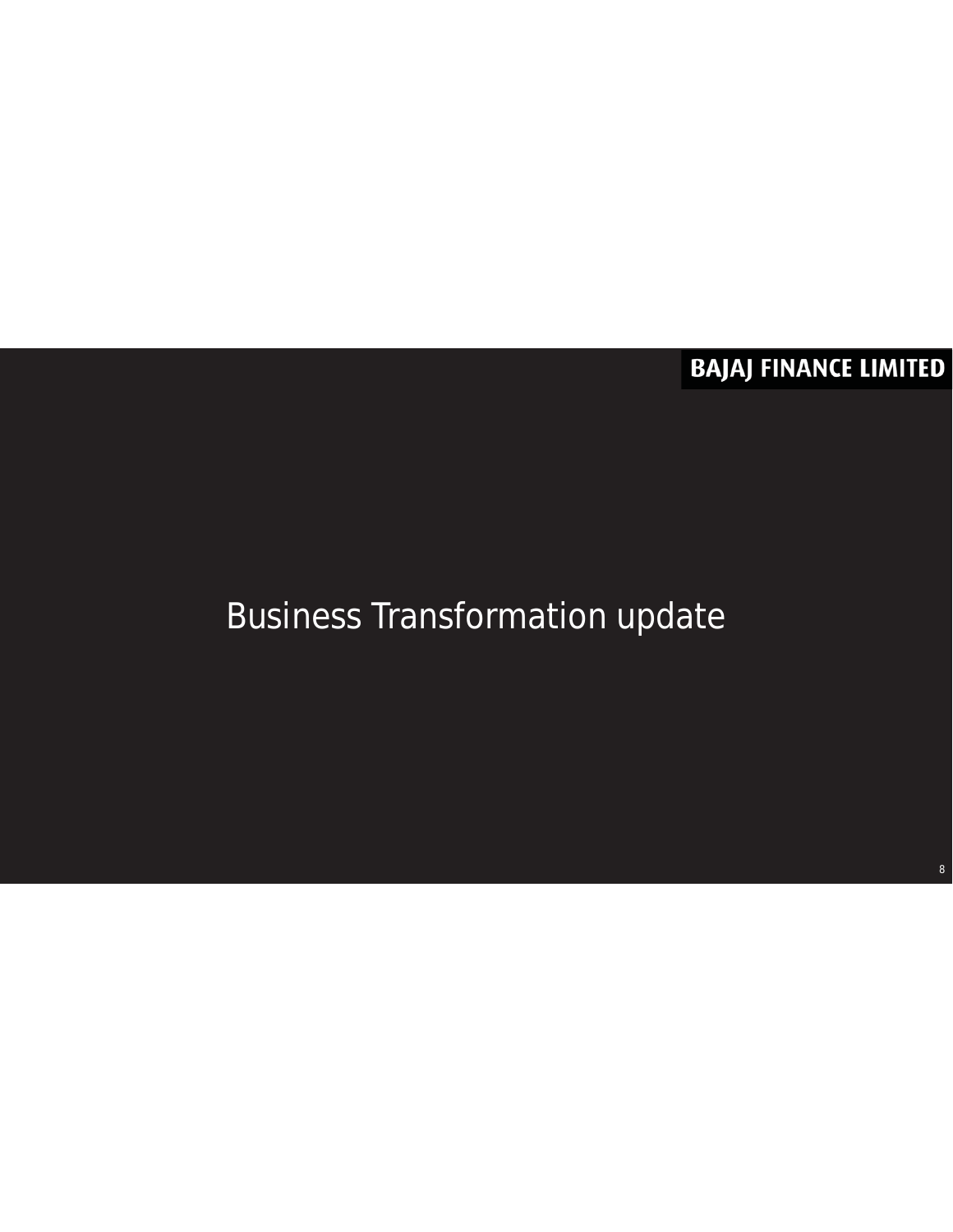#### **BAJAJ FINANCE LIMITED**

9

As a Company, we believe that the purpose of any business transformation is a means to an end. It should result in stronger growth momentum, superior customer experience, better cross sell, lower risk and/or improved operating efficiencies. We are pursuing business transformation singularly with that objective...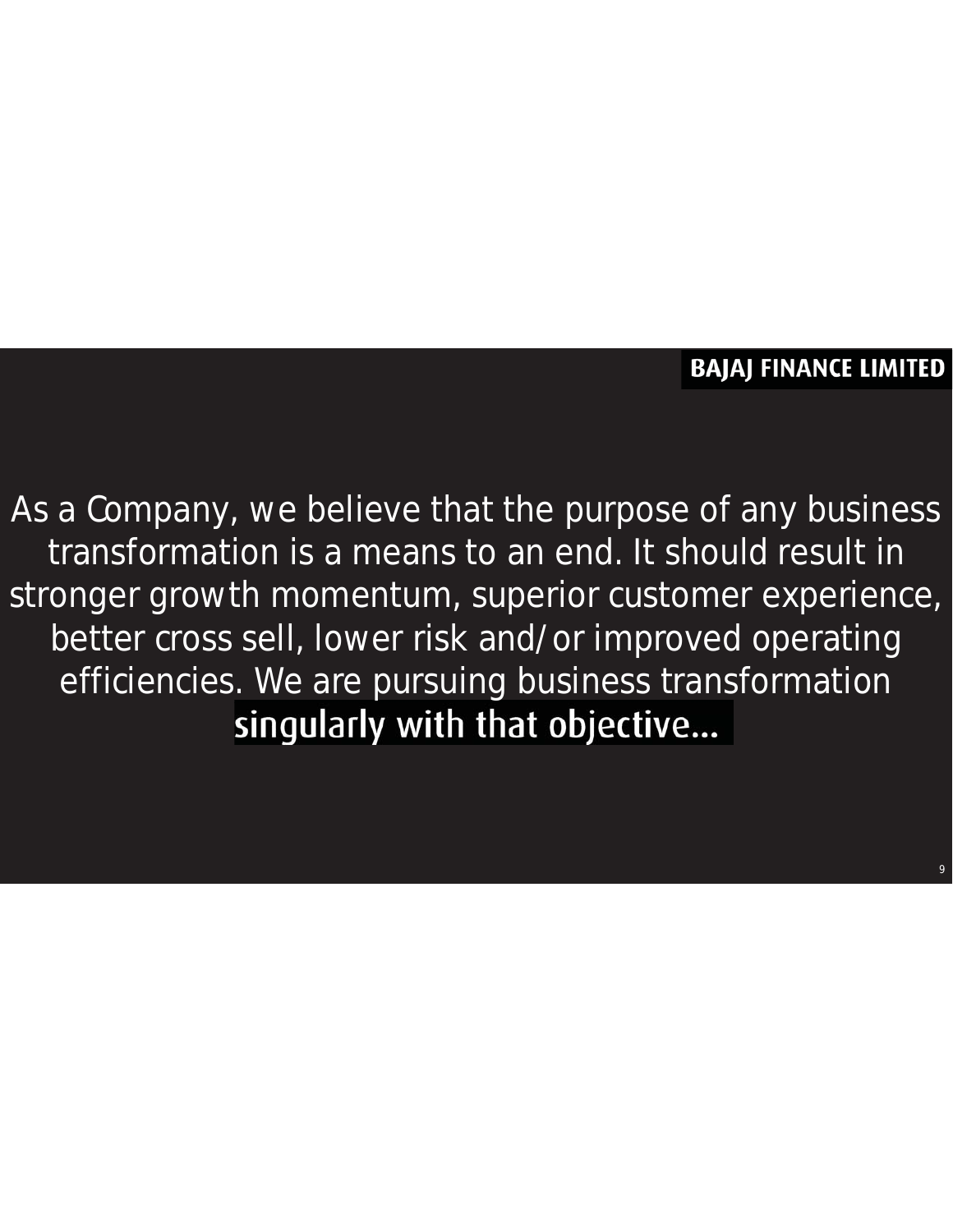At the outset, "All business transformation takes time, team and technology." It's been 15 months since we started phase 1 of business transformation project. Due to wave 2, it got delayed by 3 months. Phase 1 of the digital platform has now gone live with a staggered release methodology. The Company plans to transition all consumers to the new digital platform from February onwards. Next 2 slides cover details of the new digital platform and the way forward...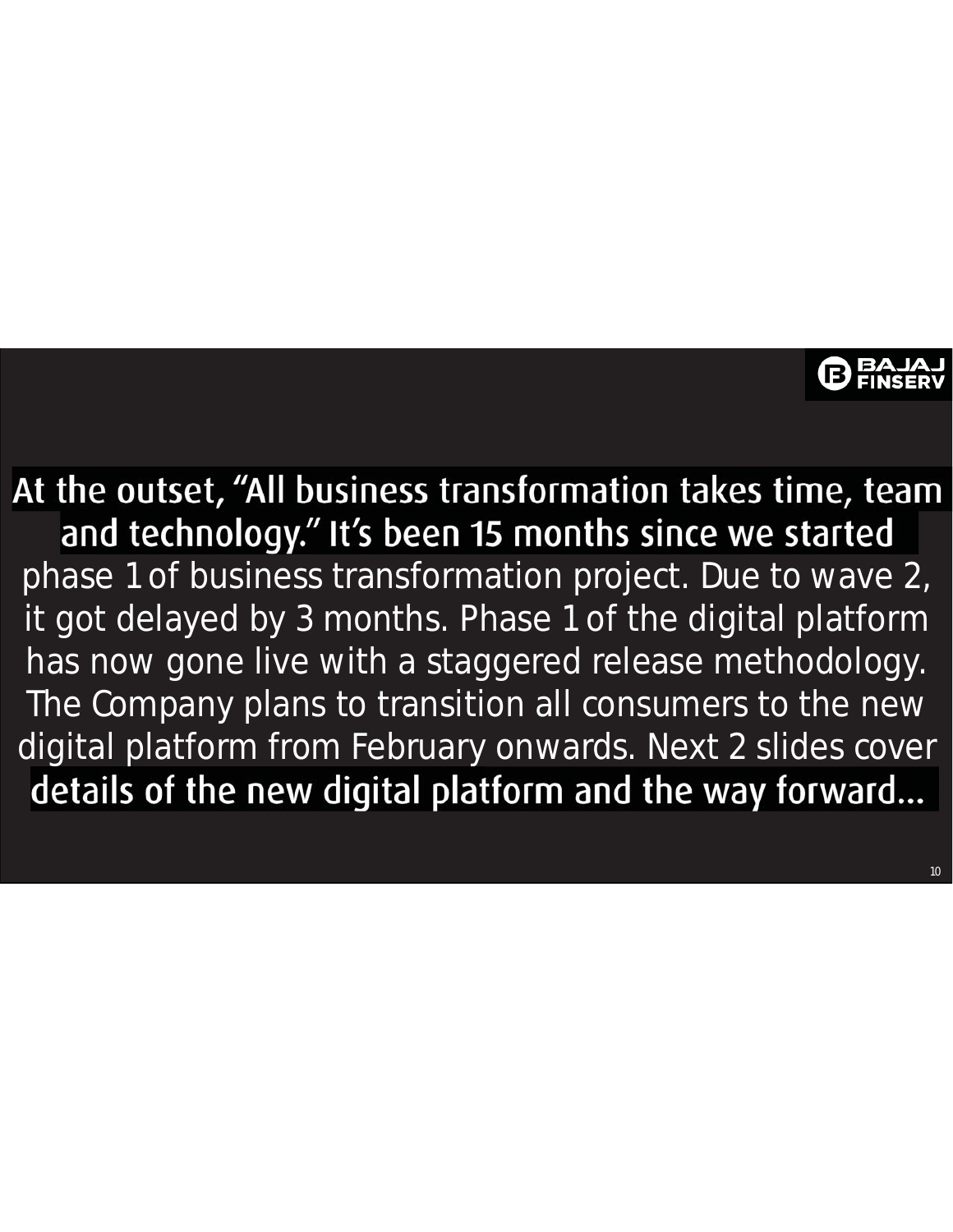|                                                   |                                                                                                              | '3-in-1' digital platform - Phase 1 feature set                                                                                            |                                                                                                                                       |                                                    |                                                                             |                                                                |                                                                                                                    | ß                                                                                              |
|---------------------------------------------------|--------------------------------------------------------------------------------------------------------------|--------------------------------------------------------------------------------------------------------------------------------------------|---------------------------------------------------------------------------------------------------------------------------------------|----------------------------------------------------|-----------------------------------------------------------------------------|----------------------------------------------------------------|--------------------------------------------------------------------------------------------------------------------|------------------------------------------------------------------------------------------------|
| Payments                                          | <b>UPI</b>                                                                                                   | Wallet                                                                                                                                     | <b>EMI Card</b>                                                                                                                       |                                                    | <b>Credit Card</b>                                                          | 6-in-1 Payment Checkout                                        |                                                                                                                    | <b>Bill Payment</b>                                                                            |
| <b>Network</b>                                    | <b>CD Network</b>                                                                                            | <b>DPF Network</b>                                                                                                                         | <b>REMI Network</b>                                                                                                                   | <b>LSF Network</b>                                 |                                                                             | <b>LCF Network</b>                                             | <b>E-Com Network</b>                                                                                               | <b>Coaching Network</b>                                                                        |
| Marketplace &<br>Proprietary Apps                 | No cost EMI Marketplace                                                                                      | Insurance Marketplace                                                                                                                      |                                                                                                                                       | Investment Marketplace                             |                                                                             | <b>Health RX</b>                                               |                                                                                                                    | Demat and Broking                                                                              |
| $3 - in - 1$<br>Financial<br><b>Services</b>      | No Cost EMI<br>Consumer Durable •<br>• Mobile<br>• Lifestyle                                                 | Unsecured Loans<br>Personal Loans(2)<br>$\bullet$<br>$\cdot$ LAP<br>• Salaried PL-Lead                                                     | Mortgage Loans<br>• Gold Loan<br>Home Loan<br>$\cdot$ LAS<br>• Used Car                                                               | <b>Other Secured</b><br>• SME Loans                | SME/Prof. Lending<br>• Professional Loans<br>• Medical equipment            | Cards<br><b>EMI Card</b><br>٠<br>• RBL Bank Card               | <b>Deposits</b><br>• Fixed Deposit<br><b>Systematic Dep</b><br>Plan (SDP)                                          | Fee based Services<br>Fin fitness report<br>Credit health<br>о<br>report                       |
| Rewards                                           | • Offers                                                                                                     | Earn For "Payment transactions"<br>• Cashbacks<br>• Vouchers                                                                               | • Bajaj Coins                                                                                                                         |                                                    | • Convert to Cash                                                           | <b>Burn</b><br>• Bill Payment                                  |                                                                                                                    | • Voucher Purchase                                                                             |
| <b>Integrated Voice</b><br>and Marketing<br>Cloud | <b>Customer Data Platform</b>                                                                                | <b>Centralized Offer</b><br>Repository                                                                                                     |                                                                                                                                       | <b>Multi Channel Orchestration</b>                 |                                                                             | <b>Multi Dialler Orchestration</b>                             |                                                                                                                    | Cloud Telephony Infra for<br><b>Distributed Sales Workforce</b>                                |
| Productivity Apps                                 |                                                                                                              | Sales One App                                                                                                                              |                                                                                                                                       | Debt management One App                            |                                                                             |                                                                | Partner One App 1.0                                                                                                |                                                                                                |
| <b>Services</b>                                   | Information<br>Loan Info<br>Deposit Info<br>Flexi Loan Info<br><b>Mandate Services</b><br>٠<br>• Mutual Fund | EMI, Credit Card<br>• Card Limit<br>• Card Status<br>• FD Statement<br>• Card Block/Unblock<br>$\cdot$ NOC<br>PIN Change<br>• Gold receipt | Statement<br>Loan Statement<br>• Invoice<br>• Repay Schedule<br>• App. Form<br>$\cdot$ T&C<br>• Cert. of Insurance<br>о<br>• Form 15G | <b>Documents</b><br>• EMI Charge Slip<br>Agreement | Repayment<br>• Overdue.<br>Advance<br>Payments<br>Prepayments<br>• Drawdown | FD & SDP<br>• FD Details<br>• TDS Waiver<br>• Nominee addition | Profile Update<br>• PAN Update<br>• Mobile Update<br>Email ID Update<br><b>Address Update</b><br>٠<br>• DOB Update | Calculators<br>• EMI Calculator<br>• Flexi Calculator<br>• Loan Eligibility<br>• FD Calculator |
| Engagement<br>Stack (31)                          | Travel (4)                                                                                                   | Entertainment (3)                                                                                                                          | Food $(3)$                                                                                                                            | Utilities(4)                                       | Shopping(6)                                                                 | Health & Wellness(4)                                           | Education(1)                                                                                                       | Other Networks(6)                                                                              |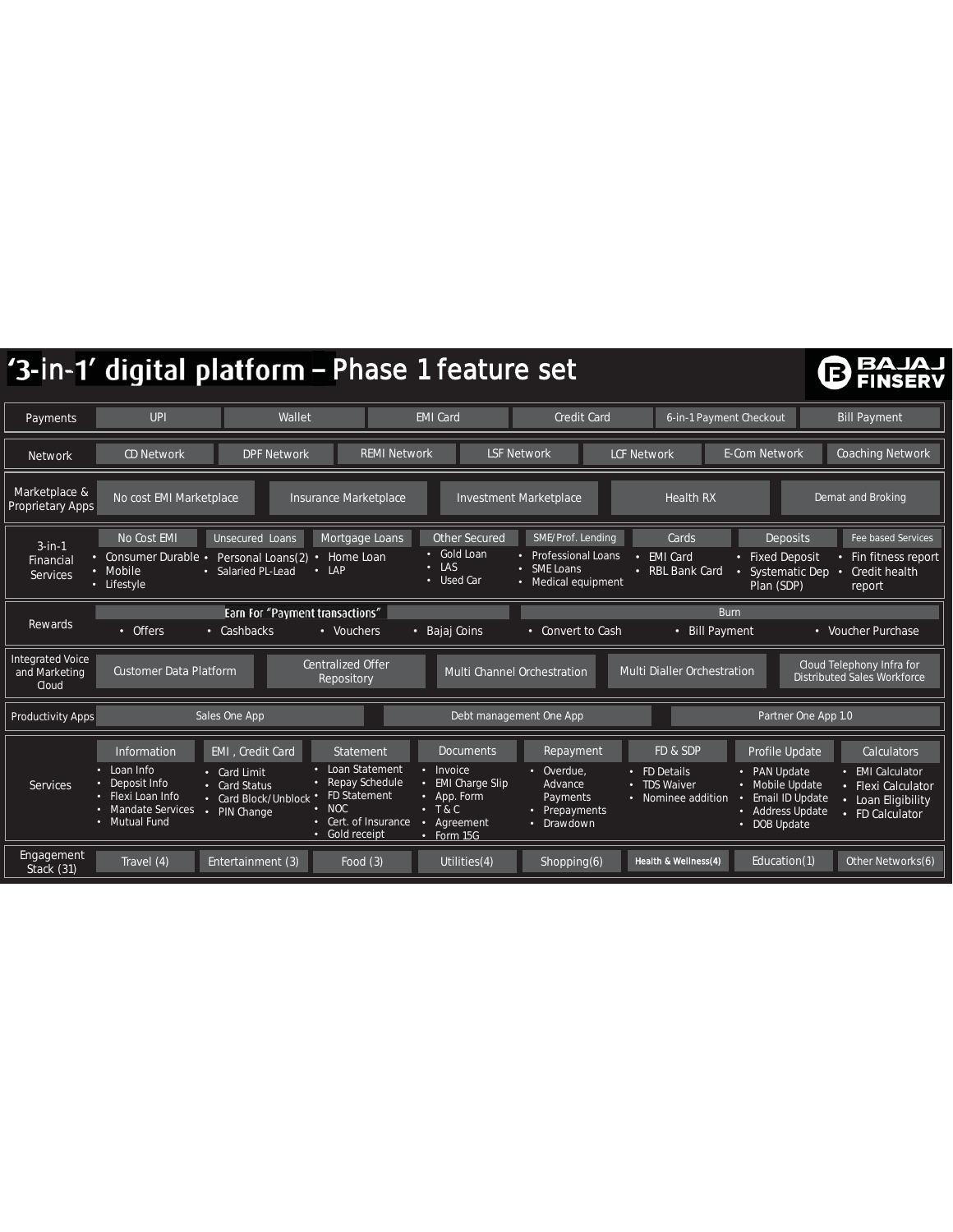### '3-in-1' digital platform - Phase 1 enablers

### **BAJAJ**

|                                   | Stimulation                                                                                                                               | Offers and<br>Promotions                                                                    | Search                                                                                                              | Service                                                                         | <b>Sales</b>                                                                                                             | Engagement                                            | <b>Utilities</b>                                                                        |  |
|-----------------------------------|-------------------------------------------------------------------------------------------------------------------------------------------|---------------------------------------------------------------------------------------------|---------------------------------------------------------------------------------------------------------------------|---------------------------------------------------------------------------------|--------------------------------------------------------------------------------------------------------------------------|-------------------------------------------------------|-----------------------------------------------------------------------------------------|--|
| Core<br><b>Components</b><br>(20) | • Notification Engine<br>· Nudges<br>• Personalization                                                                                    | <b>Dynamic Banners</b><br>$\bullet$<br>• Offers<br>• Wishlist                               | $\cdot$ Search<br>• Content Streams                                                                                 | • Raise a Request<br>$·$ FAO<br>Document Centre<br>٠                            | • 5 Mins Call Back<br>• Track and Resume<br>Application                                                                  | • Social Share<br>• NPS/Feedback<br>• In-App Programs | • Locate Us- Maps<br>OR<br>$\bullet$<br>Calculators<br>٠<br><b>Expense Manager</b><br>٠ |  |
|                                   | <b>Channels Data</b>                                                                                                                      |                                                                                             | Structured                                                                                                          |                                                                                 | Unstructured                                                                                                             |                                                       | Consent based App Data                                                                  |  |
| Data                              | $\cdot$ Web<br>Mobile<br>$\cdot$ IVR<br>• Dialler<br>• Email                                                                              | $\bullet$                                                                                   | <b>Customer Demographics</b><br>Loan & Other Information<br><b>Banking &amp; Collections</b><br><b>Transactions</b> | • Cookies                                                                       | <b>Consent based SMS data</b><br><b>Click Streams</b>                                                                    |                                                       | Device Info<br>Appography<br>Contacts Info<br>• Network Info                            |  |
| 400+ Digital APIs<br><b>APIS</b>  |                                                                                                                                           |                                                                                             |                                                                                                                     |                                                                                 |                                                                                                                          |                                                       |                                                                                         |  |
| Core Platform                     | Loan/Deposit Origination Platform<br>• Loan/Deposit Sourcing APIs<br>• Journey Workflows<br>• Journey Business Rules<br>• Decision Engine | Loan/ Deposit Booking Platform<br>• Loan Booking APIs<br>۰                                  | Debt Management Platform<br>Overdue Payment APIs<br><b>Advance Payment APIs</b><br>Loan Settlement APIs             |                                                                                 | Loan/Deposit Service Management<br>Platform<br>• Service APIs for Loans<br>Repayment APIs<br>• Service APIs for Deposits |                                                       |                                                                                         |  |
| Core<br>Infrastructure            | High Availability (HA)<br>Infrastructure                                                                                                  | Disaster Recovery (DR)<br>Near DR Infrastructure<br><b>Cyber Security</b><br>Infrastructure |                                                                                                                     |                                                                                 |                                                                                                                          |                                                       | Data Security                                                                           |  |
| Digital & Data<br>Infrastructure  | Enterprise<br>Change Data Mgmt<br>APIs / Micro Services<br>Data Lake<br><b>Kubernetes</b><br>Datawarehouse                                |                                                                                             |                                                                                                                     |                                                                                 |                                                                                                                          |                                                       | <b>TechOps</b>                                                                          |  |
|                                   |                                                                                                                                           |                                                                                             |                                                                                                                     | • Onboarded 580+ Laterals and Fresh hires in last 18 Months in multiple domains |                                                                                                                          |                                                       |                                                                                         |  |
| <b>New Talent</b><br>Onboarded    | 120+ UI/UX, Content<br>Management, & Digital<br>Domain specialist                                                                         |                                                                                             | 120+ Payment Domain<br><b>Resources</b>                                                                             | 240+ Engineering<br><b>Resources</b>                                            | 60+ Data Resources                                                                                                       |                                                       | 40+ Core Platform & Infra<br>Resources                                                  |  |
|                                   | There are 15 stacks and 55 features and components.                                                                                       |                                                                                             |                                                                                                                     |                                                                                 |                                                                                                                          |                                                       |                                                                                         |  |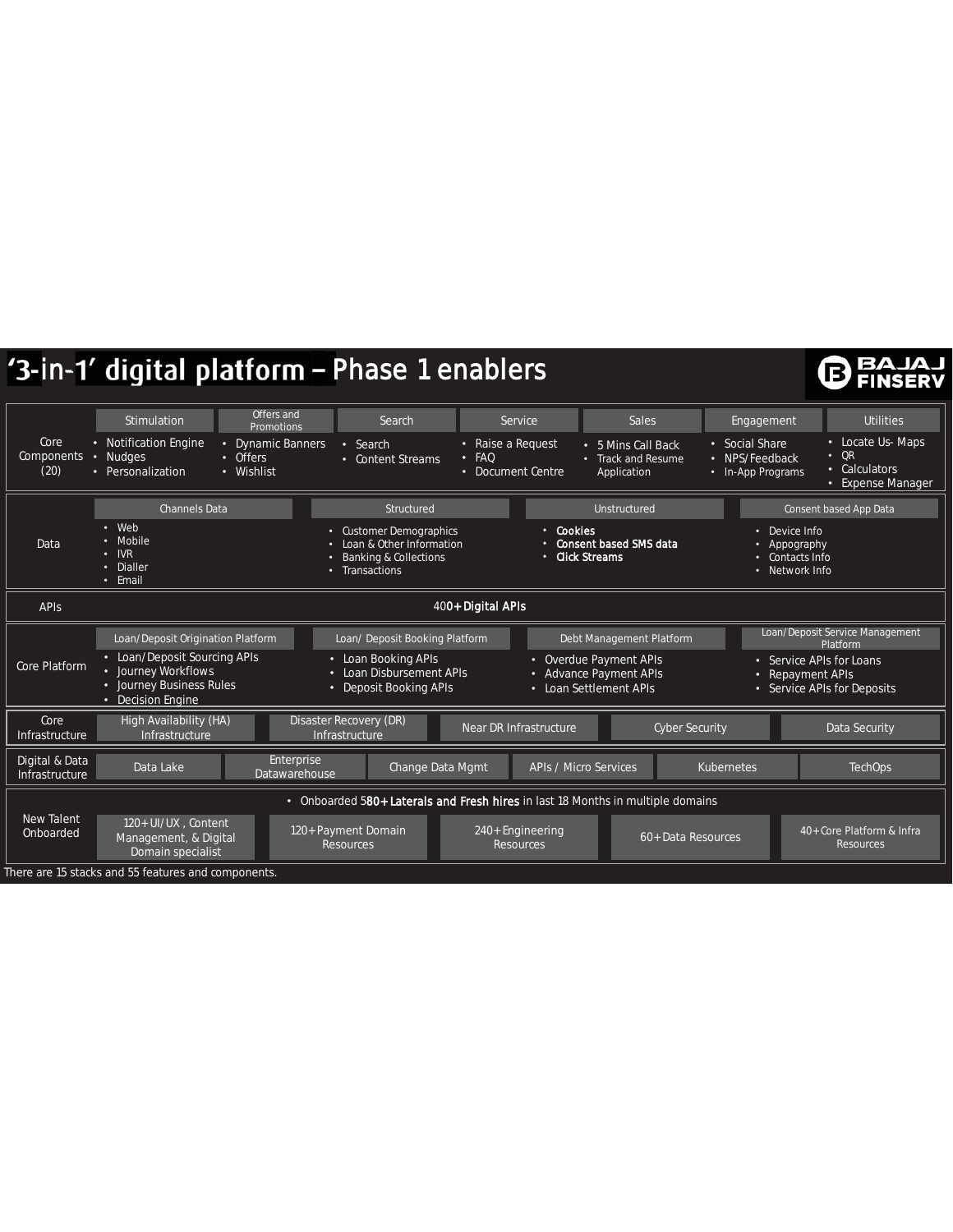

Previous 2 slides have covered the phase 1 of transformation journey. Phase 1 was focused on creating a strong, stable and scalable foundation. Phase 2 will focus on new to Bajaj customer journeys, introducing new features and functionalities, augmenting current feature sets and nuanced journeys for existing customers for each line of business to take them closer and closer to DIY...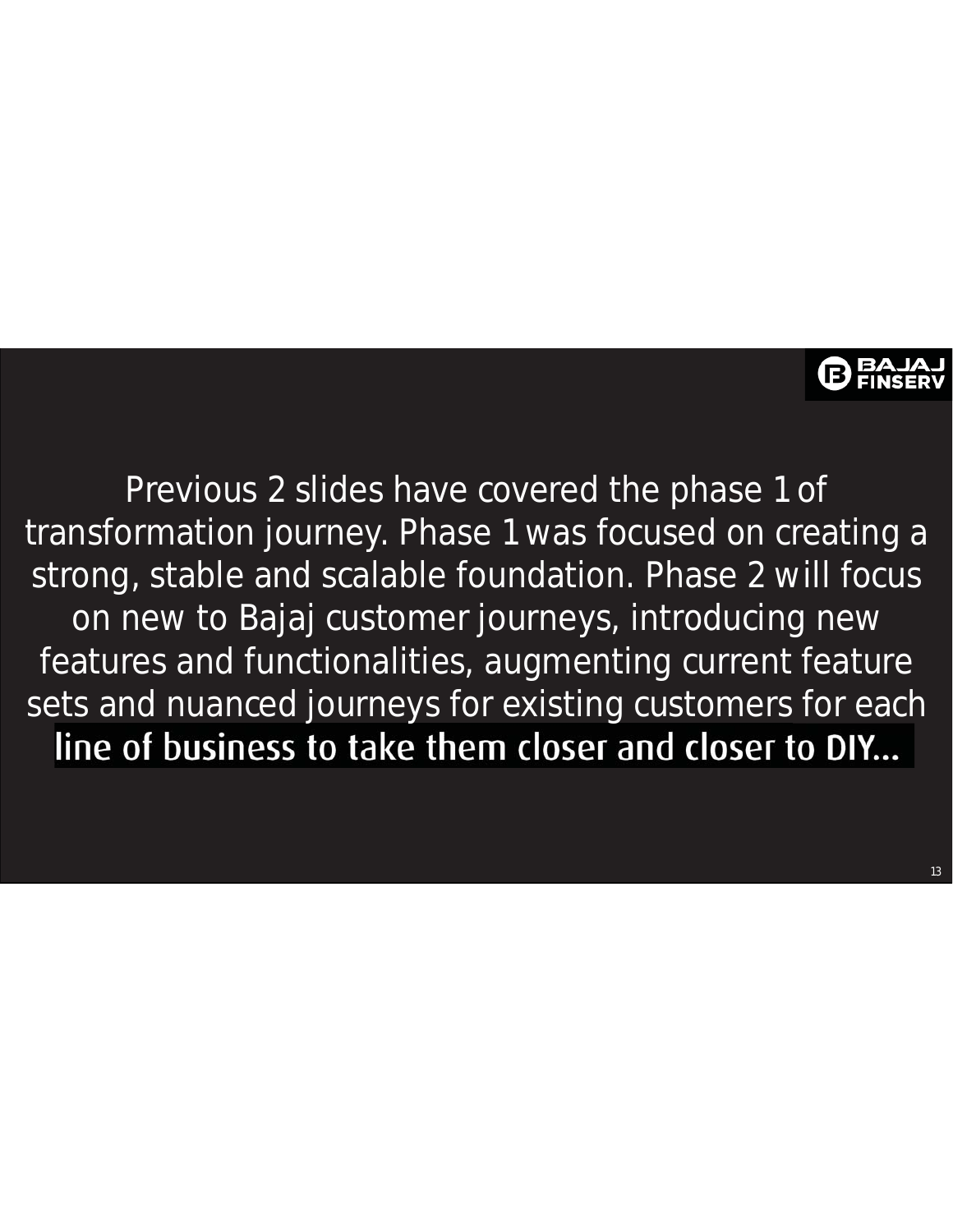|                                                   | '3-in-1' digital platform - Phase 2 feature set                                                                                                                                                                                                                                                                                                                                                                                                |                                                                                                                                                                                                                                                 | BAJAJ<br><b>ISERV</b>                                                                                                                                                                                                                |
|---------------------------------------------------|------------------------------------------------------------------------------------------------------------------------------------------------------------------------------------------------------------------------------------------------------------------------------------------------------------------------------------------------------------------------------------------------------------------------------------------------|-------------------------------------------------------------------------------------------------------------------------------------------------------------------------------------------------------------------------------------------------|--------------------------------------------------------------------------------------------------------------------------------------------------------------------------------------------------------------------------------------|
| Payments                                          | 6-in-1 Payment<br><b>UPI</b><br><b>EMI Card</b><br>Credit Card<br>Wallet<br>Checkout                                                                                                                                                                                                                                                                                                                                                           | <b>POS terminals</b><br><b>Bill Payment</b>                                                                                                                                                                                                     | 6-in-1 Check Out<br><b>QR Based P2M</b><br>for Partners<br>Transaction                                                                                                                                                               |
| <b>Network</b>                                    | <b>REMI Network</b><br>CD Network<br><b>DPF Network</b><br><b>LSF Network</b>                                                                                                                                                                                                                                                                                                                                                                  | <b>E-Com Network</b><br><b>Coaching Network</b><br><b>LCF Network</b>                                                                                                                                                                           | <b>QR Network</b><br><b>P2M Network</b>                                                                                                                                                                                              |
| Marketplace &<br><b>Proprietary Apps</b>          | No cost EMI<br>Investment<br><b>Insurance</b><br>Marketplace<br>Marketplace<br>Marketplace                                                                                                                                                                                                                                                                                                                                                     | 2-Wheeler<br><b>Health RX</b><br>Marketplace                                                                                                                                                                                                    | Demat and<br>Doctor RX<br><b>Broking</b>                                                                                                                                                                                             |
| $3$ -in-1<br>Financial<br><b>Services</b>         | No Cost EMI<br>Other Secured<br><b>Unsecured Lending</b><br>Mortgage<br>$\cdot$ Gold Loan(3)<br>Cons. Durable-NTB.<br>Personal Loans(9)<br>• Home Loan<br>$\cdot$ LAS<br>• Mobile-NTB<br>Salaried PL (3)<br>$\bullet$<br>$\cdot$ LAP<br>• 2-Wheeler and Used .<br>• Lifestyle-NTB<br><b>Short Term Wallet Loan</b><br>Car                                                                                                                      | SME/Prof. Lending<br>Cards<br>• EMI Card<br>• Prof. Loans(3)<br>• RBL Bank Card<br>• SME Loans (3)<br><b>DBS Bank Card</b><br>Medical equipment                                                                                                 | <b>Deposits</b><br>Fee based Services<br>• Fixed Deposits(4)<br>• Fin fitness report<br>$\cdot$ SDP(2)<br>• Credit health<br>• Loan Against FD<br>report 2.0                                                                         |
| Rewards                                           | Earn For Payments, Loans and Commerce<br>• Vouchers<br>• Bajaj Coins<br>• Offers<br>• Cashbacks<br>• Merchant Sponsored Vouchers                                                                                                                                                                                                                                                                                                               | <b>Burn</b><br>• Convert to Cash<br><b>Bill Payment</b><br>$\bullet$                                                                                                                                                                            | • Voucher Purchase                                                                                                                                                                                                                   |
| <b>Integrated Voice</b><br>and Marketing<br>Cloud | <b>Customer Data</b><br><b>Centralized Offer</b><br>Multi Channel<br>Platform<br>Orchestration<br>Repository                                                                                                                                                                                                                                                                                                                                   | <b>Multi Dialler</b><br>Cloud Telephony Infra for<br><b>Distributed Sales Workforce</b><br>Orchestration                                                                                                                                        | <b>Voice Call Governance</b>                                                                                                                                                                                                         |
| Productivity<br>Apps                              | Sales One App<br>Debt management One App<br>• Enhanced Engage & Compliance Frames<br>• Compliance, Legal & Repo Mgmt.                                                                                                                                                                                                                                                                                                                          | Partner One App 2.0<br>Loan Sourcing, Dashboards                                                                                                                                                                                                | Merchant One App<br>• Onboarding, Payment Dashboards                                                                                                                                                                                 |
| Services                                          | EMI, Credit Card<br>Information<br>Statement<br><b>Documents</b><br>• Loan Stat.<br>Invoice<br>٠<br>Loan Info<br>• Card Limit<br><b>EMI Charge Slip</b><br>• Repay Schedule<br>Deposit Info<br>• Card Status<br>• FD Statement<br>App. Form<br>٠<br>• Flexi Loan Info<br>• Card Block/Unblock<br>T & C<br>$\cdot$ NOC<br>٠<br>Mandate Services<br>• PIN Change<br>$\cdot$ COI<br>Agreement<br>• Mutual Fund<br>$\cdot$ Form 15G<br>$\cdot$ GDR | FD & SDP<br><b>Repayments</b><br>$\overline{\cdot}$ FD Details<br>• Overdue, Adv<br>• Nominee addition<br><b>Payments</b><br>• Renew FD<br>• Prepayments<br>• TDS Waiver<br>• Drawdown<br>• Pre-Maturity, Start<br>• EMI Vault<br>п<br>Stop SDP | <b>Profile Update</b><br>Calculators<br>• EMI Calculator<br>• PAN Update<br>• Flexi Calculator<br>Mobile Update<br>Loan Eligibility<br>• Email ID Update<br>FD Calculator<br>• Address Update<br>• Mortgage Cal<br><b>DOB Update</b> |
| Engagement<br>Stack(58)                           | Travel (6)<br>Food(11)<br>Entertainment(5)<br>Utilities $\overline{(4)}$<br>Shopping (18)                                                                                                                                                                                                                                                                                                                                                      | Health &<br>Other<br>Education(1)<br>Networks(7)<br>Wellness(4)                                                                                                                                                                                 | 30+ Engagement<br>Donate(2)<br><b>Apps</b>                                                                                                                                                                                           |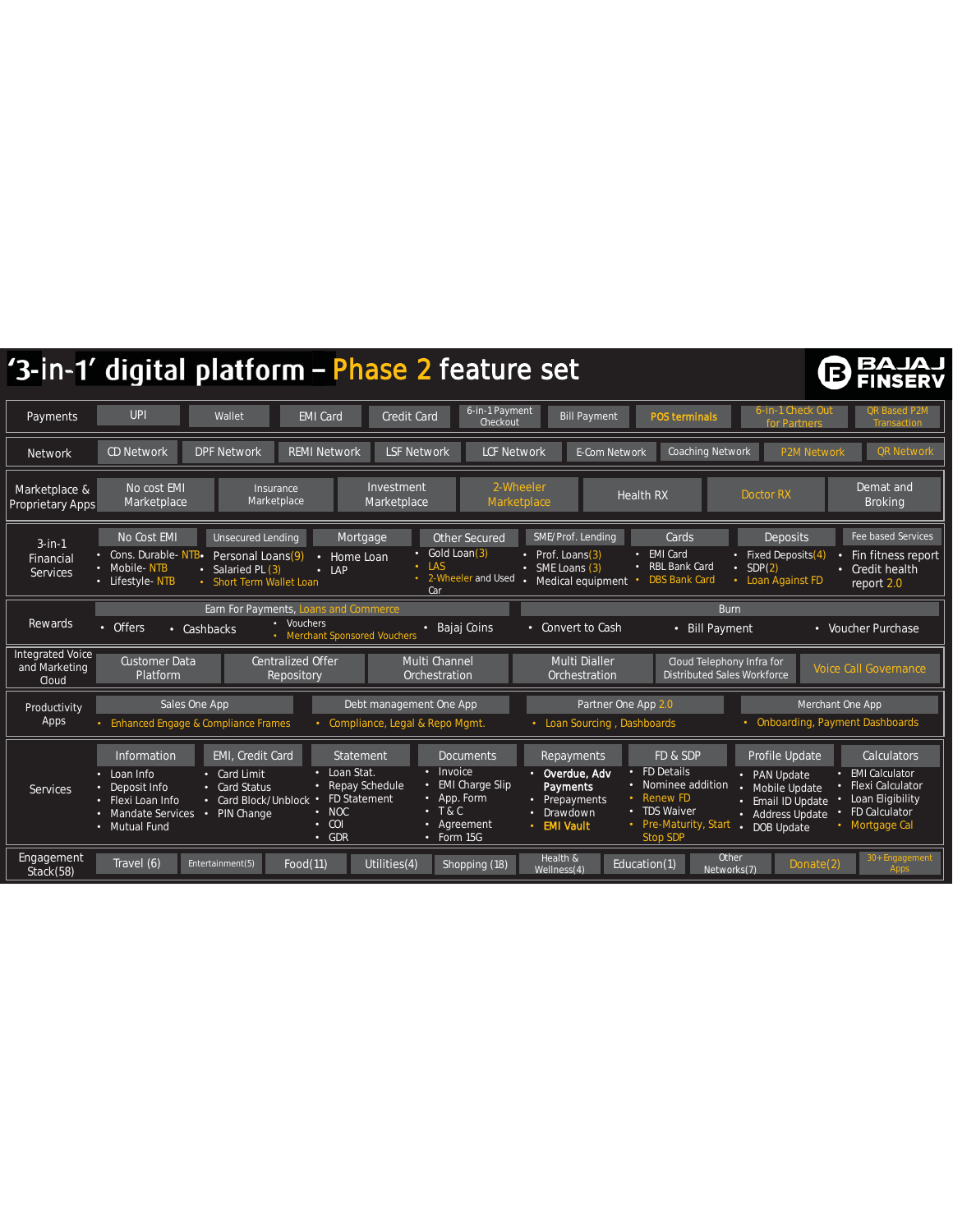|                                  | '3-in-1' digital platform - Phase 2 enablers                                                                                                                                                                                                                                                                                                                                                                                                                                                                              |                                                                                                               |                                                                         |                                                                                        |                                                                                                                   |                                                                                                        | BA<br>ß,<br>EINSEÐV                                                                       |  |
|----------------------------------|---------------------------------------------------------------------------------------------------------------------------------------------------------------------------------------------------------------------------------------------------------------------------------------------------------------------------------------------------------------------------------------------------------------------------------------------------------------------------------------------------------------------------|---------------------------------------------------------------------------------------------------------------|-------------------------------------------------------------------------|----------------------------------------------------------------------------------------|-------------------------------------------------------------------------------------------------------------------|--------------------------------------------------------------------------------------------------------|-------------------------------------------------------------------------------------------|--|
|                                  | <b>Stimulation</b>                                                                                                                                                                                                                                                                                                                                                                                                                                                                                                        | Offers and<br><b>Promotions</b>                                                                               | Search                                                                  | Service                                                                                | <b>Sales</b>                                                                                                      | Engagement                                                                                             | <b>Utilities</b>                                                                          |  |
| Core<br>Components<br>(23)       | • Notification Engine<br>• Nudges<br>• Personalization                                                                                                                                                                                                                                                                                                                                                                                                                                                                    | Dynamic Banners<br>$\bullet$<br>• Offers<br>Wishlist<br>$\bullet$<br>Segmented<br>$\bullet$<br><b>Banners</b> | • Search<br>• Content Streams<br>• Geo & Context<br><b>Based Search</b> | • Raise a Request<br>FAQ<br>٠<br>• Document Centre                                     | • 5 Mins Call Back<br>• Track and Resume<br>Application                                                           | • Social Share<br>• NPS/Feedback<br>In-App Programs<br>٠<br><b>Personalized App</b><br><b>Features</b> | Locate Us-Maps<br>٠<br>QR<br>$\bullet$<br>Calculators<br>٠<br><b>Expense Manager</b><br>٠ |  |
|                                  | <b>Channels Data</b>                                                                                                                                                                                                                                                                                                                                                                                                                                                                                                      |                                                                                                               | Structured                                                              | <b>Unstructured</b>                                                                    | <b>Consent based App Data</b>                                                                                     |                                                                                                        | <b>Contextual Data</b>                                                                    |  |
| Data                             | • Web<br>Mobile<br>$\cdot$ IVR<br>Dialler<br>$\bullet$<br>• Email                                                                                                                                                                                                                                                                                                                                                                                                                                                         | • Customer Demographics<br><b>Banking &amp; Collections</b><br><b>Transactions</b><br><b>Heatmaps</b>         | Loan & Other Information<br><b>Financial Services Journey</b>           | • Cookies<br>• Consent based SMS Data<br>• Consent based Email Data<br>• Click Streams | Device Info<br>Appography<br>• Contacts Info<br>• Network Info                                                    |                                                                                                        | <b>Personal Events</b><br><b>External Events</b>                                          |  |
| <b>APIS</b>                      |                                                                                                                                                                                                                                                                                                                                                                                                                                                                                                                           |                                                                                                               |                                                                         | 600+ Digital APIs                                                                      |                                                                                                                   |                                                                                                        |                                                                                           |  |
| Core Platform                    | Loan/Deposit Service Management<br>Loan/Deposit Origination Platform<br>Loan/ Deposit Booking Platform<br>Debt Management Platform<br>Platform<br>• Loan/Deposit Sourcing APIs 2.0<br>Overdue Payment APIs<br>• Service APIs for Loans 2.0<br>• Loan Booking APIs<br>• Advance Payment APIs<br>Journey Workflows 2.0<br>• Repayment APIs<br>• Loan Disbursement APIs<br>$\bullet$<br>• Journey Business Rules 2.0<br>• Loan Settlement APIs<br>• Service APIs for Deposits<br>• Deposit Booking APIs<br>• Decision Engine |                                                                                                               |                                                                         |                                                                                        |                                                                                                                   |                                                                                                        |                                                                                           |  |
| Core<br>Infrastructure           | <b>High Availability (HA)</b><br>Infrastructure                                                                                                                                                                                                                                                                                                                                                                                                                                                                           |                                                                                                               | Disaster Recovery(DR)<br>Infrastructure                                 | Near DR Infrastructure                                                                 | <b>Cyber Security</b>                                                                                             |                                                                                                        | Data Security                                                                             |  |
| Digital & Data<br>Infrastructure | Data Lake                                                                                                                                                                                                                                                                                                                                                                                                                                                                                                                 | Enterprise<br>Datawarehouse                                                                                   | Change Data Mgmt                                                        |                                                                                        | <b>APIs / Micro Services</b>                                                                                      | Kubernetes                                                                                             | <b>TechOps</b>                                                                            |  |
|                                  |                                                                                                                                                                                                                                                                                                                                                                                                                                                                                                                           |                                                                                                               |                                                                         |                                                                                        | Projected Cumulative addition of 1400+ Lateral and Fresh hires in Phase 1 and 2 of Digital Transformation Journey |                                                                                                        |                                                                                           |  |
| <b>New Talent</b><br>Onboarded   | 150+ UI/UX, Content<br>Management, & Digital<br>Domain specialist                                                                                                                                                                                                                                                                                                                                                                                                                                                         |                                                                                                               | 400+ Payment Domain<br><b>Resources</b>                                 | $625+$ Engineering<br><b>Resources</b>                                                 | 130+ Data Resources                                                                                               |                                                                                                        | 100+ Core Platform & Infra<br><b>Resources</b>                                            |  |
|                                  | There are 15 stacks and 72 features and components.                                                                                                                                                                                                                                                                                                                                                                                                                                                                       |                                                                                                               |                                                                         |                                                                                        |                                                                                                                   |                                                                                                        |                                                                                           |  |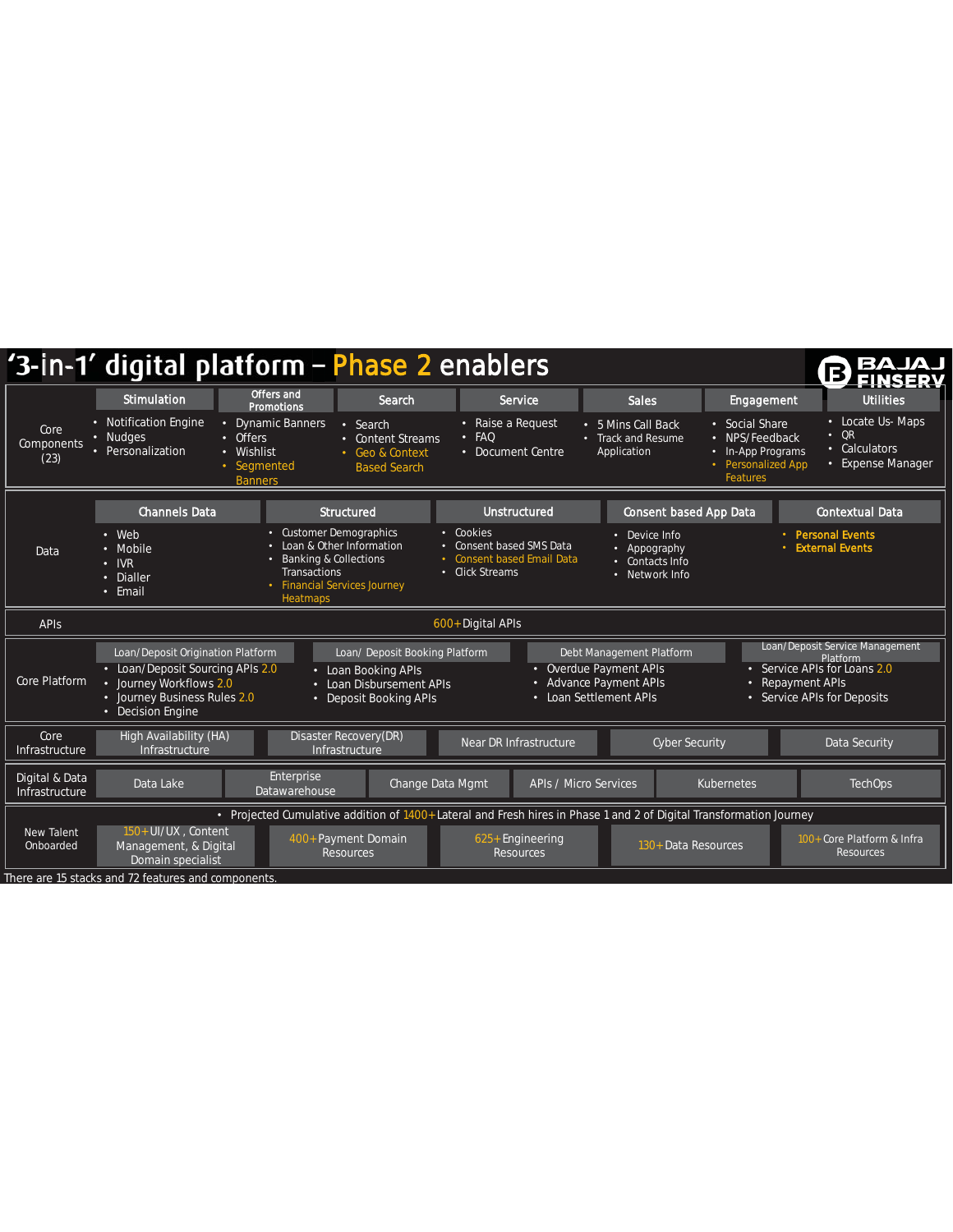#### **BAJAJ FINANCE LIMITED**

16

The Company plans to deliver Phase 2 in 8 to 9 months subject to no major disruption as a result of current & new Covid waves. Unlike phase 1, phase 2 will get delivered in 3-4 sprints. The first update on phase 2 will be provided in July quarter results. During this period, the Company remains committed to delivering its long-term guidance metrics...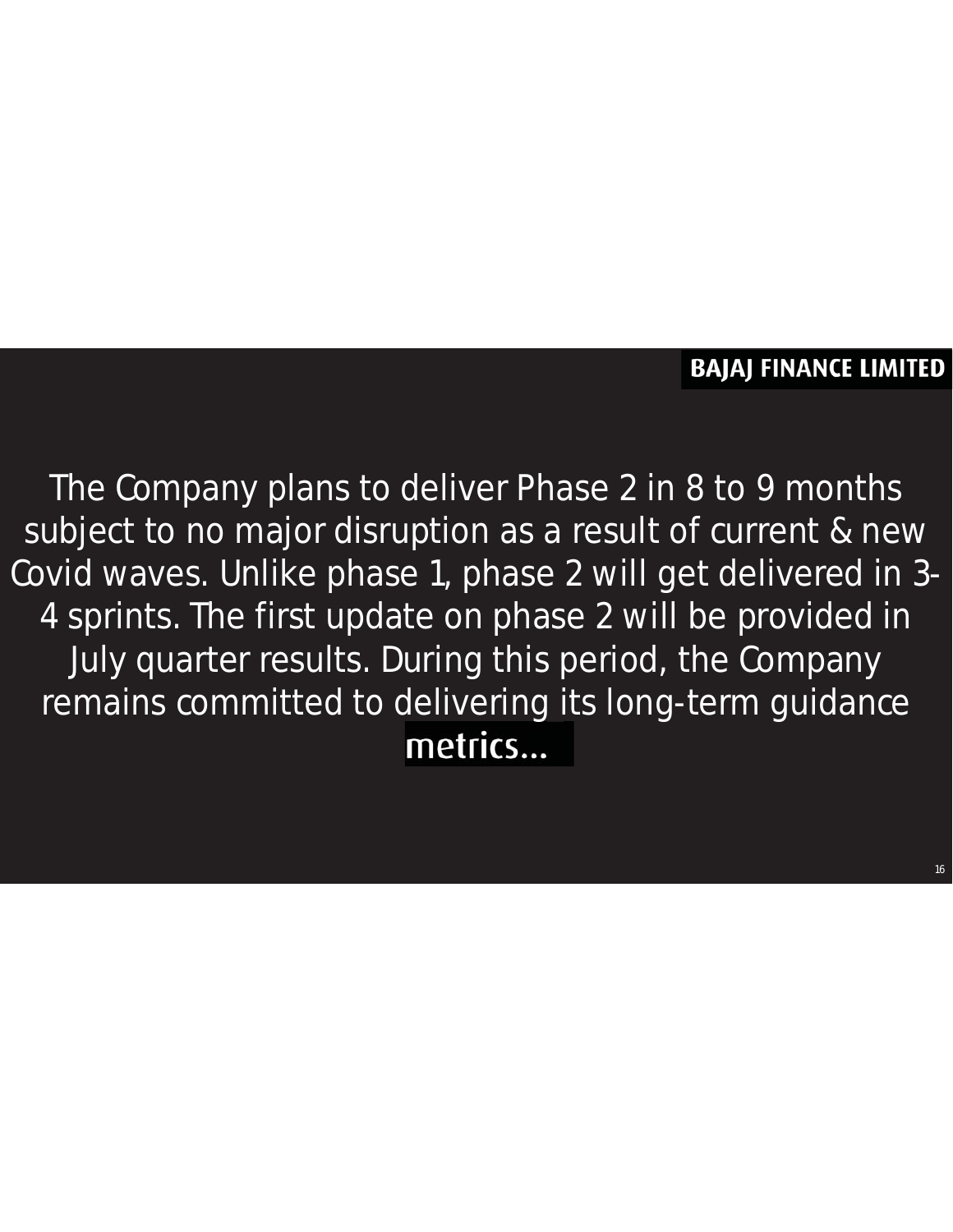#### Omnipresence strategy update **Geography**

#### **BAJAJ FINANCE LIMITED**

1. Total geographic footprint stood at 3,423 locations and 1,28,300+ distribution points. In Q3, the Company added 94 new locations to its distribution footprint. The Company is investing deeply in UP and Bihar to reduce concentration risk and create new growth opportunities.

#### Digital Platform

- 2. The current consumer app has 16.5 MM active customers as of 31 December 2021. 6 MM customers have transitioned to the new app as of now.
- 3. In Q3, the Company acquired 492K new EMI card customers digitally. Digital NTB EMI card CIF is now 1.3 MM. In Q3, digital NTB EMI card delivered 240K loans.
- 4. In Q3, EMI store visits were 44.8 MM. In Q3, Company booked 393K new loans from marketplace. EMI store currently hosts 27,917 SKUs across 23,250 merchants as of 31 December 2021.
- 5. The point-of-sale transformation delivered good volume momentum for personal loan and credit card distribution business. It is an integrated offline to online framework covering communication, call centre and fulfilment. In Q3, it delivered ₹ 599 crore in personal loans and 91.4K cards in credit card distribution business.

#### **Payments**

- 6. The Company has 4.7 MM customers on its wallet as of 31 December 2021. In Q3, it added 2.6 MM wallets.
- 7. QR based P2M transaction functionality on track to go live by February 2022.
- 8. Payment Aggregator (PA) & Bharat Bill Pay Operating Unit (BBPOU) is pending regulatory approvals.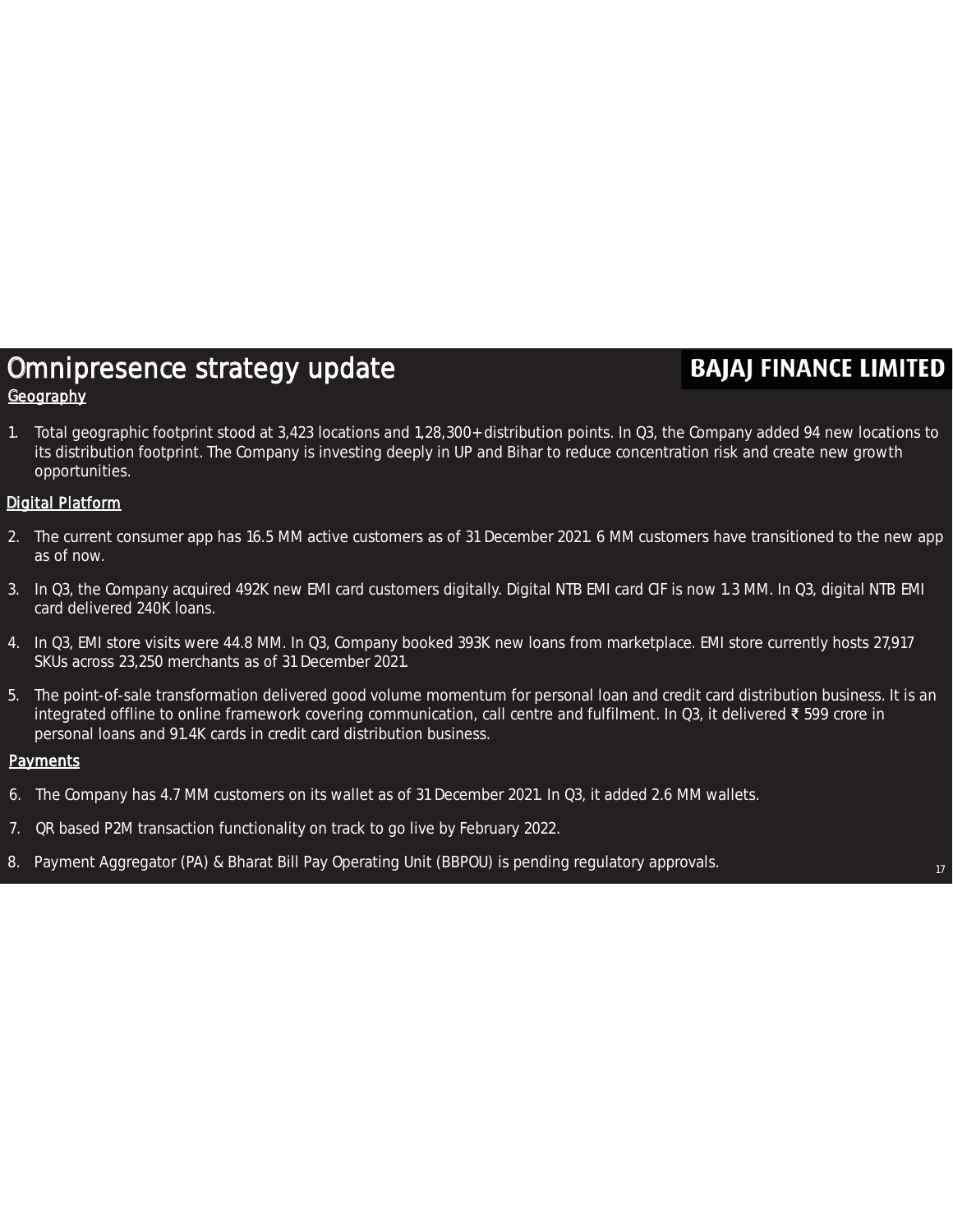### Lead Financial Indicators - Subsidiary companies

#### **BAJAJ FINANCE LIMITED**

#### Bajaj Housing Finance Limited (BHFL)

- 1. AUM increased by 39% to ₹ 49,203 crore as of 31 December 2021 from ₹ 35,492 crore as of 31 December 2020.
- 2. Net Interest Income for Q3 FY22 increased by 30% to ₹ 429 crore from ₹ 329 crore in Q3 FY21.
- 3. Opex to NII stood at 28.7% in Q3 FY22 as against 26.4% in Q3 FY21.
- 4. Loan losses and provisions for Q3 FY22 was ₹ 56 crore as against ₹ 107 crore in Q3 FY21. BHFL has increased its management overlay provision to ₹ 203 crore as of 31 December 2021 from ₹ 166 crore as of 30 September 2021 to protect itself from probable losses arising out of third wave.
- 5. GNPA & NNPA as of 31 December 2021 stood at 0.35% and 0.18% respectively compared to 0.35% and 0.21% as of 30 September 2021.
- 6. Profit after tax increased 87% to ₹ 185 crore in Q3 FY22 against ₹ 99 crore in Q3 FY21.
- 7. Capital adequacy ratio (including Tier II capital) stood at 19.37% as of 31 December 2021.

#### Bajaj Financial Securities Limited (BFSL)

- 8. Acquired 65K customers in Q3 FY22. Its Retail and HNI customer franchise stood at 269K as of 31 December 2021. In Q3, BFSL has changed its acquisition strategy to focus on higher activation rate.
- 9. Total Income was ₹ 38 Crore in Q3 FY22 against ₹ 8 Crore in Q3 FY21.
- 10. Net profit for Q3 FY22 was ₹ 7 Crore against ₹ 1 Cr in Q3 FY21.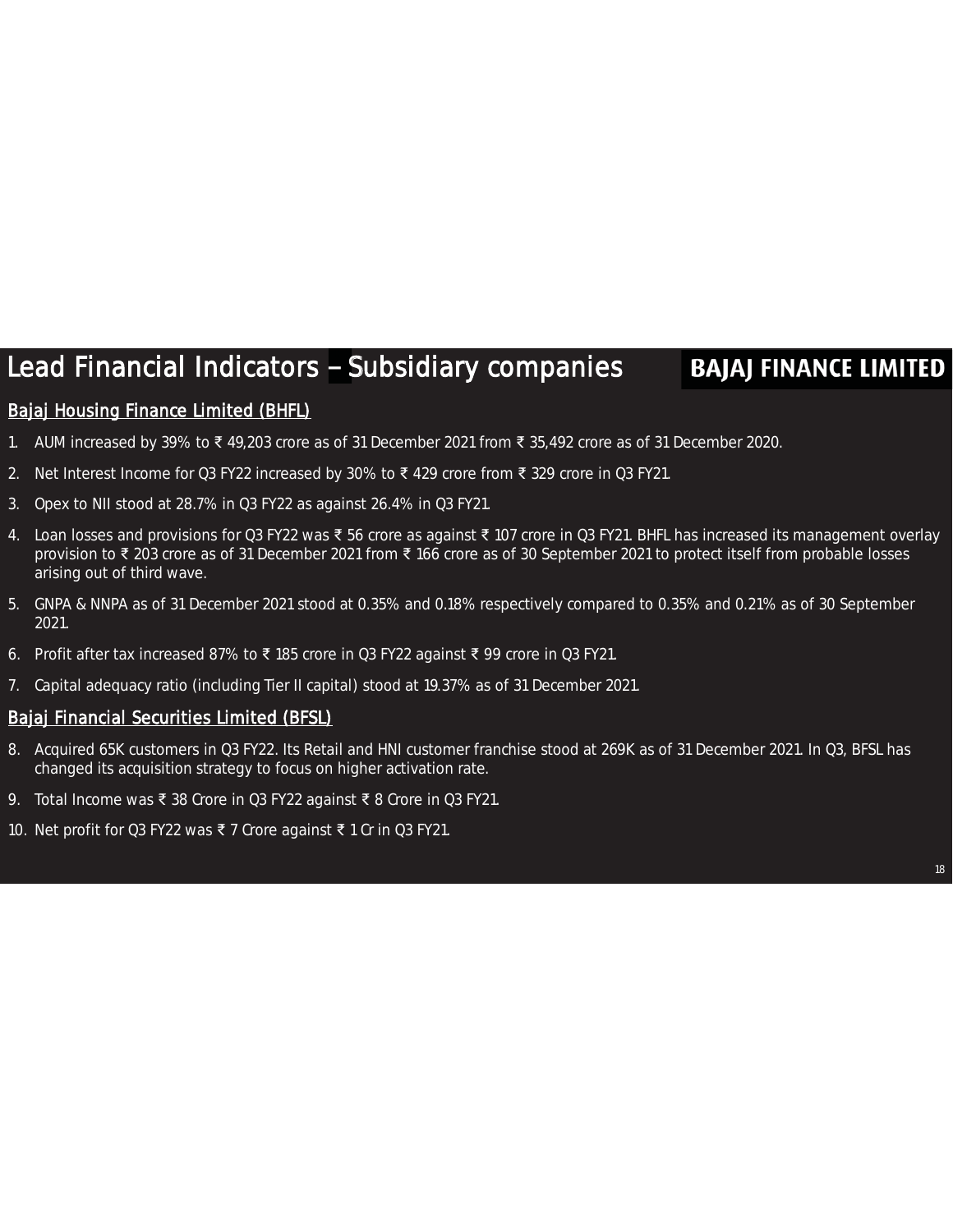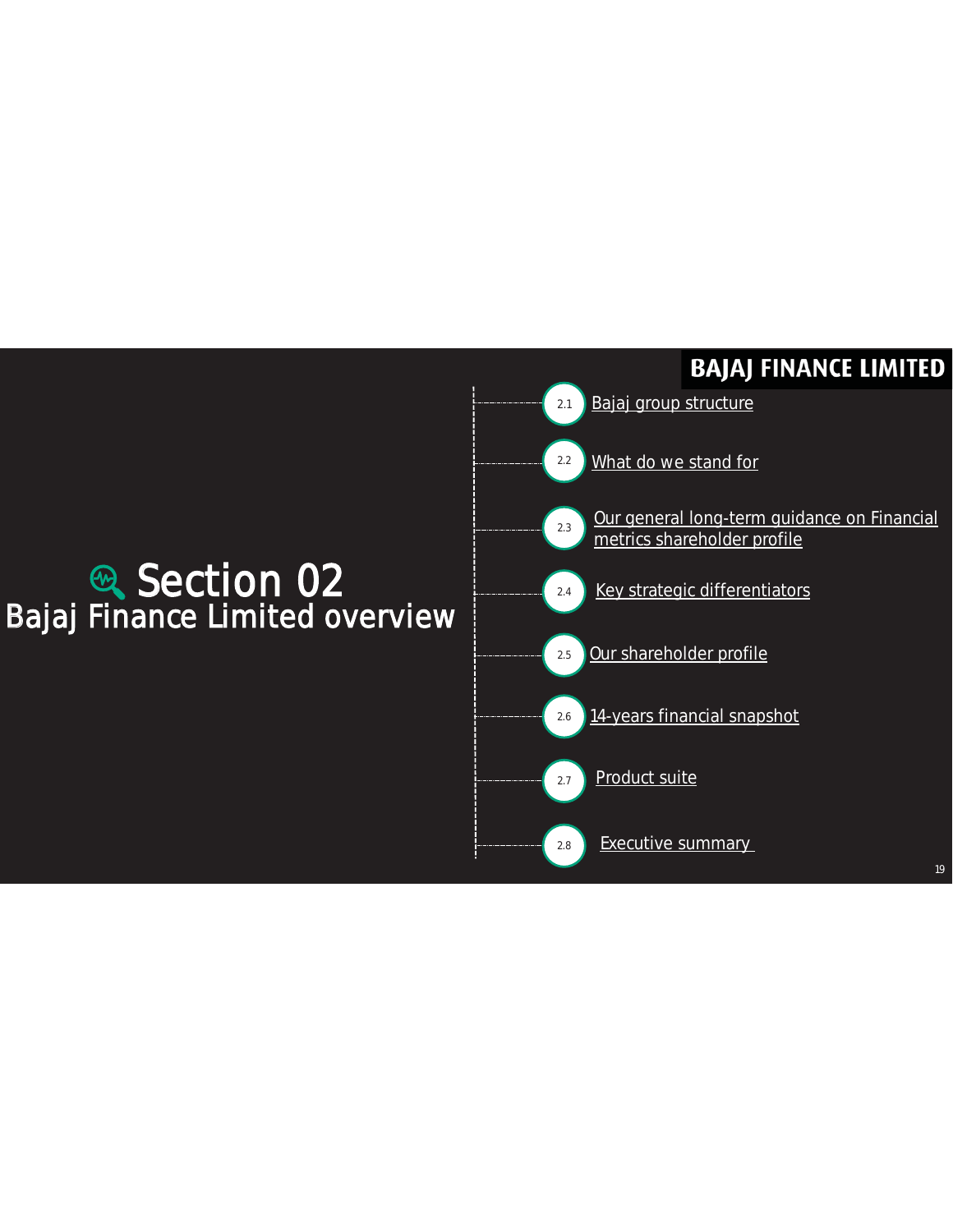

Above shareholding is as of 31 December 2021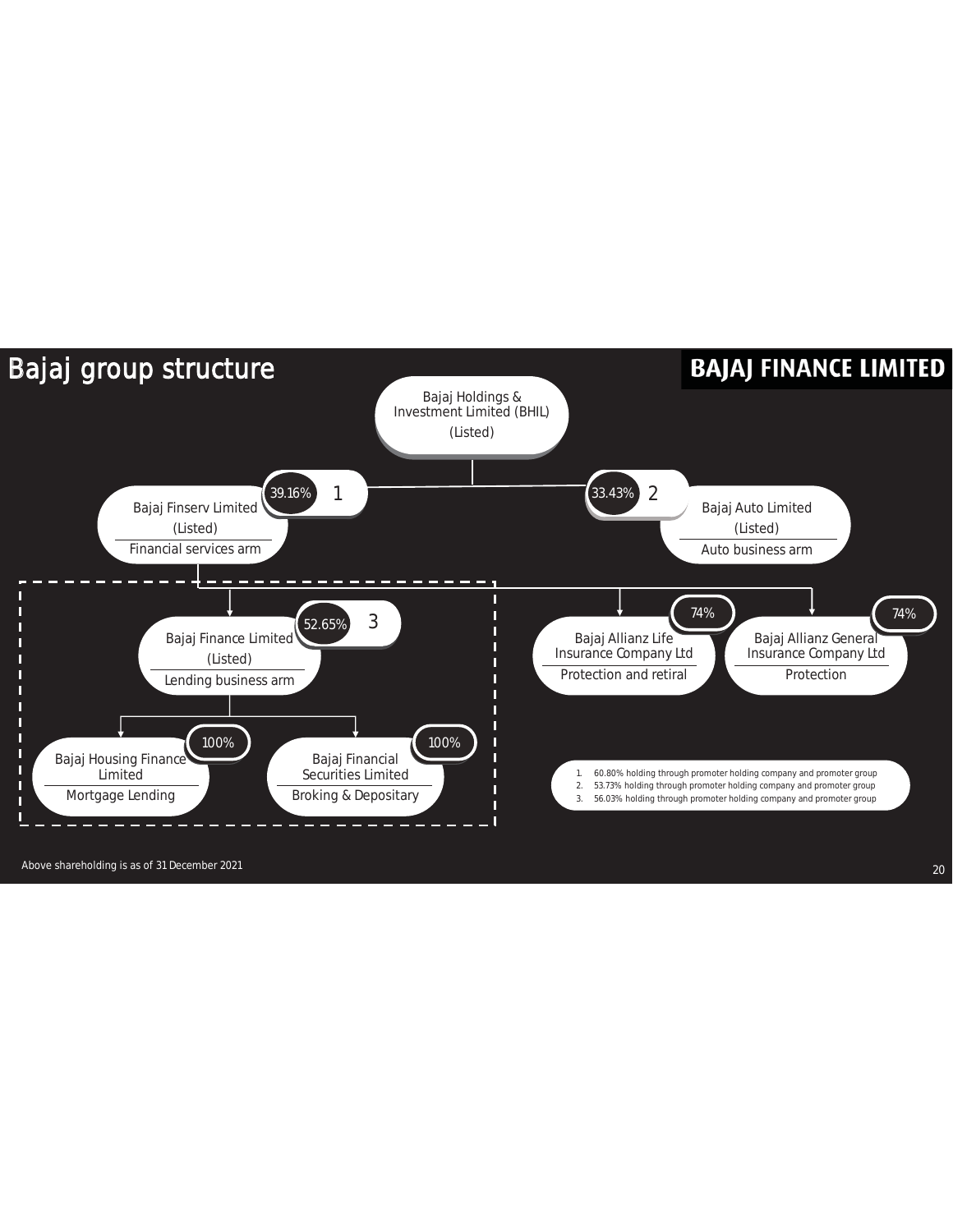What do we stand for

#### **BAJAJ FINANCE LIMITED**

"Non-bank with strategy & structure of a bank"

"Focused on mass affluent & above clients with a strategy to cross sell"

"Diversified financial services strategy with an optimal mix of risk and profit to deliver a sustainable business model"

"Business construct to deliver a sustainable ROA of 4-4.5% and ROE of 19-21% in the long term"

"Focused on continuous innovation to transform customer experience and create growth opportunities"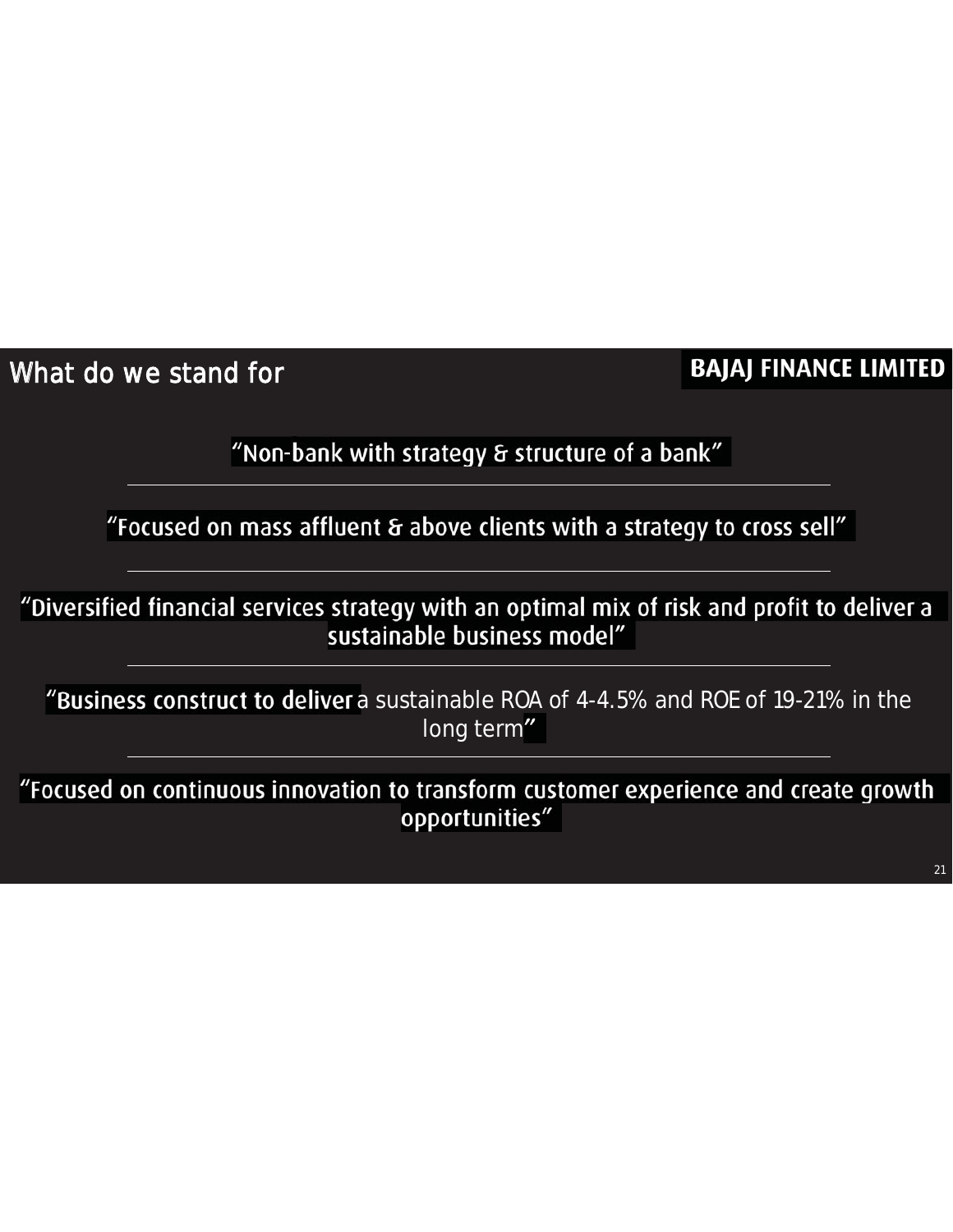### Our general long-term guidance on financial metrics BAJAJ FINANCE LIMITED



AUM growth in corridor of 25%-27%



Profit growth in corridor of 23%-24%



**GNPA** in corridor of 1.4%-1.7%



**NNPA** in corridor of 0.4%-0.7%



Return on assets in corridor of 4%-4.5%



Return on equity in corridor of 19%-21%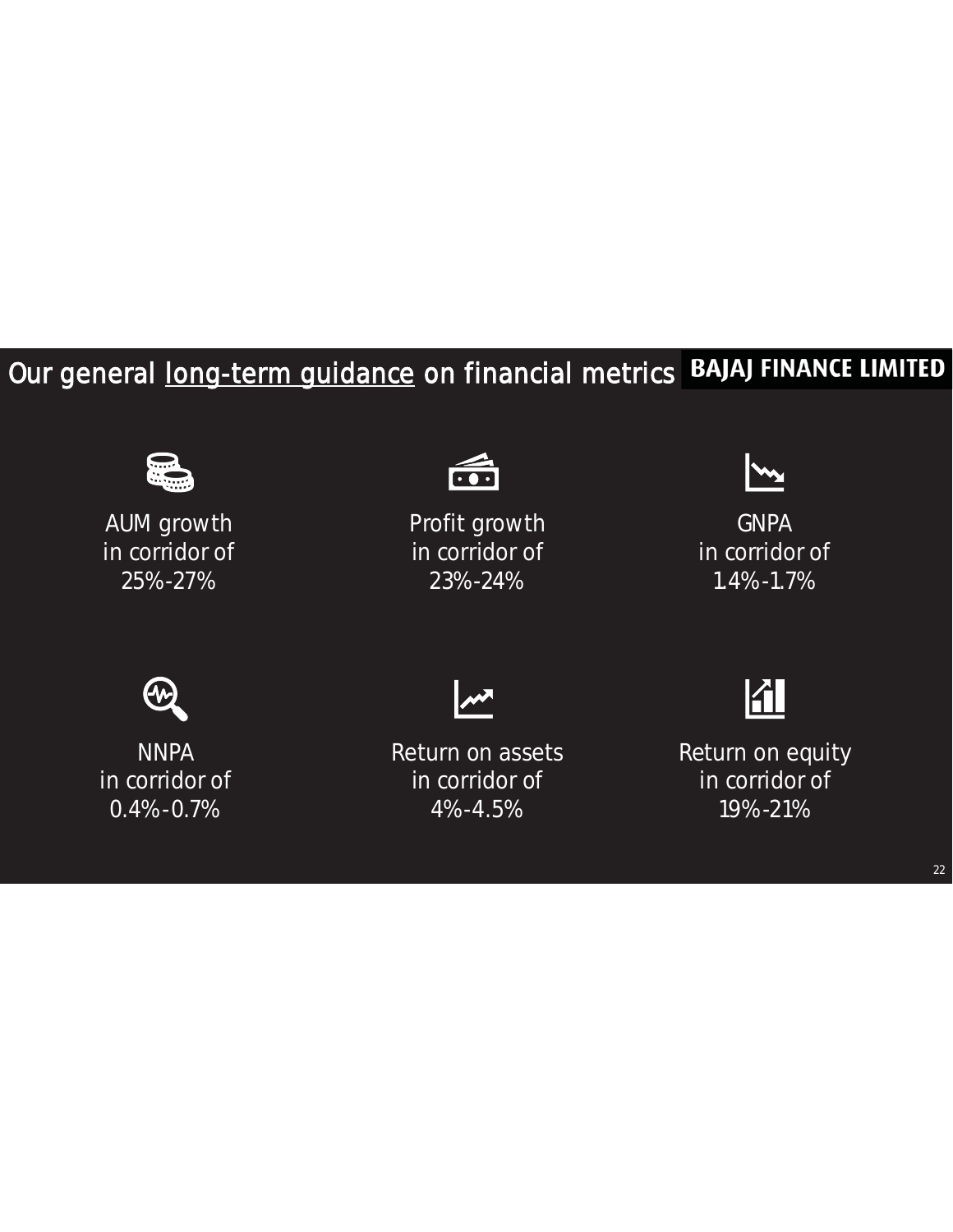### Key strategic differentiators

| Part of the Bajaj group - one of the oldest & most<br>respected business houses                         | A trusted brand with strong brand equity                                                                                                                                                                                     |
|---------------------------------------------------------------------------------------------------------|------------------------------------------------------------------------------------------------------------------------------------------------------------------------------------------------------------------------------|
| Focus on mass affluent and above clients                                                                | Total customer franchise of 55.36 MM                                                                                                                                                                                         |
| Strong focus on cross selling assets, payments,<br>insurance and deposit products to existing customers | Centre of Excellence for each business vertical to bring<br>efficiencies across businesses and improve cross sell<br>opportunity                                                                                             |
| A well diversified balance sheet                                                                        | Consolidated lending AUM mix for Consumer: Rural: SME:<br>Commercial: Mortgages stood at 34% : 10% : 13% : 11% : 32%<br>Consolidated borrowing mix for Money Markets : Banks:<br>Deposits: ECB stood at 47% : 29% : 20% : 4% |
| Highly agile & innovative                                                                               | Continuous improvements in product features and digital<br>technologies to maintain competitive edge                                                                                                                         |
| Deep investment in technology and analytics                                                             | Has helped achieve multi product cross sell and manage risk &<br>controllership effectively. Obsessed to deliver frictionless<br>experience to customer                                                                      |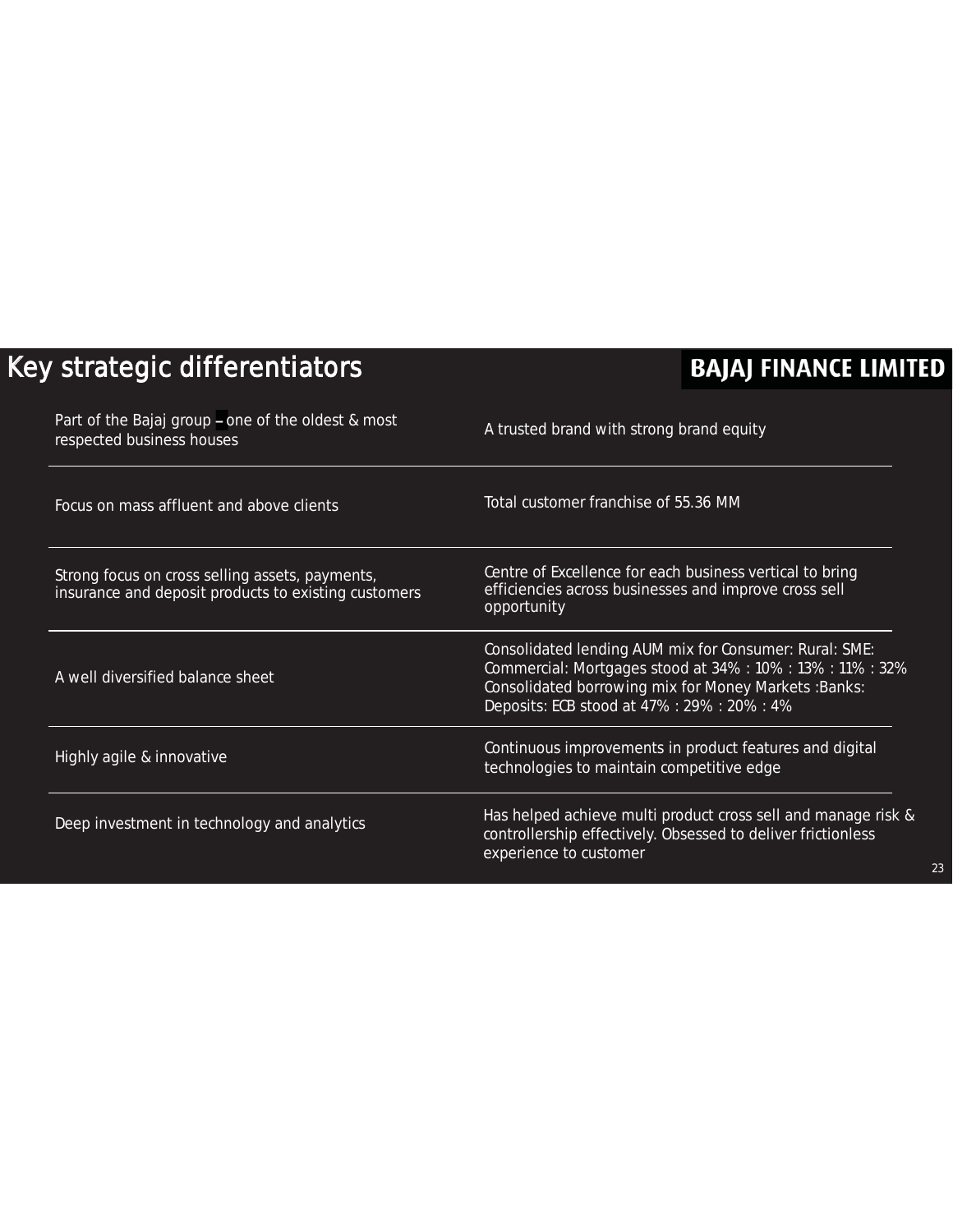### Our shareholder profile

#### Resident & Promoters & Promoter Group 56.03% 0.31% **Others** FII & FPI 22.85%  $\blacksquare$ 9.51% non resident individuals Corporates Shareholding B6% MF 7.43%

### **BAJAJ FINANCE LIMITED**

#### Top 20 investors & their holdings

| S.No              | Name of Shareholder                                                                                  | As on 31<br>Dec 21 | As on 30<br>Sep 21 | As on 31<br><b>Dec 20</b> |
|-------------------|------------------------------------------------------------------------------------------------------|--------------------|--------------------|---------------------------|
| 1                 | <b>BAJAJ FINSERV LTD</b>                                                                             | 52.65%             | 52.65%             | 52.74%                    |
| $\overline{2}$    | <b>MAHARASHTRA SCOOTERS LIMITED</b>                                                                  | 3.14%              | 3.14%              | 3.15%                     |
| 3                 | <b>GOVERNMENT OF SINGAPORE</b>                                                                       | 3.13%              | 3.31%              | 4.28%                     |
| $\overline{4}$    | NEW HORIZON OPPORTUNITIES MASTER FUND                                                                | 0.77%              | 0.77%              | 0.77%                     |
| 5                 | AXIS MUTUAL FUND TRUSTEE LIMITED A/C AXIS MUTUAL<br>FUND A/C AXIS LONG TERM EQUITY FUND              | 0.75%              | 0.76%              | 0.79%                     |
| 6                 | AXIS MUTUAL FUND TRUSTEE LIMITED A/C AXIS MUTUAL<br>FUND A/C AXIS BLUECHIP FUND                      | 0.73%              | 0.72%              | 0.68%                     |
| 7                 | <b>SBI-ETF NIFTY 50</b>                                                                              | 0.71%              | 0.69%              | 0.52%                     |
| 8                 | NEW WORLD FUND INC                                                                                   | 0.58%              | 0.58%              | 0.56%                     |
| 9                 | VANGUARD EMERGING MARKETS STOCK INDEX FUND, A<br>SERIES OF VANGUARD INTERNATIONAL FOUITY INDEX FUNDS | 0.54%              | 0.53%              | 0.45%                     |
| 10 <sup>°</sup>   | VANGUARD TOTAL INTERNATIONAL STOCK INDEX FUND                                                        | 0.51%              | 0.50%              | 0.50%                     |
| 11                | AXIS MUTUAL FUND TRUSTEE LIMITED A/C AXIS MUTUAL<br>FUND A/C AXIS FOCUSED 25 FUND                    | 0.48%              | 0.44%              | 0.44%                     |
| $12 \overline{ }$ | SBI LIFE INSURANCE CO. LTD                                                                           | 0.46%              | 0.43%              | 0.39%                     |
| 13                | <b>BARON EMERGING MARKETS FUND</b>                                                                   | 0.42%              | 0.48%              | 0.34%                     |
| 14                | ST. JAMES'S PLACE EMERGING MARKETS EQUITY UNIT TRUST<br>MANAGED BY WASATCH ADVISORS INC              | 0.41%              | 0.43%              | 0.44%                     |
| 15                | <b>SBI-ETF SENSEX</b>                                                                                | 0.41%              | 0.40%              | 0.33%                     |
| 16                | LIFE INSURANCE CORPORATION OF INDIA                                                                  | 0.41%              | 0.37%              | 0.62%                     |
| 17                | PEOPLE'S BANK OF CHINA                                                                               | 0.39%              | 0.39%              | 0.42%                     |
| 18                | ISHARES CORE EMERGING MARKETS MAURITIUS CO                                                           | 0.39%              | 0.39%              | 0.35%                     |
| 19                | DF INTERNATIONAL PARTNERS                                                                            | 0.38%              | 0.38%              | 0.38%                     |
| 20                | WE ASIAN SMALLER COMPANIES FUND LIMITED                                                              | 0.37%              | 0.51%              | 0.33%<br>24               |

Above shareholding is as of 31 December 2021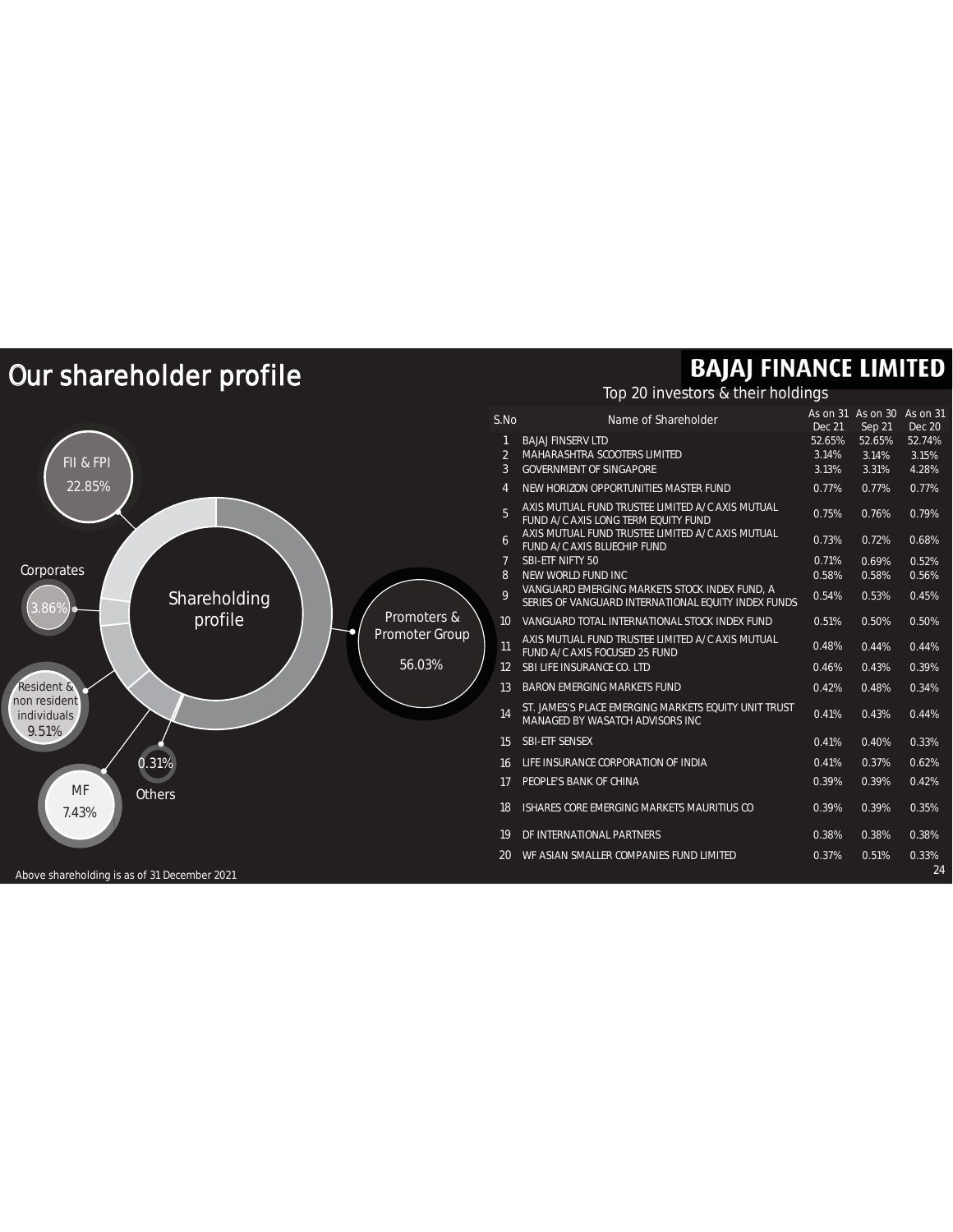| 14-years financial snapshot                 |                    |             |             |              |              |                |                |                |                |                |                                       | <b>BAJAJ FINANCE LIMITED</b>          |                                       |                                       | ₹ in crore              |
|---------------------------------------------|--------------------|-------------|-------------|--------------|--------------|----------------|----------------|----------------|----------------|----------------|---------------------------------------|---------------------------------------|---------------------------------------|---------------------------------------|-------------------------|
| Financials snapshot <sup>@</sup>            | <b>FY08</b>        | <b>FY09</b> | <b>FY10</b> | <b>FY11</b>  | <b>FY12</b>  | <b>FY13</b>    | <b>FY14</b>    | <b>FY15</b>    | <b>FY16</b>    | <b>FY17</b>    | <b>FY18</b> <sup>®</sup><br>(Consol.) | <b>FY19</b> <sup>°</sup><br>(Consol.) | <b>FY20</b> <sup>®</sup><br>(Consol.) | <b>FY21</b> <sup>°</sup><br>(Consol.) | <b>CAGR</b><br>(14 yrs) |
| Assets under<br>Management                  | $\overline{2,478}$ | 2,539       | 4,032       | 7.573        | 13,107       | 17,517         | 24,061         | 32,410         | 44,229         | 60,196         | 82,422                                | 1.15,888                              | 1,47,153                              | 152,947                               | 37%                     |
| Income from operations<br>Interest expenses | 503<br>170         | 599<br>164  | 916<br>201  | 1.406<br>371 | 2,172<br>746 | 3,110<br>1,206 | 4,073<br>1,573 | 5,418<br>2,248 | 7,333<br>2,927 | 9,989<br>3,803 | 12,757<br>4,614                       | 18,500<br>6,623                       | 26,386<br>9,473                       | 26,683<br>9,414                       | 36%<br>36%              |
| Net Interest<br>Income (NII)                | 332                | 435         | 715         | 1,035        | 1,426        | 1,904          | 2,500          | 3,170          | 4,406          | 6,186          | 8,143                                 | 11,877                                | 16,913                                | 17,269                                | 36%                     |
| <b>Operating Expenses</b>                   | 193                | 220         | 320         | 460          | 670          | 850            | 1,151          | 1,428          | 1,898          | 2,564          | 3,270                                 | 4,197                                 | 5,662                                 | 5,308                                 | 29%                     |
| Loan Losses &<br>Provision (ECL)            | 109                | 164         | 261         | 205          | 154          | 182            | 258            | 385            | 543            | 804            | 1,030                                 | 1,501                                 | 3,929                                 | 5,969                                 | 36%                     |
| Profit before tax                           | 30                 | 51          | 134         | 370          | 602          | 872            | 1,091          | 1,357          | 1,965          | 2,818          | 3,843                                 | 6,179                                 | 7,322                                 | 5,992                                 | 50%                     |
| Profit after tax                            | 21                 | 34          | 89          | 247          | 406          | 591            | 719            | 898            | 1,279          | 1,837          | 2,496                                 | 3,995                                 | 5,264                                 | 4,420                                 | 51%                     |
|                                             |                    |             |             |              |              |                |                |                |                |                |                                       |                                       |                                       |                                       |                         |
| Ratios                                      | FY <sub>08</sub>   | <b>FY09</b> | <b>FY10</b> | <b>FY11</b>  | <b>FY12</b>  | <b>FY13</b>    | <b>FY14</b>    | <b>FY15</b>    | <b>FY16</b>    | <b>FY17</b>    | <b>FY18</b>                           | <b>FY19</b>                           | <b>FY20</b>                           | <b>FY21</b>                           |                         |
| Opex to NII                                 | 58.1%              | 50.6%       | 44.8%       | 44.4%        | 47.0%        | 44.6%          | 46.0%          | 45.0%          | 43.1%          | 41.4%          | 40.2%                                 | 35.3%                                 | 33.5%                                 | 30.7%                                 |                         |
| Return on assets                            | 0.7%               | 1.4%        | 2.8%        | 4.4%         | 4.2%         | 4.1%           | 3.6%           | 3.3%           | 3.5%           | 3.7%           | 3.7%                                  | 4.2%                                  | 4.1%                                  | 3.1%                                  |                         |
| Return on equity                            | 2.0%               | 3.2%        | 8%          | 19.7%        | 24.0%        | 21.9%          | 19.5%          | 20.4%          | 20.9%          | 21.6%          | 20.1%                                 | 22.5%                                 | 20.2%                                 | 12.8%                                 |                         |
| Net NPA *                                   | 7%                 | 5.50%       | 2.20%       | 0.80%        | 0.12%        | 0.19%          | 0.28%          | 0.45%          | 0.28%          | 0.44%          | 0.43%                                 | 0.63%                                 | 0.65%                                 | 0.75%                                 |                         |
| NPA provisioning coverage                   | 30%                | 32%         | 55%         | 79%          | 89%          | 83%            | 76%            | 71%            | 77%            | 74%            | 70%                                   | 60%                                   | 60%                                   | 58%                                   |                         |
| CRAR (standalone)                           | 40.7%              | 38.4%       | 25.9%       | 20.0%        | 17.5%        | 21.9%          | 19.1%          | 18.0%          | 19.5%          | 20.3%          | 24.7%                                 | 20.7%                                 | 25.0%                                 | 28.3%                                 |                         |
| Leverage ratio                              | 2.6                | 2.5         | 3.8         | 5.9          | 6.4          | 5.3            | 6.2            | 6.8            | 6.3            | 6.6            | 5.4                                   | 6.3                                   | 5.1                                   | 4.7                                   |                         |

 $^\text{\textregistered}$  All figures till including FY17 are as per previous GAAP, whereas for FY18 onwards are as per IndAS

\* As per the RBI regulations, NNPA numbers for upto FY15 are at 6 months overdue, FY16 are at 5 months overdue, FY17 are at 4 months overdue and FY18 onwards are at 3 months overdue. Hence NPA across periods are not comparable.

25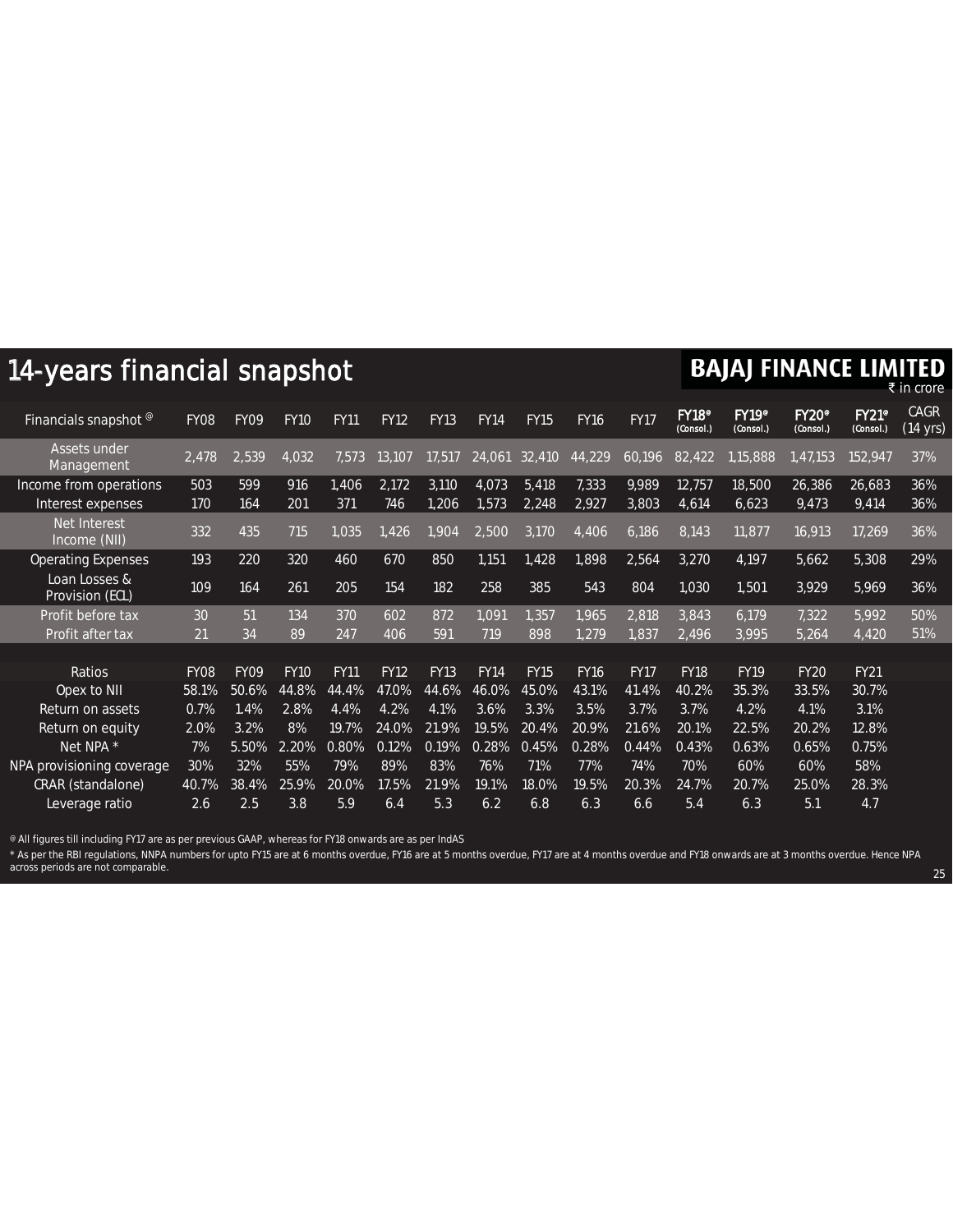### Product suite

| <b>BAJAJ FINANCE LIMITED</b>                                                                                                                                                                                                                                                                                               |                                                                                                                                                                                                                 |                                                                                                                                                                                                                                                     |                                                                                                                                                                                                                            |                                                                                                      |                                                             |                                                                                                                                                                                                                                                         |  |
|----------------------------------------------------------------------------------------------------------------------------------------------------------------------------------------------------------------------------------------------------------------------------------------------------------------------------|-----------------------------------------------------------------------------------------------------------------------------------------------------------------------------------------------------------------|-----------------------------------------------------------------------------------------------------------------------------------------------------------------------------------------------------------------------------------------------------|----------------------------------------------------------------------------------------------------------------------------------------------------------------------------------------------------------------------------|------------------------------------------------------------------------------------------------------|-------------------------------------------------------------|---------------------------------------------------------------------------------------------------------------------------------------------------------------------------------------------------------------------------------------------------------|--|
| Consumer                                                                                                                                                                                                                                                                                                                   | <b>SME</b>                                                                                                                                                                                                      | Commercial                                                                                                                                                                                                                                          | Rural                                                                                                                                                                                                                      | <b>Deposits</b>                                                                                      | <b>Payments</b>                                             | Partnerships &<br><b>Services</b>                                                                                                                                                                                                                       |  |
| Consumer Durable Loans<br>2. Digital Product Loans (E)<br>3. Lifestyle Product Loans<br>4. Lifecare financing<br>5. EMI Cards<br>6. Retail Spend Financing<br>7. 2-Wheeler & 3-Wheeler Loans<br>8. Personal Loan Cross-Sell<br>9. Salaried Personal Loans (E)<br>10. E-Commerce - Consumer Finance<br>11. Retailer Finance | 1. Unsecured Working<br>Capital Loans <sup>(E)</sup><br>2. Loans to self<br>employed and<br>Professionals $(E)$<br>3. Secured Enterprise<br>Loans<br>4. Used-car financing<br>5. Medical equipment<br>financing | Loan against securities<br>1.<br>2. IPO financing<br>3. ESOP financing<br>Vendor financing to auto<br>4.<br>component<br>manufacturers<br>5. Financial Institutions<br>Lending<br>6. Light Engineering Lending<br>7. Specialty Chemicals<br>Lending | 1. Consumer Durable<br>Loans<br>2. Digital Product Loans 2.<br>3. Lifestyle Product<br>Loans<br>4. Personal Loans Cross<br>Sell<br>5. Salaried Personal<br>Loans<br>6. Gold Loans<br>Loans to Professionals<br>$7_{\cdot}$ | <b>Retail Term</b><br>Deposits<br>Corporate Term<br><b>Deposits</b><br>3. Systematic Deposit<br>Plan | PPI<br>$1_{\cdot}$<br><b>UPI</b><br>2.<br>3.<br><b>BBPS</b> | 1. Life Insurance<br><b>Distribution</b><br>2. General Insurance<br><b>Distribution</b><br>3. Health Insurance<br><b>Distribution</b><br>4. Pocket Insurance (E)<br>Co-Branded Credit Card<br>Co-Branded Wallet<br>6.<br>7. Financial Fitness<br>Report |  |
| 12. Health EMI Card                                                                                                                                                                                                                                                                                                        |                                                                                                                                                                                                                 |                                                                                                                                                                                                                                                     |                                                                                                                                                                                                                            |                                                                                                      |                                                             |                                                                                                                                                                                                                                                         |  |
| Salaried Home Loans (E)<br>2. Salaried Loan Against<br>Property<br>3. Affordable housing finance                                                                                                                                                                                                                           | 1. Loan Against Property<br>2. Self Employed Home<br>Loans<br>3. Lease Rental<br>Discounting                                                                                                                    | <b>BAJAJ HOUSING FINANCE LIMITED</b><br><b>Developer Finance</b><br>2. Commercial<br><b>Construction Finance</b><br>Corporate Lease Rental<br>Discounting<br><b>BAJAJ FINANCIAL SECURITIES LIMITED</b>                                              | 1. Loan Against Property<br>2. Home Loans<br>3. Secured Enterprise Loans                                                                                                                                                   |                                                                                                      |                                                             |                                                                                                                                                                                                                                                         |  |
| Trading Account (E)<br>2. Depository Services <sup>(E)</sup><br>3. Margin Trading Financing (E)<br>4. HNI Broking                                                                                                                                                                                                          | 5. Retail Broking (E)<br>6. IPOs and OFS<br>7. Mutual Funds (E)<br>8. Distribution of PMS                                                                                                                       |                                                                                                                                                                                                                                                     |                                                                                                                                                                                                                            |                                                                                                      |                                                             | (E) Also available through digital channels<br>26                                                                                                                                                                                                       |  |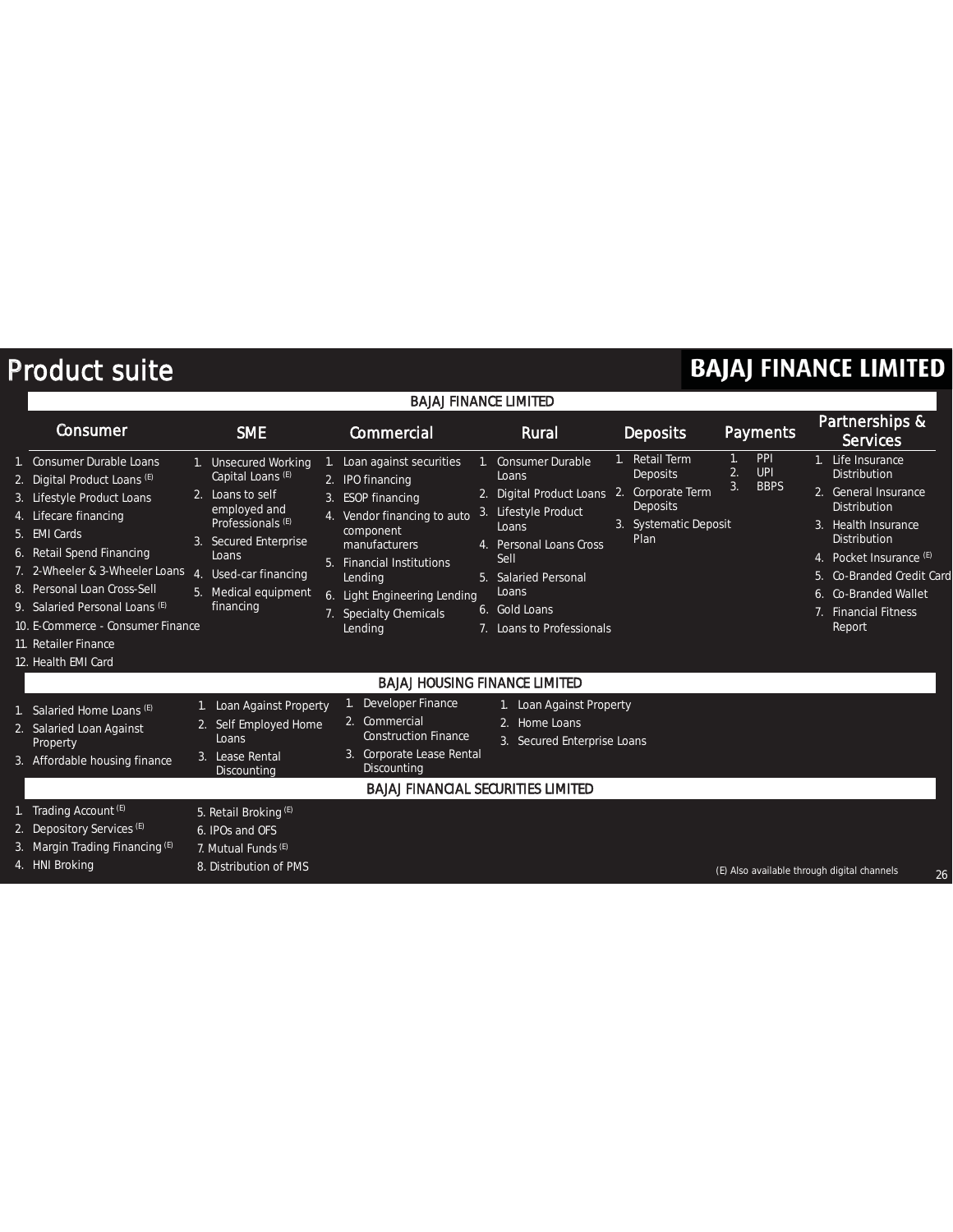### Executive summary - Consolidated

| <b>Overview</b>       | • 34-year-old non-bank with a demonstrated track record of profitable growth                                                              |
|-----------------------|-------------------------------------------------------------------------------------------------------------------------------------------|
|                       | Diversified financial services company focused on Consumer, Rural, SME, Commercial, Mortgages and Payments<br>$\bullet$                   |
|                       | Focused on mass affluent client with a strategy to cross sell<br>$\bullet$                                                                |
|                       | Strong focus on deposits acceptance and fee product distribution<br>٠                                                                     |
|                       | Present in 3,423 locations with over 128.3K+ point of sale<br>$\bullet$                                                                   |
|                       | Customer franchise of 55.36 MM as of 31 December 2021<br>$\bullet$                                                                        |
|                       | Amongst the largest new loan acquirers in the country (7.44 MM in Q3 FY22)<br>$\bullet$                                                   |
|                       | AUM mix as of 31 December 2021 - Consumer: Rural: SME: Commercial: Mortgages stood at 34%: 10%: 13%: 11%: 32%<br>٠                        |
|                       | • AUM of ₹1,81,250 crore as of 31 December 2021 and post tax profit of ₹2,125 crore in Q3 FY22                                            |
|                       | Capital adequacy ratio (including Tier II capital) of 26.96% as of 31 December 2021. Tier I capital stood at 24.44%<br>$\bullet$          |
|                       |                                                                                                                                           |
| <b>Subsidiaries</b>   | • 100% shareholding in Bajaj Housing Finance Limited                                                                                      |
|                       | 100% shareholding in Bajaj Financial Securities Limited<br>$\bullet$                                                                      |
| <b>Treasury</b>       | • Strategy is to create a balanced mix of wholesale and retail borrowings                                                                 |
|                       | • Borrowings of ₹1,54,041 crore with a mix of 47% : 29% : 20% : 4% between money markets, banks, deposits & ECB as of 31 December<br>2021 |
| <b>Credit Quality</b> | • Consolidated Gross and Net NPA as of 31 December 2021 stood at 1.73% and 0.78% respectively                                             |
|                       | • Provisioning coverage ratio as of 31 December 2021 was 56%                                                                              |
|                       | • Provisioning coverage on stage 1 & 2 stood at 156 bps as of 31 December 2021                                                            |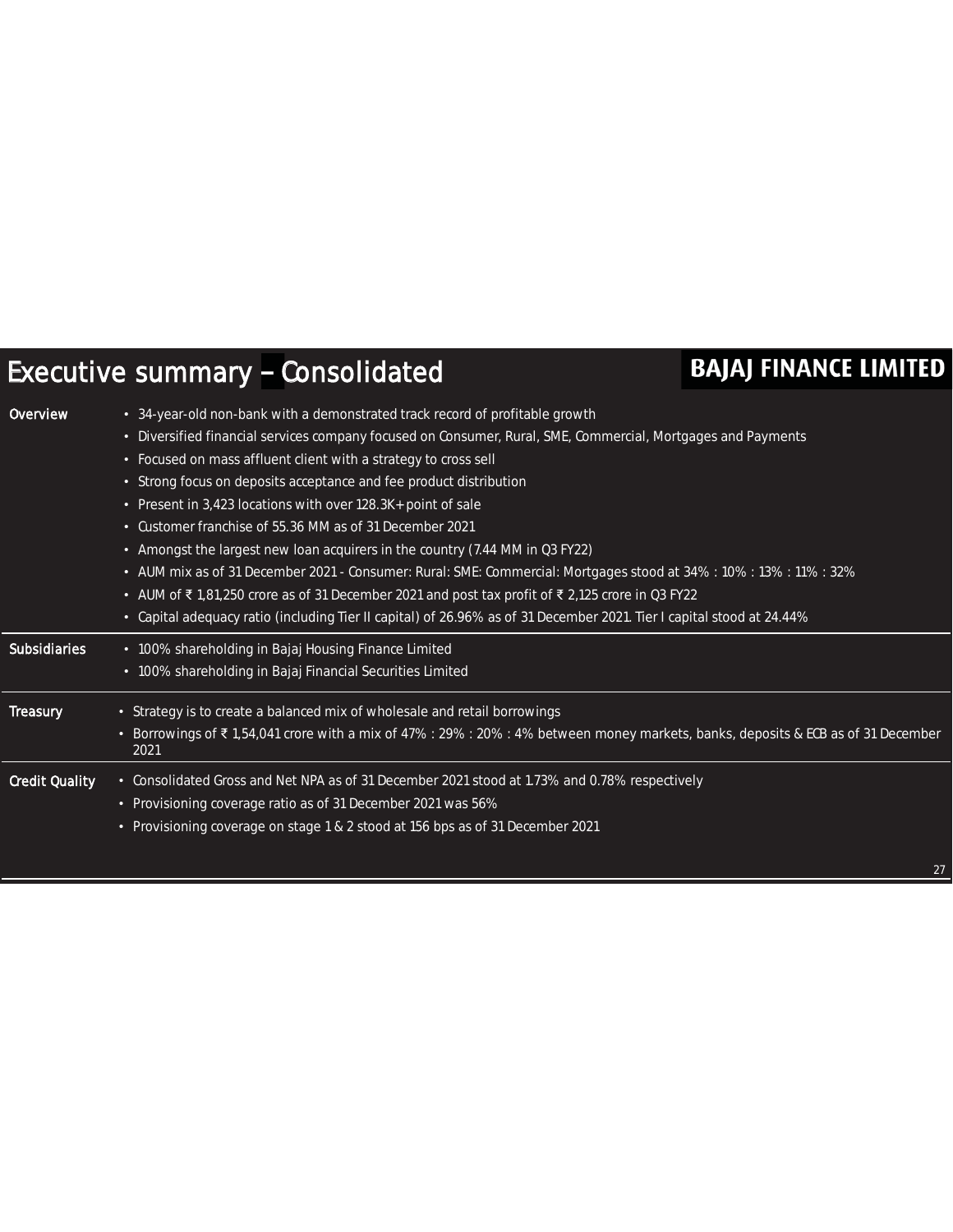### Executive summary - Bajaj Finance Limited

| <b>Overview</b>       | • Focused on Consumer, Rural, SME, Commercial and Payments businesses                                                                                           |    |
|-----------------------|-----------------------------------------------------------------------------------------------------------------------------------------------------------------|----|
|                       | • Strategic business unit organization design supported by horizontal common utility functions to drive domain expertise, scalability<br>and operating leverage |    |
|                       | • Focused on cross sell, customer experience and product & process innovations to create a differentiated & profitable business model                           |    |
|                       | • AUM of ₹1,32,913 crore as of 31 December 2021                                                                                                                 |    |
|                       | • AUM mix as of 31 December 2021- Consumer: Rural: SME: Commercial: Mortgage stood at 46%: 14%: 17%: 14%: 9%                                                    |    |
|                       | • Post tax profit of $\overline{\xi}$ 1,934 crore in Q3 FY22                                                                                                    |    |
|                       | • Capital adequacy ratio (including Tier II capital) of 26.96% as of 31 December 2021 Tier I capital stood at 24.44%                                            |    |
| <b>Consumer</b>       | • Present in 1,368 locations with 92.9K+ active distribution points of sale as of 31 December 2021                                                              |    |
| <b>business</b>       | • Largest consumer electronics, digital products & lifestyle products lender in India                                                                           |    |
|                       | • 2-wheeler financing business disbursed 199K accounts in the quarter (de growth of 13% YOY)                                                                    |    |
|                       | • 3-wheeler financing business disbursed 23.8K accounts in the quarter (growth of 30% YOY)                                                                      |    |
|                       | • Amongst the largest personal loan lenders in India                                                                                                            |    |
| <b>Payments</b>       | • EMI Card franchise stood at 27.5 MM cards in force (CIF) as of 31 December 2021                                                                               |    |
|                       | • Bajaj Finserv - RBL Bank co-branded credit card CIF stood at 2.59 MM as of 31 December 2021                                                                   |    |
|                       | • Bajaj Finserv Mobikwik app has 21.8 MM users as of 31 December 2021 who have linked their EMI card to the wallet                                              |    |
|                       | Experia App has 16.5 MM active users as of 31 December 2021                                                                                                     |    |
| <b>Rural business</b> | • Highly diversified lender in rural markets offering 10 loan products across consumer and SME business categories                                              |    |
|                       | • Operates with a unique hub and spoke business model                                                                                                           |    |
|                       | • Present in 2,055 towns and villages with 27.9K+ active distribution points of sale as of 31 December 2021                                                     | 28 |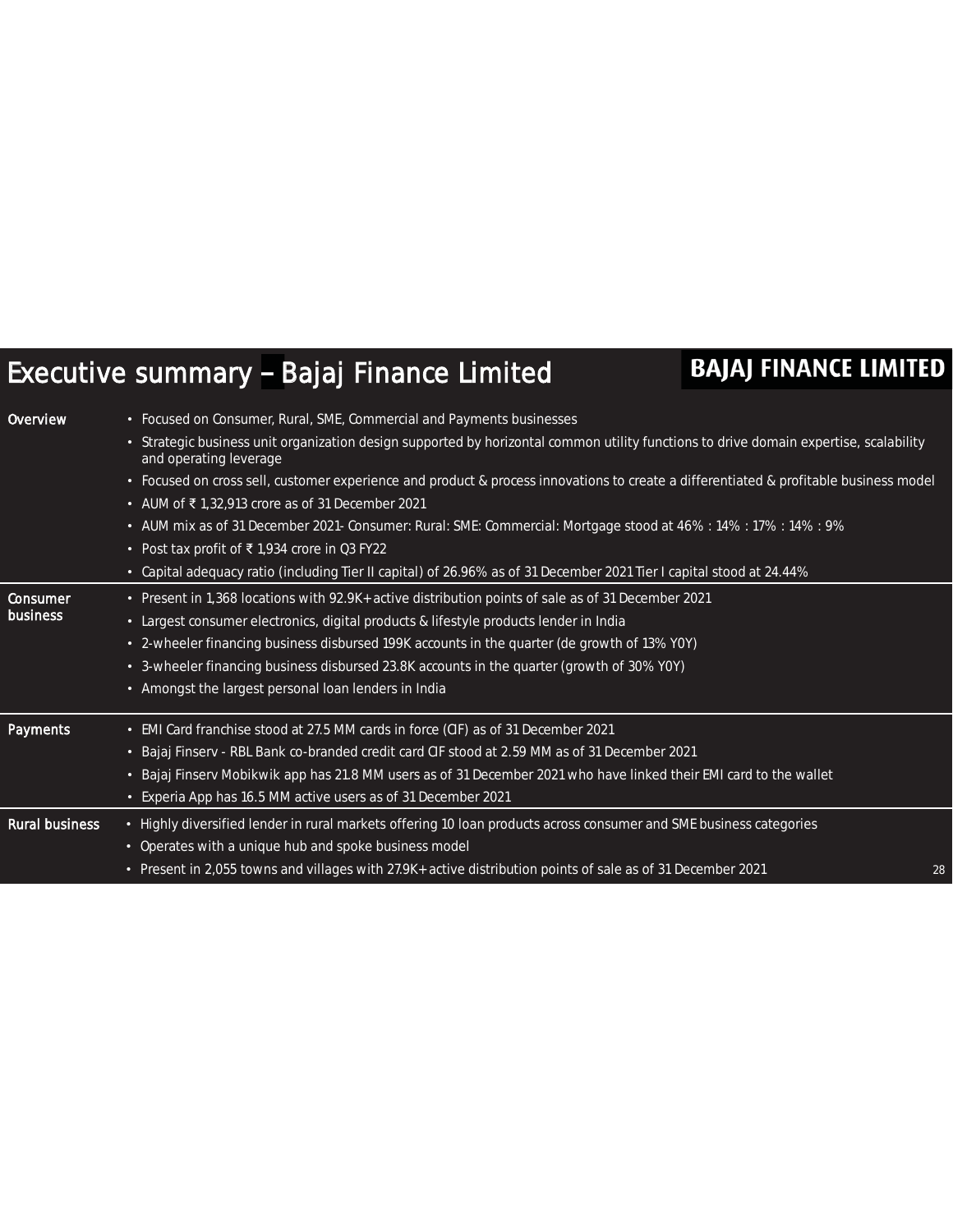### Executive summary - Bajaj Finance Limited

| <b>SME Business</b>           | • Offers unsecured working capital loans to SME and self-employed professionals<br>• Secured offerings include enterprise loans against property<br>• Focused on accelerating used car financing business (average ticket size of ~7 lakhs)<br>• Focused on affluent SMEs (average sales of ₹15 to 17 crore) with established financials & demonstrated borrowing track record |    |
|-------------------------------|--------------------------------------------------------------------------------------------------------------------------------------------------------------------------------------------------------------------------------------------------------------------------------------------------------------------------------------------------------------------------------|----|
| <b>Commercial</b><br>business | • Offers short, medium- and long-term financing to mid market corporates<br>• Focused on auto ancillaries, pharma, specialty chemicals, financial institution groups, lease rental discounting and top mid corporate<br>clients in India                                                                                                                                       |    |
| <b>Treasury</b>               | • Strategy is to create a balanced mix of wholesale and retail borrowings with a focus on long term borrowings<br>Borrowings stood at ₹1,14,093 crore with a mix of 50% : 19% : 26% : 5% between money markets, banks, deposits & ECB as of 31<br>December 2021                                                                                                                |    |
| <b>Credit Quality</b>         | • Gross and Net NPA as of 31 December 2021 stood at 2.19% and 0.98% respectively<br>• Provisioning coverage ratio as of 31 December 2021 was 56%<br>• Provisioning coverage on stage 1 & 2 stood at 181 bps as of 31 December 2021                                                                                                                                             |    |
| <b>Credit Rating</b>          | • Credit rating for long term borrowing is AAA/Stable by CRISIL, ICRA, CARE & India Ratings<br>• Credit rating for short term borrowing is A1+ by CRISIL, ICRA & India Ratings<br>• Credit rating for FD program is FAAA/Stable by CRISIL & MAAA (Stable) by ICRA<br>• Long term issuer credit rating of BB+/Stable and short-term rating of B by S&P Global ratings for ECB   | 29 |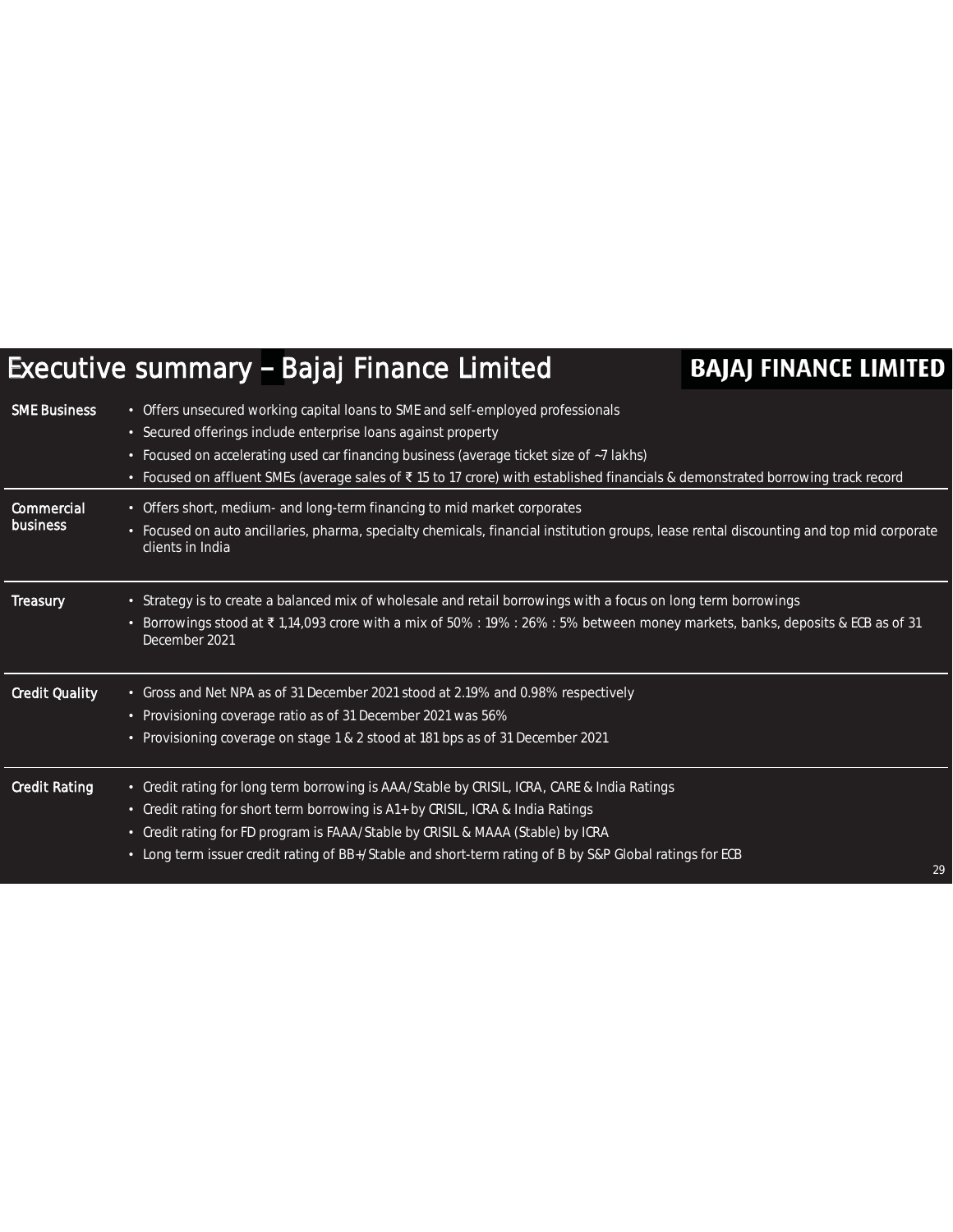### Executive summary - Bajaj Housing Finance Limited BAJAJ FINANCE LIMITED

| Bajaj Housing          | • A 100% subsidiary of Bajaj Finance Limited, registered with National Housing Bank as a Housing Finance Company                                                                                                                                            |
|------------------------|-------------------------------------------------------------------------------------------------------------------------------------------------------------------------------------------------------------------------------------------------------------|
| <b>Finance Limited</b> | • Independent organization design having all dedicated functions and units to drive domain expertise, scalability and operating<br>leverage                                                                                                                 |
|                        | Offers full range of mortgage products such as home loans, loan against property and lease rental discounting to salaried & self-<br>$\bullet$<br>employed customers. It also offers construction finance and inventory finance to credit worthy developers |
|                        | • Focused on mass affluent and above customers (salaried and self employed)                                                                                                                                                                                 |
|                        | • AUM of ₹ 49,203 crore as of 31 December 2021. Post tax profit of ₹ 185 crore for Q3FY22                                                                                                                                                                   |
|                        | • Capital adequacy ratio (including Tier II capital) was 19.37% as of 31 December 2021                                                                                                                                                                      |
| Home Loans             | • Offers home loans to salaried customers for an average ticket size of approximately 47 lakhs                                                                                                                                                              |
|                        | Focused on originating home loans at developer points - B2B home loans business<br>$\bullet$                                                                                                                                                                |
|                        | Focused on enabling customers to buy homes along with balance transfer proposition<br>$\bullet$                                                                                                                                                             |
|                        | • Currently present across 62 locations in India                                                                                                                                                                                                            |
|                        | • Home loan mix as of 31 Dec 21 - Salaried: Self Employed: Professionals stood at 88%: 7%: 5%                                                                                                                                                               |
| Loan Against           | • Offers loan to mass affluent and above self-employed customers for an average ticket size of 56 lakhs                                                                                                                                                     |
| Property               | Focused on offering customized propositions to both self employed and salaried customers directly as well as through channel<br>$\bullet$<br>partners                                                                                                       |
|                        | • Currently present across 20 locations in India                                                                                                                                                                                                            |
| Rural                  | Offers home loans and loans against property to salaried and self-employed customers with an average ticket size of approximately<br>$\bullet$<br>18 lakhs for home loans and 13 lakhs for loan against property                                            |
|                        | • Hub and spoke strategy through branch network and ASSC tie ups                                                                                                                                                                                            |
|                        | • Currently present across 108 locations in India<br>30                                                                                                                                                                                                     |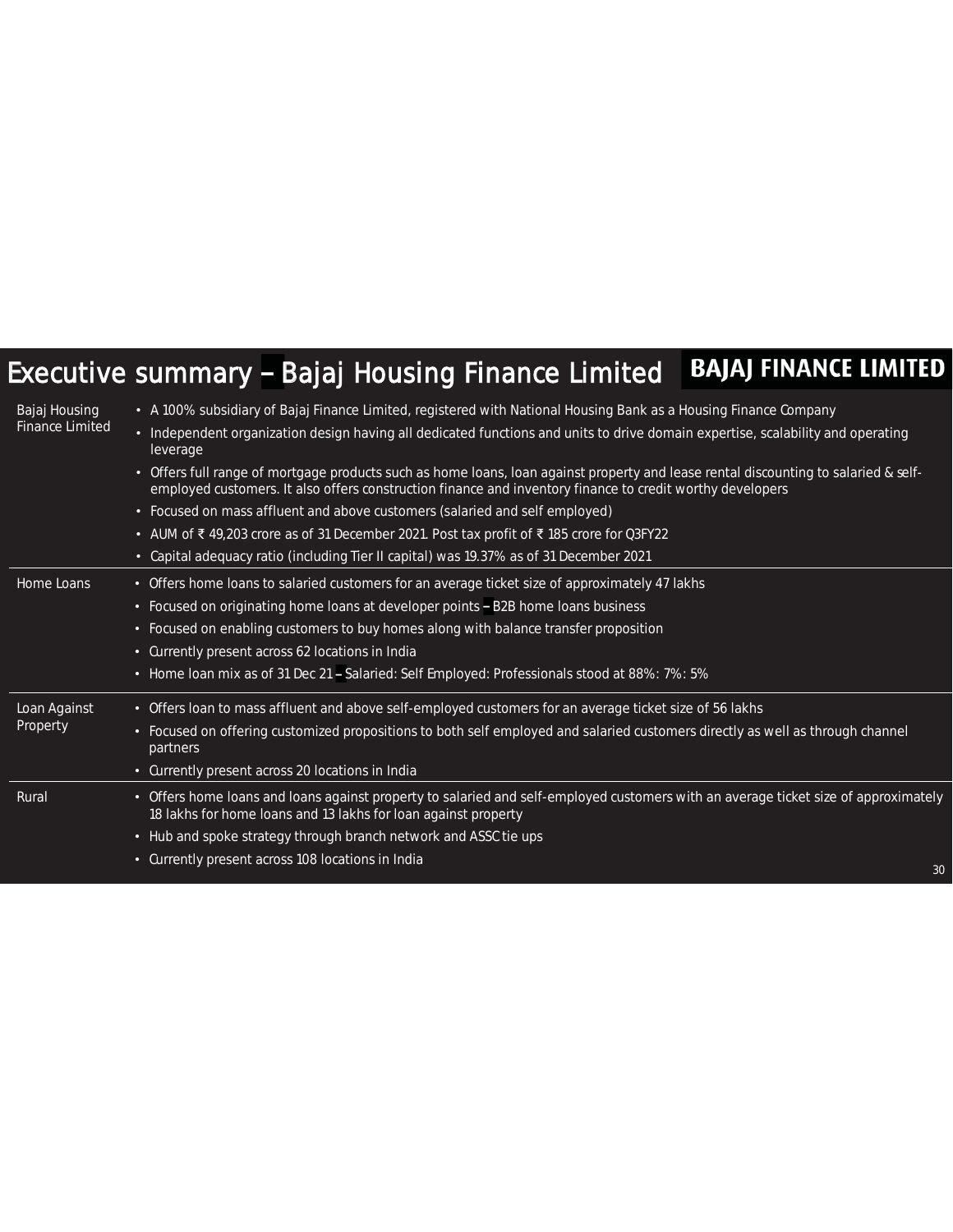### Executive summary - Bajaj Housing Finance Limited BAJAJ FINANCE LIMITED

| Lease Rental<br>Discounting | • Offers loan against lease rentals to high-net-worth individuals and developers on commercial property leased mainly to<br>corporate tenants                                                                         |
|-----------------------------|-----------------------------------------------------------------------------------------------------------------------------------------------------------------------------------------------------------------------|
|                             | • Offers construction finance for commercial properties to existing LRD customers                                                                                                                                     |
|                             | • All lease rental discounting transactions are backed by rentals through escrow mechanism                                                                                                                            |
|                             | • Ticket size of lease rental discounting ranges from 5 - 450 crore with an average ticket size of approximately 40 crore                                                                                             |
|                             | • Currently present across 10 locations in India (Mumbai, Delhi, Bangalore, Pune, Ahmedabad, Chennai, Kolkata, Hyderabad, Cochin<br>and Raipur)                                                                       |
| Developer                   | • Offers construction finance and inventory finance mainly to category A and A+ developers in India                                                                                                                   |
| Financing                   | • Average ticket size ranges between 20 - 25 crore                                                                                                                                                                    |
|                             | • Currently present in 8 locations                                                                                                                                                                                    |
| <b>Credit Quality</b>       | • Gross NPA and Net NPA, recognized as per extant RBI prudential norms and provisioned as per Expected Credit Loss (ECL) method<br>prescribed in Ind AS, as of 31 December 2021 stood at 0.35% and 0.18% respectively |
| Treasury                    | • Strategy is to create a balanced and sustained mix of borrowings                                                                                                                                                    |
|                             | Borrowings stood at ₹ 39,128 crore with a mix of 61 : 39 between banks and money markets as of 31 December 2021 against mix of<br>٠<br>62:38 as of 30 September 2021                                                  |
| <b>Credit Rating</b>        | • Credit rating for long term borrowing is AAA/Stable by CRISIL & IND AAA/Stable by India Ratings<br>• Credit rating for short term borrowing is A1+ by CRISIL & IND A1+ by India Ratings                             |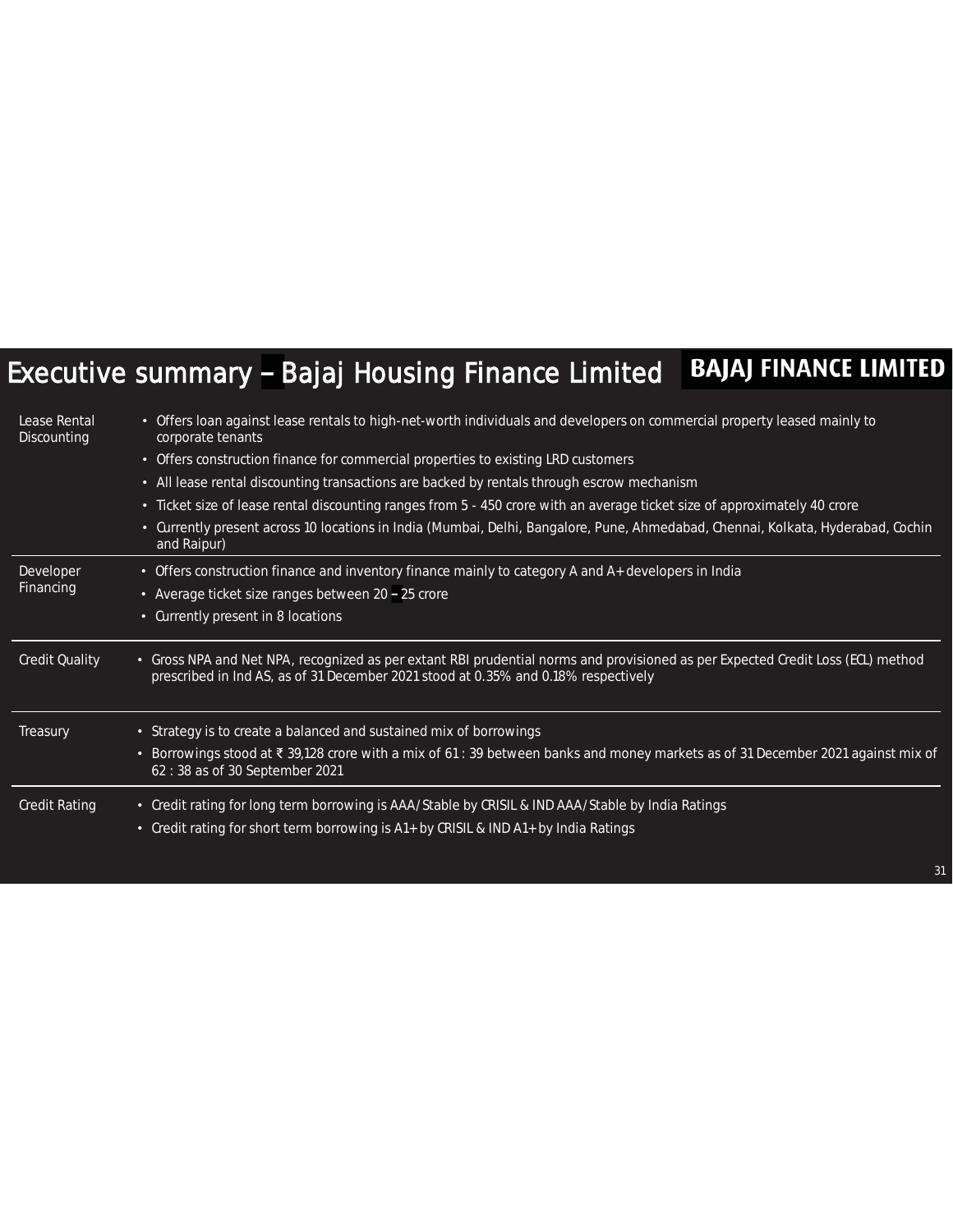#### **BAJAJ FINANCE LIMITED** Executive summary - Bajaj Financial Securities Ltd

| Bajaj Financial<br><b>Securities Limited</b> | • A 100% subsidiary of Bajaj Finance Limited, registered with Securities and Exchange Board of India (SEBI)<br>• Member of Stock Exchanges (NSE and BSE), Depositaries (NSDL & CDSL) and AMFI for distribution of Mutual Funds<br>• Offers Capital Market products - Broking, Depositary services, Margin Trade Financing, Mutual Funds, IPOs and Distribution of PMS<br>Broking business caters to two different business segments - HNI and Retail<br>$\bullet$<br>Received issuer rating of AAA from CRISIL<br>$\bullet$<br>• Delivered PAT of 7 Cr in Q3 FY22 |
|----------------------------------------------|-------------------------------------------------------------------------------------------------------------------------------------------------------------------------------------------------------------------------------------------------------------------------------------------------------------------------------------------------------------------------------------------------------------------------------------------------------------------------------------------------------------------------------------------------------------------|
| <b>HNI Broking</b>                           | • Business oriented towards delivering relationship-based Broking solutions to UHNI & HNI client segment                                                                                                                                                                                                                                                                                                                                                                                                                                                          |
|                                              | • Physical branch network across 6 locations - Mumbai, Ahmedabad, Pune, Bangalore, Kolkata and Delhi                                                                                                                                                                                                                                                                                                                                                                                                                                                              |
|                                              | • Total client base 4.7K+ as of 31 December 2021                                                                                                                                                                                                                                                                                                                                                                                                                                                                                                                  |
| Retail Broking                               | • Acquired 63K+ trading and demat accounts in Q3 FY22                                                                                                                                                                                                                                                                                                                                                                                                                                                                                                             |
|                                              | • Empaneled 700+ affiliates and partners for online accounts                                                                                                                                                                                                                                                                                                                                                                                                                                                                                                      |
|                                              | • Working with 200+ Independent Business Advisor (IBAs)                                                                                                                                                                                                                                                                                                                                                                                                                                                                                                           |
|                                              | • Focused on driving client activation of BFSL Platform, activation rate has increased from 26% to 48% in the quarter                                                                                                                                                                                                                                                                                                                                                                                                                                             |
| Capabilities Update                          | • Gone live with below capabilities on web and mobile during Q3 FY22 -                                                                                                                                                                                                                                                                                                                                                                                                                                                                                            |
|                                              | • Global Indices : Feature to allow our users to track leading Global Index at one place                                                                                                                                                                                                                                                                                                                                                                                                                                                                          |
|                                              | • Multiple Charts: Support 4 charts simultaneously to offering charting solution to client needs                                                                                                                                                                                                                                                                                                                                                                                                                                                                  |
|                                              | • E-collect Feature : Quick and Hassle-free fund addition via IMPS / RTGS and NEFT payment                                                                                                                                                                                                                                                                                                                                                                                                                                                                        |
|                                              | • Square Off all: Single click square off of all open positions and holdings                                                                                                                                                                                                                                                                                                                                                                                                                                                                                      |
|                                              | BFSL is working on implementation of new products and features to significantly enhance its offerings for retail and HIN clients. It<br>o<br>plans to deliver it by September 2022.                                                                                                                                                                                                                                                                                                                                                                               |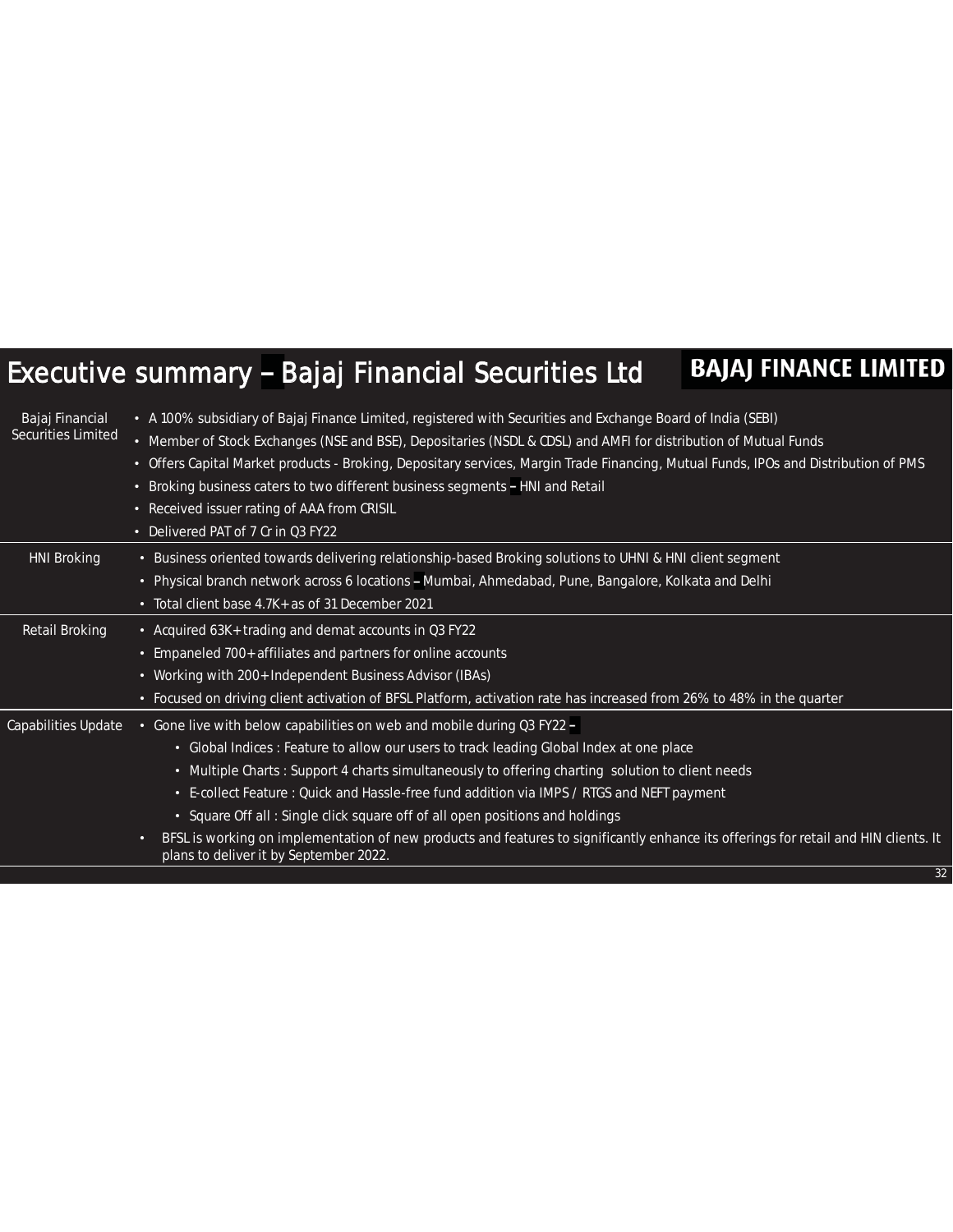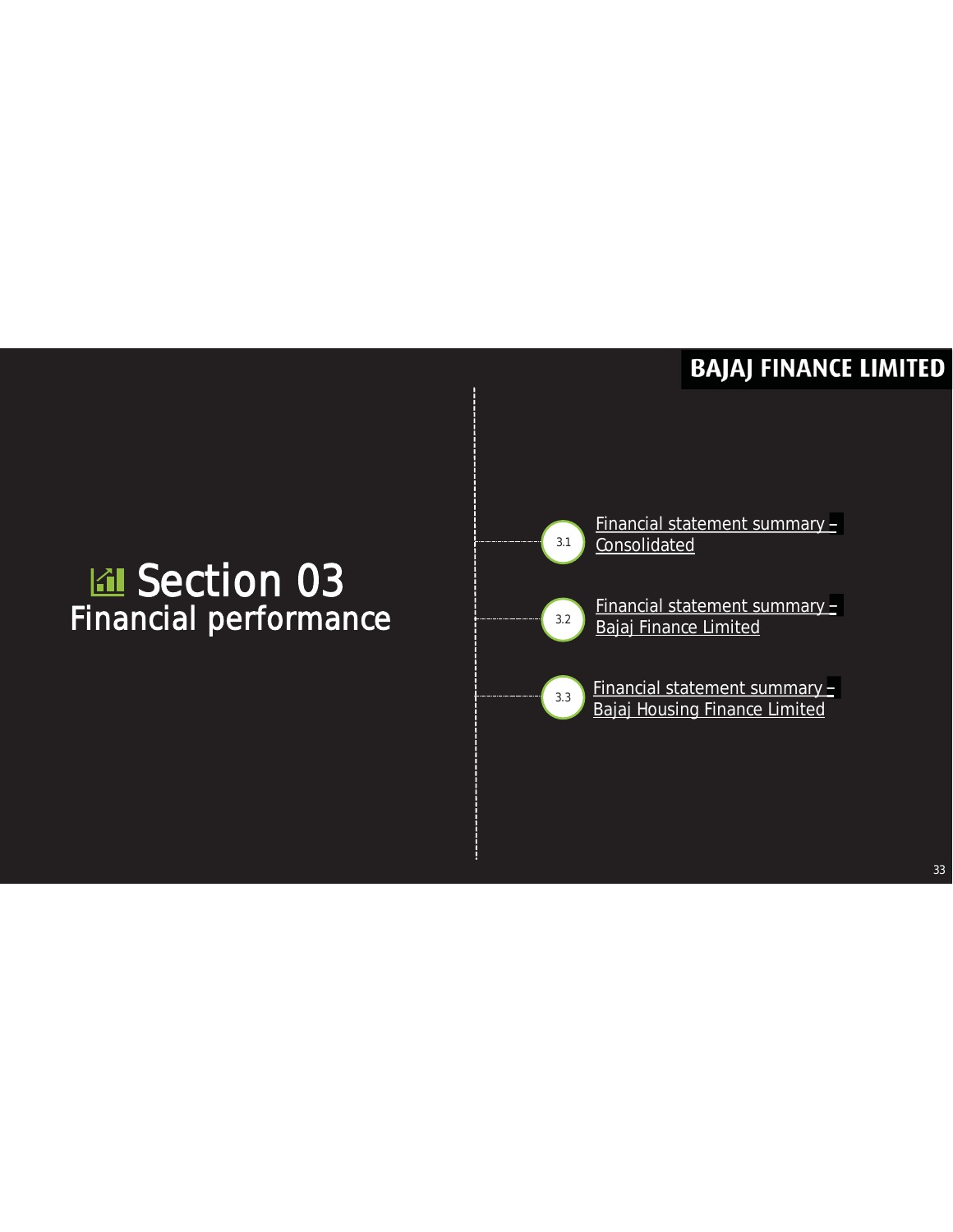| <b>BAJAJ FINANCE LIMITED</b><br>Financial statement summary - Consolidated |                |          |             |                |                |             |             |
|----------------------------------------------------------------------------|----------------|----------|-------------|----------------|----------------|-------------|-------------|
| Financials snapshot                                                        | <b>Q3 FY22</b> | Q3 FY21  | $Y$ -o- $Y$ | <b>9M FY22</b> | <b>9M FY21</b> | $Y$ -0- $Y$ | <b>FY21</b> |
| Assets under management                                                    | 1,81,250       | 1,43,550 | 26%         | 1,81,250       | 1,43,550       | 26%         | 1,52,947    |
| Assets under finance                                                       | 1,74,775       | 1,37,920 | 27%         | 1,74,775       | 1,37,920       | 27%         | 1,46,687    |
| Interest income                                                            | 7,262          | 5,723    | 27%         | 19,904         | 17,279         | 15%         | 23,304      |
| Fee and other income                                                       | 1,213          | 797      | 52%         | 2,879          | 2,009          | 43%         | 2,788       |
| Net gain on fair value changes on investment                               | 60             | 139      | (57%)       | 227            | 540            | (58%)       | 591         |
| <b>Total Income</b>                                                        | 8,535          | 6,659    | 28%         | 23,010         | 19,828         | 16%         | 26,683      |
| Interest expenses                                                          | 2,535          | 2,363    | 7%          | 7,186          | 7,218          | 0%          | 9,414       |
| Net Interest Income                                                        | 6,000          | 4,296    | 40%         | 15,824         | 12,610         | 25%         | 17,269      |
| <b>Operating Expenses</b>                                                  | 2,081          | 1,389    | 50%         | 5,484          | 3,702          | 48%         | 5,308       |
| Loan losses and provisions                                                 | 1,051          | 1,352    | (22%)       | 4,102          | 4,738          | (13%)       | 5,969       |
| ECL stage 1 & 2                                                            | 208            | (2, 391) | (109%)      | 27             | 409            | (93%)       | 414         |
| ECL stage 3 & write off                                                    | 843            | 3,743    | (77%)       | 4,075          | 4,329          | (6%)        | 5,555       |
| Profit before tax                                                          | 2,868          | 1,555    | 84%         | 6,238          | 4,170          | 50%         | 5,992       |
| Profit after tax                                                           | 2,125          | 1,146    | 85%         | 4,609          | 3,073          | 50%         | 4,420       |
| Ratios                                                                     |                |          |             |                |                |             |             |
| Operating expenses to Net Interest Income                                  | 34.7%          | 32.3%    |             | 34.7%          | 29.4%          |             | 30.7%       |
| Loan loss to average AUF*                                                  | 0.63%          | 1.00%    |             | 2.55%          | 3.39%          |             | 4.14%       |
| Earning per share - Basic ( $\bar{\tau}$ ) *                               | 35.3           | 19.1     |             | 76.5           | 51.2           |             | 73.6        |
| Return on Average Assets*                                                  | 1.3%           | 0.9%     |             | 2.9%           | 2.2%           |             | 3.1%        |
| Return on Average Equity *                                                 | 5.3%           | 3.3%     |             | 11.8%          | 9.1%           |             | 12.8%       |
| Not annualized                                                             |                |          |             |                |                |             | 34          |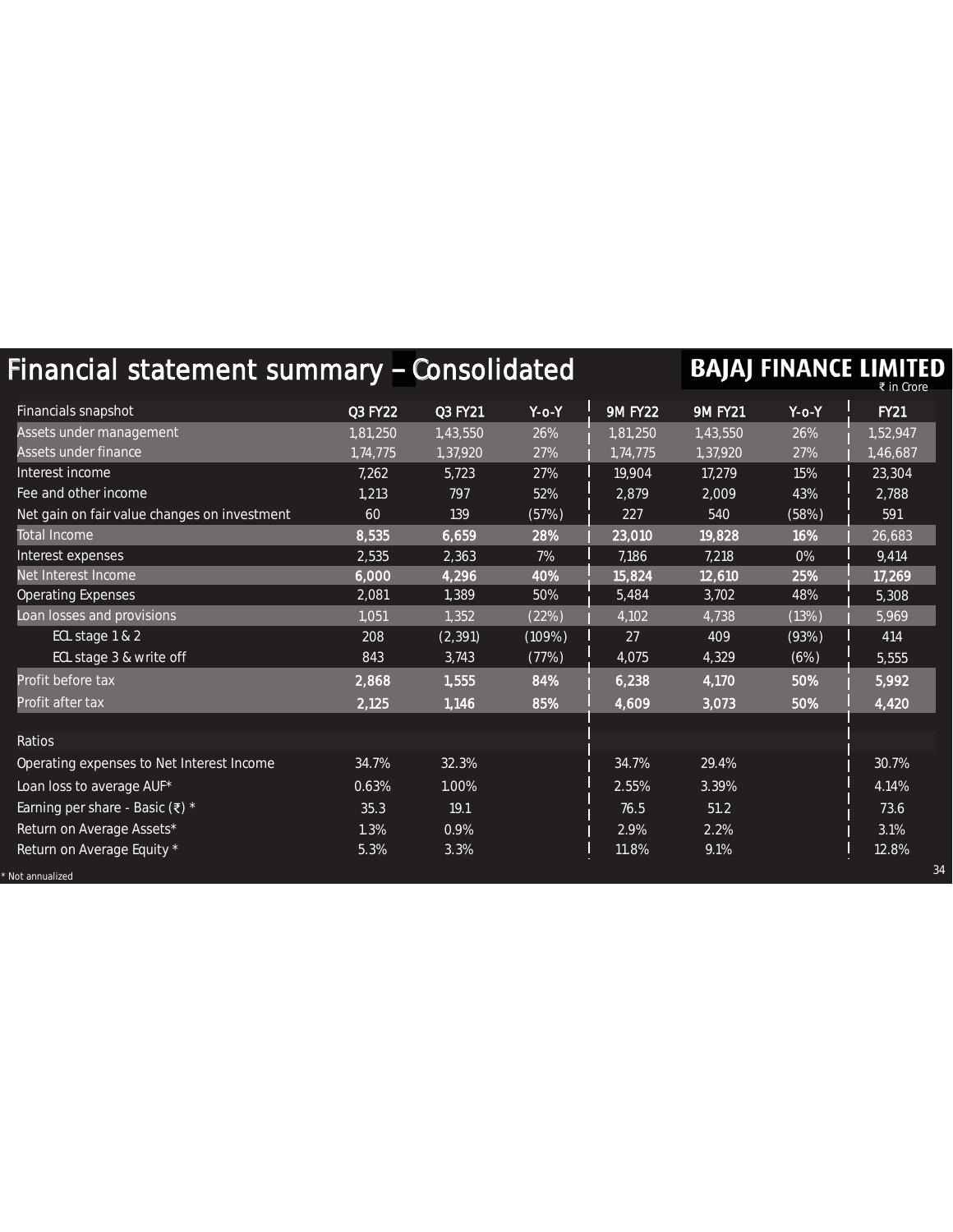| Financial statement summary - Bajaj Finance Limited |                |          |             |                |                |             | BAJAJ FINANCE LIMITED<br>₹ in Crore |
|-----------------------------------------------------|----------------|----------|-------------|----------------|----------------|-------------|-------------------------------------|
| Financials snapshot                                 | <b>Q3 FY22</b> | Q3 FY21  | $Y$ -o- $Y$ | <b>9M FY22</b> | <b>9M FY21</b> | $Y$ -0- $Y$ | <b>FY21</b>                         |
| Assets under management                             | 1,32,913       | 1,09,598 | 21%         | 1,32,913       | 1,09,598       | 21%         | 1,15,418                            |
| Assets under finance                                | 1,30,732       | 1,07,056 | 22%         | 1,30,732       | 1,07,056       | 22%         | 1,13,090                            |
| Interest income                                     | 6,335          | 4,973    | 27%         | 17,348         | 15,141         | 15%         | 20,419                              |
| Fee and other income                                | 1,146          | 745      | 54%         | 2,724          | 1,908          | 43%         | 2,599                               |
| Net gain on fair value changes on investment        | 44             | 129      | (66%)       | 179            | 487            | (63%)       | 528                                 |
| <b>Total Income</b>                                 | 7,525          | 5,847    | 29%         | 20,251         | 17,536         | 15%         | 23,546                              |
| Interest expenses                                   | 1,972          | 1,870    | 5%          | 5,625          | 5,723          | (2%)        | 7,446                               |
| Net Interest Income                                 | 5,553          | 3,977    | 40%         | 14,626         | 11,813         | 24%         | 16,100                              |
| <b>Operating Expenses</b>                           | 1,948          | 1,310    | 49%         | 5,141          | 3,502          | 47%         | 5,016                               |
| Loan losses and provisions                          | 995            | 1,245    | (20%)       | 3,958          | 4,520          | (12%)       | 5,721                               |
| ECL stage 1 & 2                                     | 179            | (2, 463) | (107%)      | (21)           | 229            | (109%)      | 215                                 |
| ECL stage 3 & write off                             | 816            | 3,708    | (78%)       | 3,979          | 4,291          | (7%)        | 5,506                               |
| Profit before tax                                   | 2,610          | 1,422    | 84%         | 5,527          | 3,791          | 46%         | 5,363                               |
| Profit after tax                                    | 1,934          | 1,049    | 84%         | 4,083          | 2,795          | 46%         | 3,956                               |
| Ratios                                              |                |          |             |                |                |             |                                     |
| Operating expenses to Net Interest Income           | 35.1%          | 32.9%    |             | 35.1%          | 29.6%          |             | 31.2%                               |
| Loan loss to average AUF*                           | 0.79%          | 1.19%    |             | 3.25%          | 4.10%          |             | 5.05%                               |
| Earning per share - Basic (₹) *                     | 32.1           | 17.5     |             | 67.8           | 46.5           |             | 65.9                                |
| Return on Average Assets*                           | 1.5%           | 1.0%     |             | 3.3%           | 2.5%           |             | 3.5%                                |
| Return on Average Equity *<br>Not annualized        | 5.0%           | 3.1%     |             | 10.8%          | 8.4%           |             | 11.7%<br>35                         |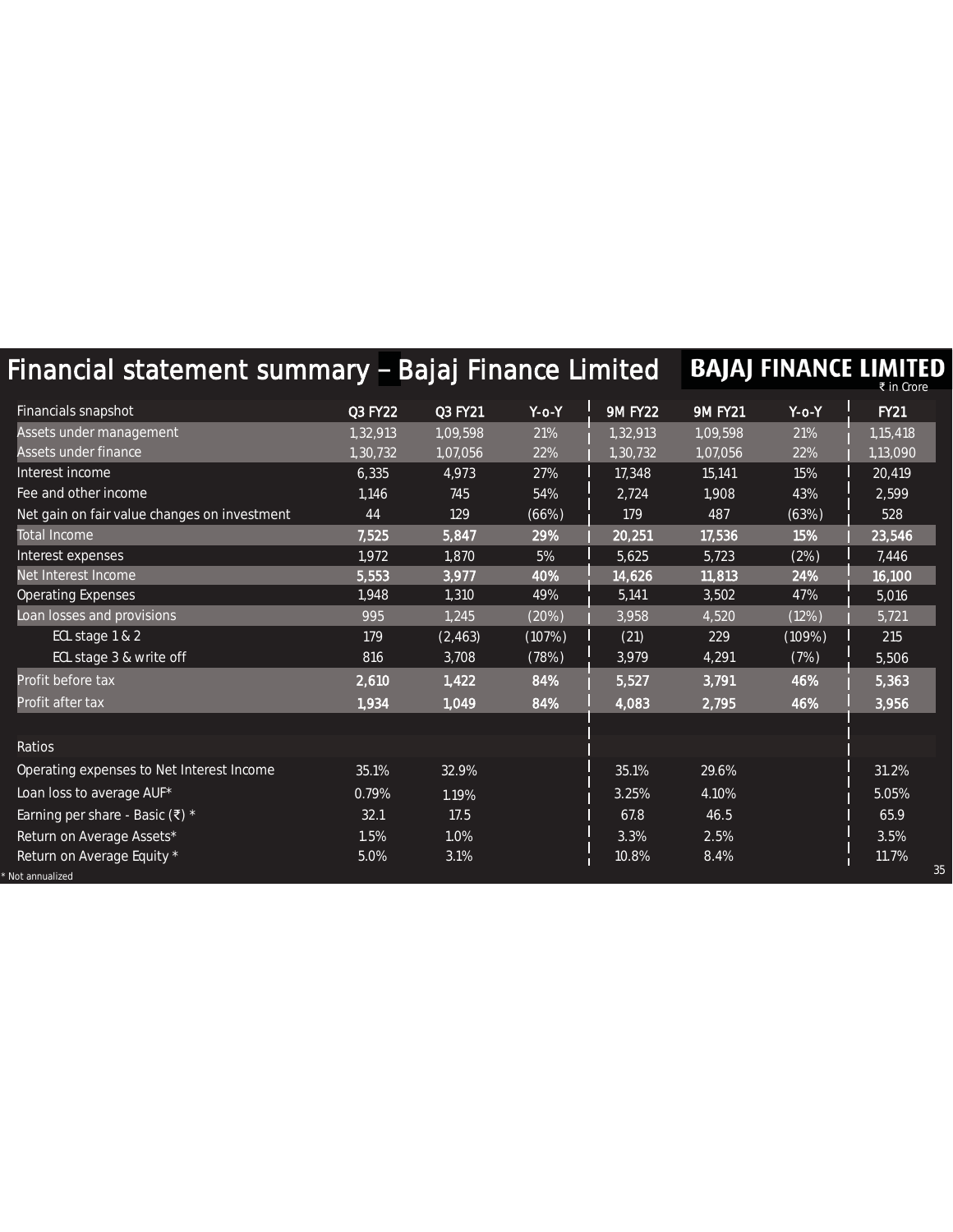| Financial statement summary - Bajaj Housing Finance Ltd. |                |         |          |                |                |             | BAJAJ FINANCE LIMITED<br>₹ in Crore |
|----------------------------------------------------------|----------------|---------|----------|----------------|----------------|-------------|-------------------------------------|
| Financials snapshot                                      | <b>Q3 FY22</b> | Q3 FY21 | $Y$ -o-Y | <b>9M FY22</b> | <b>9M FY21</b> | $Y$ -o- $Y$ | <b>FY21</b>                         |
| Assets under management                                  | 49,203         | 35,492  | 39%      | 49,203         | 35,492         | 39%         | 38,871                              |
| Assets under finance                                     | 43,479         | 30,772  | 41%      | 43,479         | 30,772         | 41%         | 33,419                              |
| Interest income                                          | 907            | 747     | 21%      | 2,520          | 2,134          | 18%         | 2,877                               |
| Fee and other income                                     | 65             | 65      |          | 146            | 130            | 12%         | 218                                 |
| Net gain on fair value changes on investment             | 14             | 9       | 56%      | 43             | 51             | (16%)       | 60                                  |
| <b>Total Income</b>                                      | 986            | 821     | 20%      | 2,709          | 2,315          | 17%         | 3,155                               |
| Interest expenses                                        | 557            | 492     | 13%      | 1,549          | 1,495          | 4%          | 1,966                               |
| Net Interest Income                                      | 429            | 329     | 30%      | 1,160          | 820            | 41%         | 1,189                               |
| <b>Operating Expenses</b>                                | 123            | 87      | 41%      | 325            | 231            | 41%         | 329                                 |
| Loan losses and provisions                               | 56             | 107     | (48%)    | 143            | 217            | (34%)       | 247                                 |
| ECL stage 1 & 2                                          | 29             | 72      | (60%)    | 48             | 180            | (73%)       | 199                                 |
| ECL stage 3 & write off                                  | 27             | 35      | (23%)    | 95             | 37             | 157%        | 48                                  |
| Profit before tax                                        | 250            | 135     | 85%      | 692            | 372            | 86%         | 613                                 |
| Profit after tax                                         | 185            | 99      | 87%      | 512            | 274            | 87%         | 453                                 |
| Ratios                                                   |                |         |          |                |                |             |                                     |
| Operating expenses to Net Interest Income                | 28.7%          | 26.4%   |          | 28.0%          | 28.2%          |             | 27.7%                               |
| Loan loss to average AUF*                                | 0.14%          | 0.36%   |          | 0.37%          | 0.74%          |             | 0.80%                               |
| Earning per share - Basic (₹) *                          | 0.38           | 0.20    |          | 1.05           | 0.56           |             | 0.93                                |
| Return on Average Assets*                                | 0.4%           | 0.3%    |          | 1.3%           | 0.9%           |             | 1.5%                                |
| Return on Average Equity *                               | 2.9%           | 1.7%    |          | 8.1%           | 4.8%           |             | 7.8%                                |
| Not annualized                                           |                |         |          |                |                |             | 36                                  |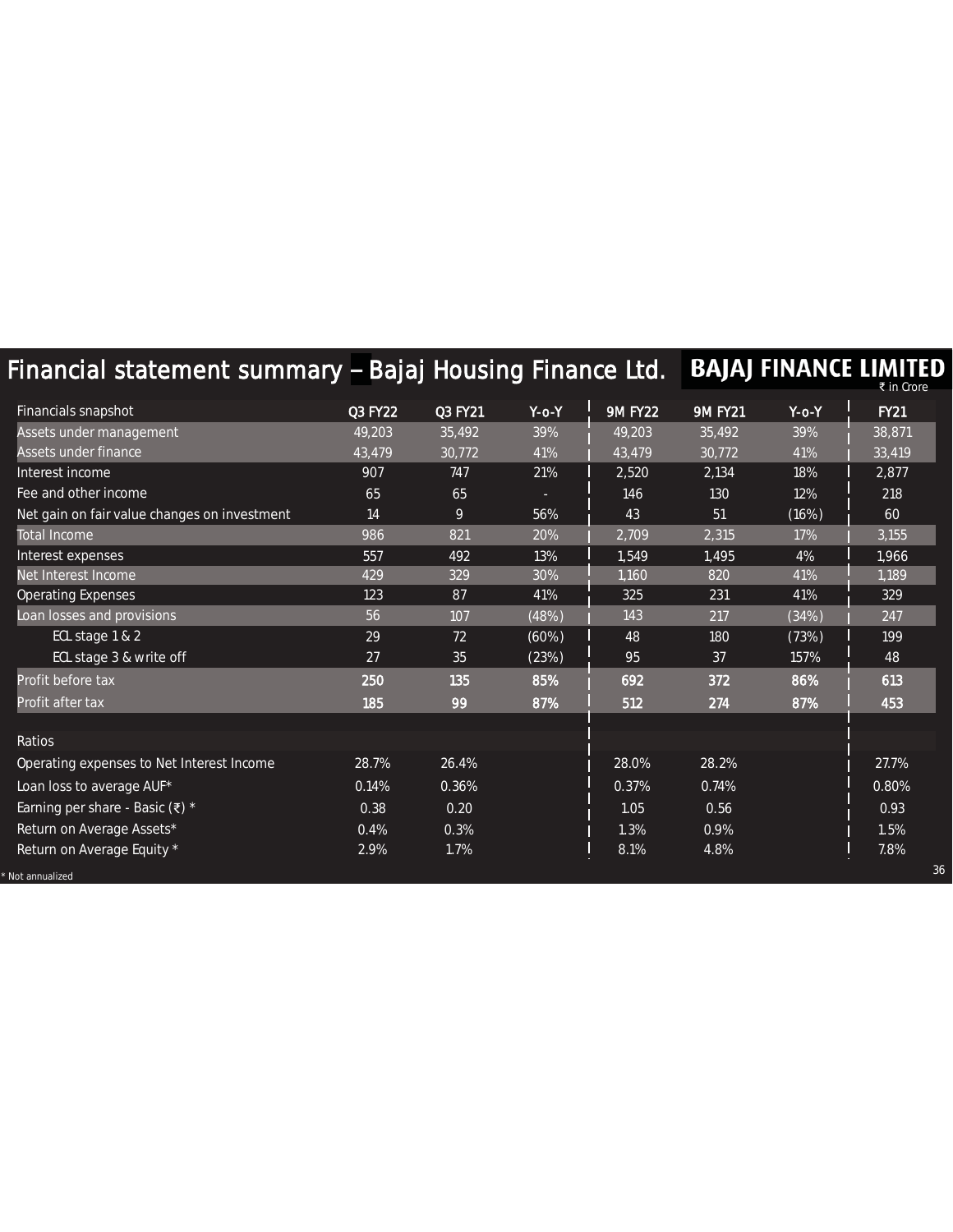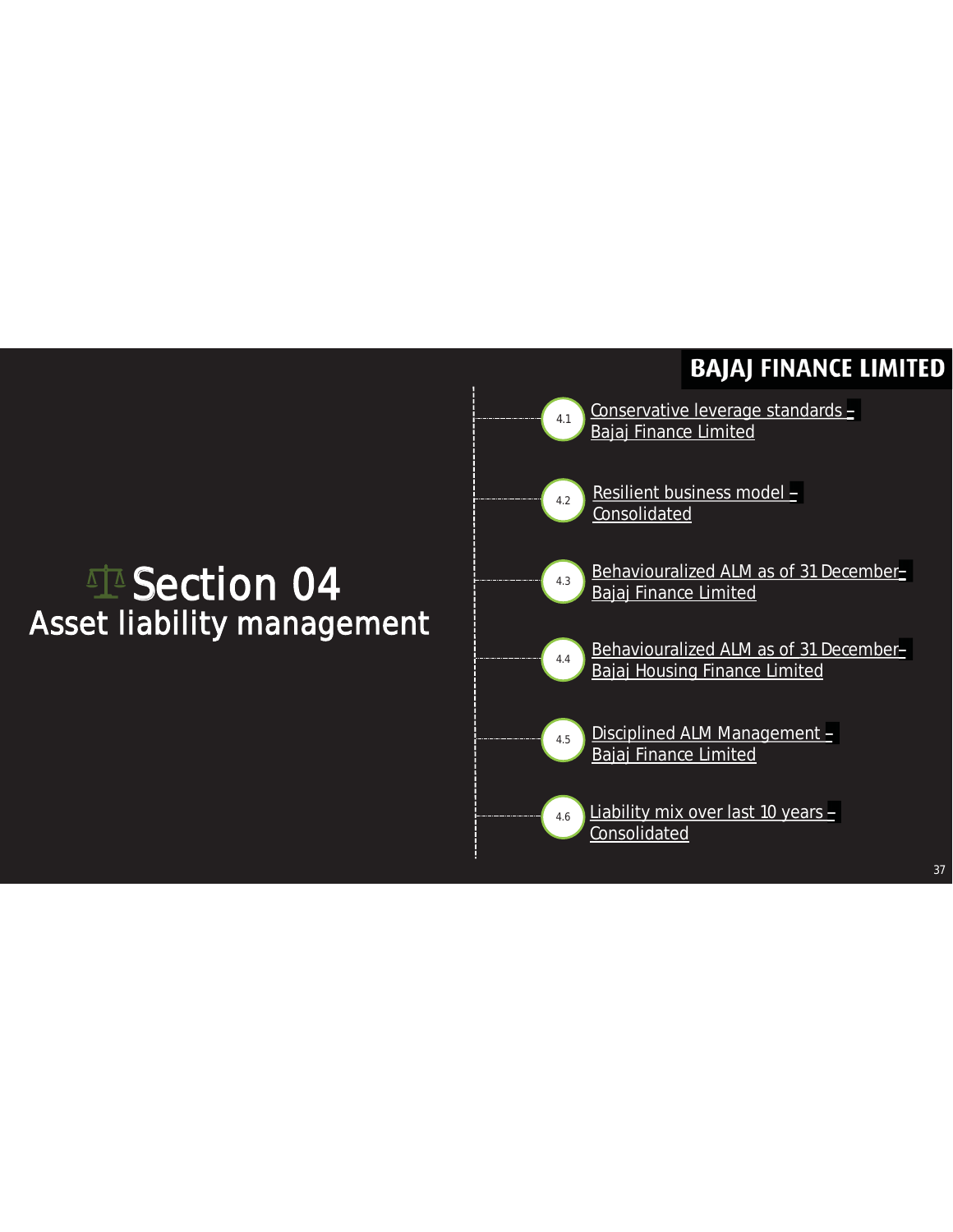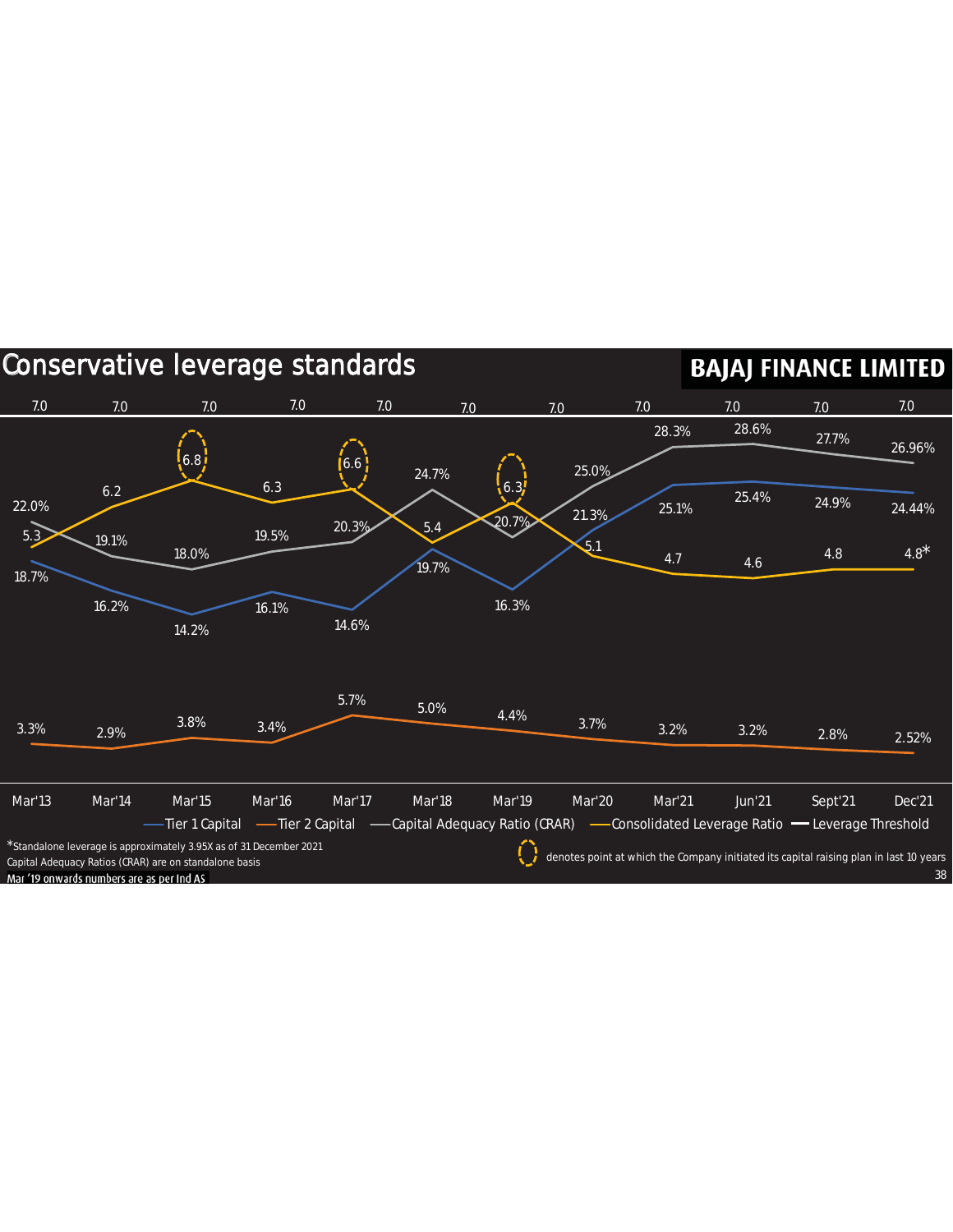### Resilient business model - Consolidated

### **BAJAJ FINANCE LIMITED**



Mar '19 onwards numbers are as per Ind AS. Jun'21, Sep'21 and Dec'21 numbers of COF are for the quarter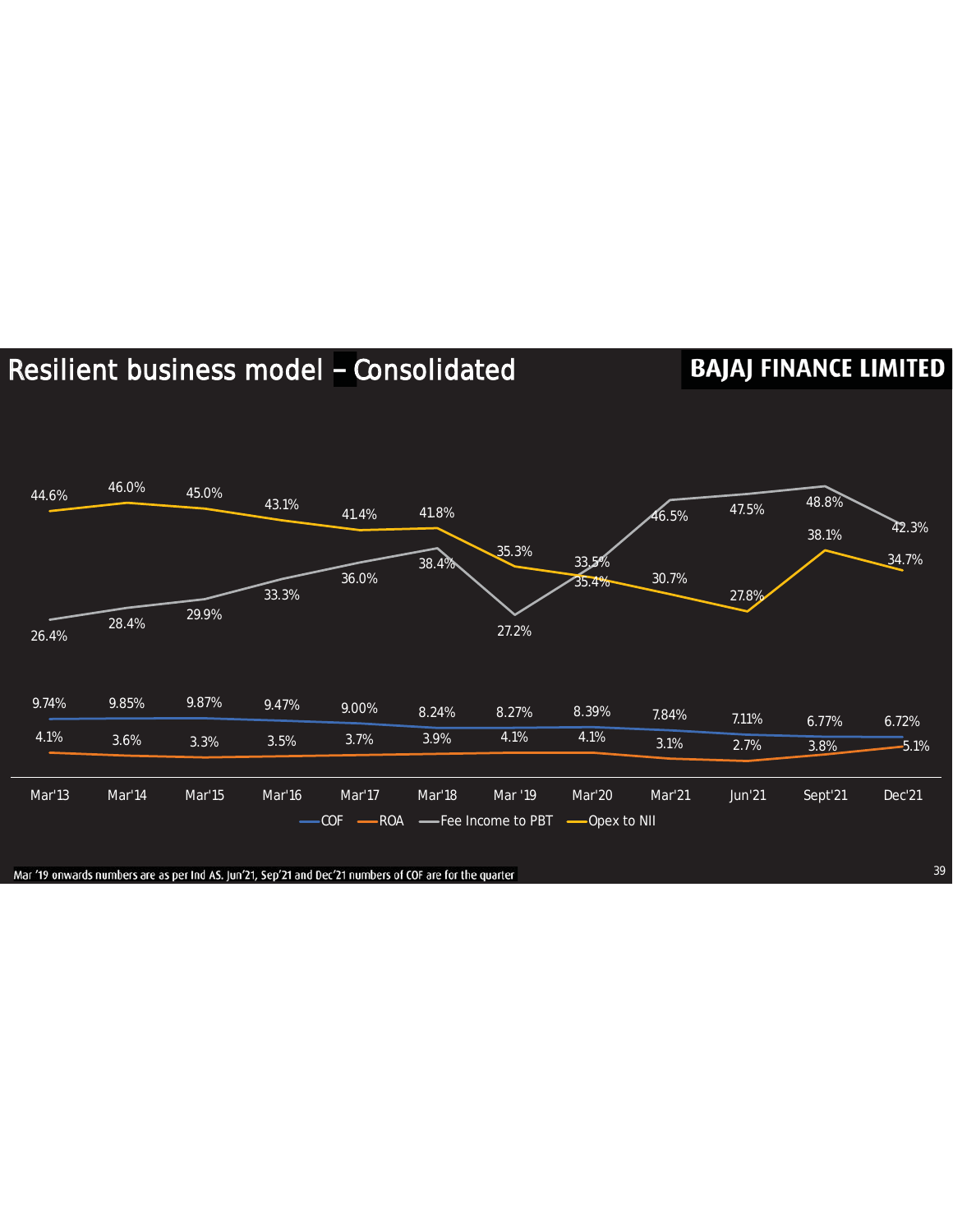| Behaviouralized ALM as of 31 December 2021 - BFL |                    |        |               |          |          |                |              |          | <b>BAJAJ FINANCE LIMITED</b> |           | ₹ in Crore |
|--------------------------------------------------|--------------------|--------|---------------|----------|----------|----------------|--------------|----------|------------------------------|-----------|------------|
| <b>Particulars</b>                               | $1-7D$             | 8-14 D | 15-30 D       | $>1-2$ M | $>2-3$ M | $>3-6$ M       | $>6$ M-1 Y   | $>1-3$ Y | $>3-5$ Y                     | >5 Y      | Total      |
| Cash & Investments                               | 8,567              | 200    | 481           | 997      | 796      | 1,980          | $\mathbf{3}$ | 2,240    | 807                          | 5,845     | 21,917     |
| Advances                                         | 5,103              | 1,983  | 3,125         | 6,990    | 6,213    | 14,980         | 23,285       | 43,390   | 17,763                       | 11,381    | 1,34,212   |
| Other inflows                                    | 255                | 99     | 4,561         | 93       | 719      | 35             | 1,093        | 29       | 264                          | 2,383     | 9,532      |
| Total Inflows (A)                                | 13,926             | 2,282  | 8,167         | 8,080    | 7,729    | 16,995         | 24,382       | 45,660   | 18,834                       | 19,609    | 1,65,662   |
| Cumulative Total Inflows (B)                     | 13,926             | 16,208 | 24,374        | 32,454   | 40,183   | 57,178         | 81,560       | 1,27,220 | 1,46,053                     | 1,65,662  |            |
| <b>Borrowings</b>                                | 383                | 444    | 2,217         | 7,109    | 4,063    | 11,836         | 27,212       | 43,941   | 11,159                       | 11,047    | 1,19,412   |
| Capital Reserves and Surplus                     | ٠                  | ٠      |               | ٠        | ٠        |                |              | ٠        |                              | 39,688    | 39,688     |
| Other Outflows                                   | 3,863              | 488    | 1,384         | ÷        | 56       | 3 <sup>1</sup> | 31           | 115      | 234                          | 387       | 6,562      |
| Total Outflows (C)                               | 4,247              | 933    | 3,601         | 7,109    | 4,119    | 11,840         | 27,243       | 44,057   | 11,393                       | 51,122    | 1,65,662   |
| Cumulative Total Outflows (D)                    | 4,247              | 5,179  | 8,780         | 15,889   | 20,008   | 31,848         | 59,090       | 1,03,147 | 1,14,540                     | 1,65,662  |            |
| Mismatch $(E = A - C)$                           | $\overline{9,679}$ | 1,349  | ----<br>4,566 | 971      | 3,610    | 5,155          | (2,861)      | 1,603    | 7,440                        | (31, 513) |            |
| Cumulative mismatch $(F = B-D)$                  | 9,679              | 11,028 | 15,594        | 16,565   | 20,175   | 25,330         | 22,469       | 24,072   | 31,513                       |           |            |
| Cumulative mismatch as %<br>(F/D)                | 228%               | 213%   | 178%          | 104%     | 101%     | 80%            | 38%          | 23%      | 28%                          |           |            |
| Permissible cumulative gap %                     | $-10%$             | $-10%$ | $-20%$        |          |          |                |              |          |                              |           |            |
| Additional borrowings possible                   |                    |        | 21,688        |          |          |                |              |          |                              |           |            |
|                                                  |                    |        |               |          |          |                |              |          |                              |           | 40         |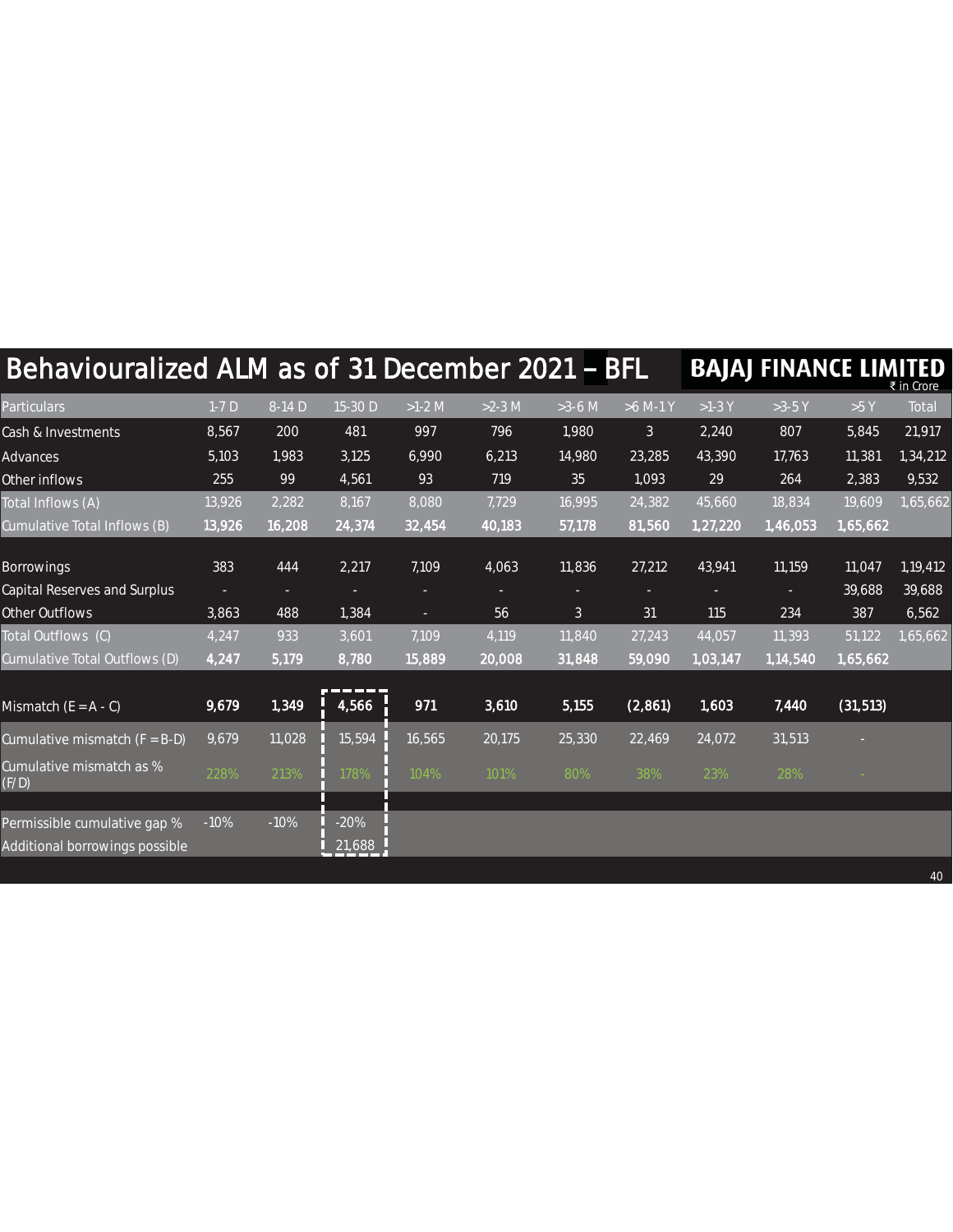| Behaviouralized ALM as of 31 December 2021 - BHFL |        |                |         |          |          |        |                    |          |          |                | <b>BAJAJ FINANCE LIMITED</b> |          | ₹ in Crore |
|---------------------------------------------------|--------|----------------|---------|----------|----------|--------|--------------------|----------|----------|----------------|------------------------------|----------|------------|
| <b>Particulars</b>                                | $1-7D$ | 8-14 D         | 15-30 D | $>1-2$ M | $>2-3$ M |        | $>3-6$ M $>6$ M-1Y | $>1-3$ Y | $>3-5$ Y | $>5-7$ Y       | $>7-10$ Y                    | >10 Y    | Total      |
| Cash & Investments                                | 492    | 100            |         | 1,000    | 349      | 149    |                    |          |          |                |                              |          | 2,090      |
| Advances                                          | 307    | 280            | 607     | 910      | 899      | 2,490  | 4,522              | 12,617   | 7,563    | 4,956          | 4,395                        | 3,931    | 43,479     |
| Other inflows                                     | 52     | $\overline{2}$ | 1,618   | 159      | 514      | 1,045  | 1,222              | 1,201    | 1,016    | 271            | 359                          | 960      | 8,420      |
| Total Inflows (A)                                 | 851    | 382            | 2,226   | 2,069    | 1,762    | 3,684  | 5,743              | 13,819   | 8,579    | 5,227          | 4,754                        | 4,892    | 53,989     |
| Cumulative Total Inflows (B)                      | 851    | 1,233          | 3,459   | 5,528    | 7,289    | 10,974 | 16,717             | 30,536   | 39,116   | 44,343         | 49,098                       | 53,989   |            |
|                                                   |        |                |         |          |          |        |                    |          |          |                |                              |          |            |
| <b>Borrowings</b>                                 |        | ٠              | 1,087   | 1,540    | 1,491    | 3,059  | 6,511              | 19,231   | 5,695    | 1,233          | 271                          | 1,799    | 41,918     |
| Capital Reserves and Surplus                      |        | ٠              |         |          | ٠        |        |                    |          |          |                |                              | 6,544    | 6,544      |
| Other Outflows                                    | 453    | 348            | 929     | 373      | 227      | 601    | 70                 | 18       | 8        | $\overline{2}$ | 2,500                        | $\equiv$ | 5,527      |
| Total Outflows (C)                                | 453    | 348            | 2,016   | 1,913    | 1,718    | 3,660  | 6,581              | 19,248   | 5,703    | 1,235          | 2,771                        | 8,343    | 53,989     |
| Cumulative Total Outflows (D)                     | 453    | 801            | 2,816   | 4,730    | 6,447    | 10,108 | 16,689             | 35,937   | 41,641   | 42,875         | 45,646                       | 53,989   |            |
| Mismatch $(E = A - C)$                            | 399    | 34             | 210     | 156      | 44       | 24     | (838)              | (5, 429) | 2,876    | 3,993          | 1,984                        | (3, 452) |            |
| Cumulative mismatch $(F = B-D)$                   | 399    | 432            | 642     | 798      | 842      | 866    | 28                 | (5, 401) | (2, 525) | 1,468          | 3,452                        |          |            |
| Cumulative mismatch as % (F/D)                    | 88%    | 54%            | 23%     | 17%      | 13%      | 9%     |                    | $-15%$   | $-6%$    | 3%             | 8%                           |          |            |
|                                                   |        |                |         |          |          |        |                    |          |          |                |                              |          |            |
| Permissible cumulative gap %                      | $-10%$ | $-10%$         | $-20%$  |          |          |        |                    |          |          |                |                              |          |            |
| Additional borrowings possible                    |        |                | 1,506   |          |          |        |                    |          |          |                |                              |          |            |
|                                                   |        |                |         |          |          |        |                    |          |          |                |                              |          | 41         |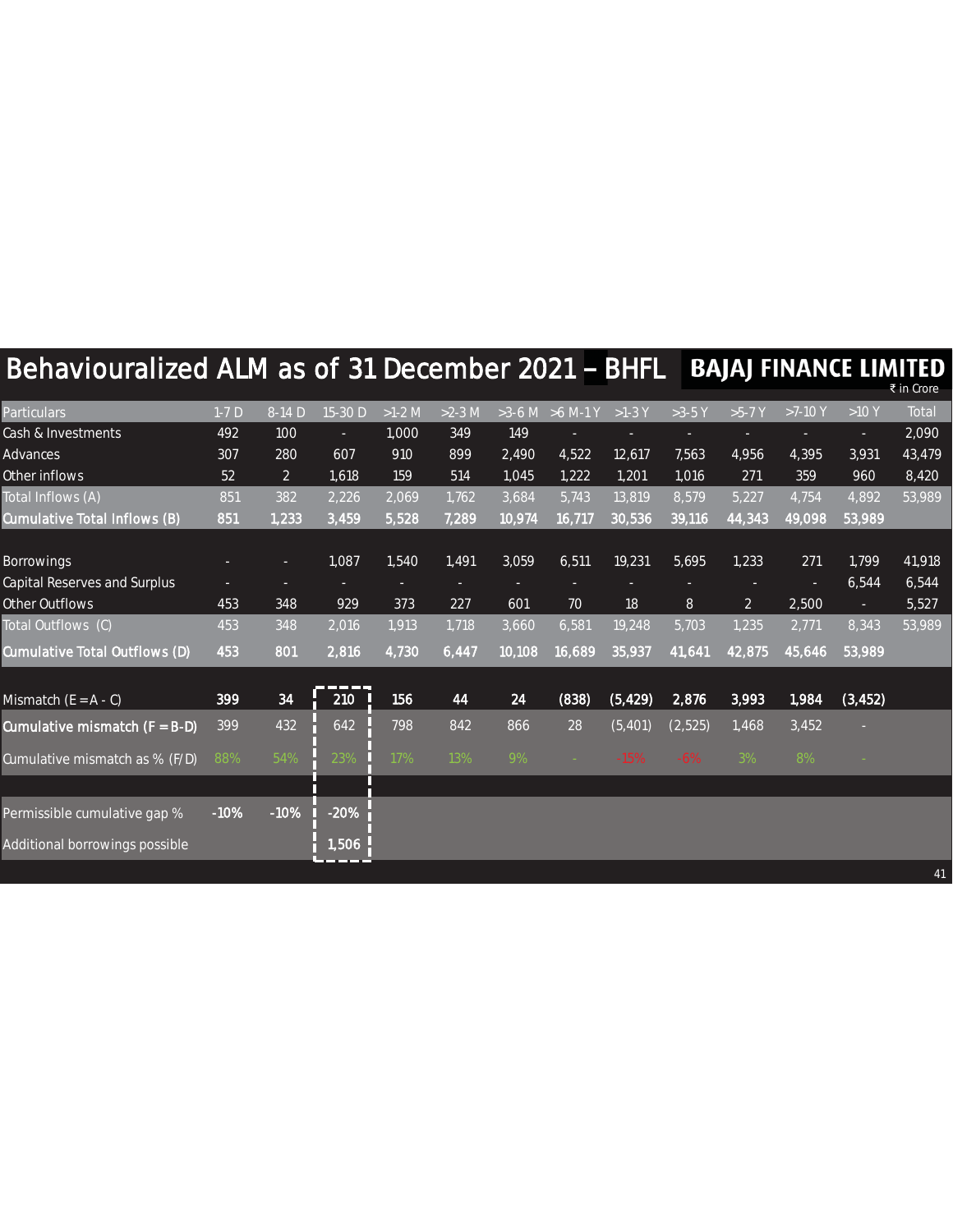

Till Mar'19, RBI had prescribed -15% ALM mismatch for upto 1 Month and upto 1 year. From FY20 onwards, RBI has prescribed -20% ALM mismatch for upto 1 Month and left mismatch for subsequent buckets to discretion of the company. And the company of the company of the company of the company of the company of the company of the company of the company of the company of the company of the co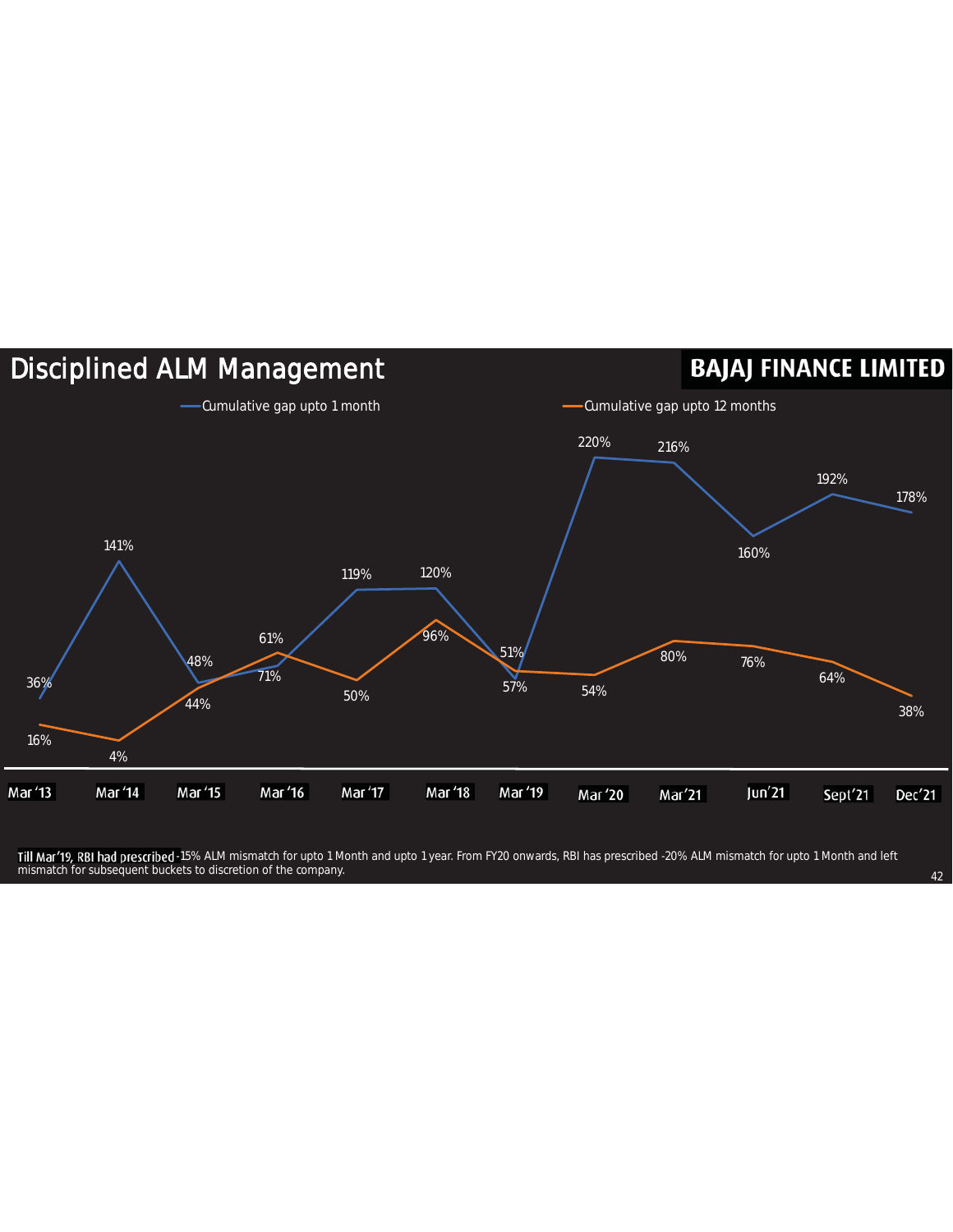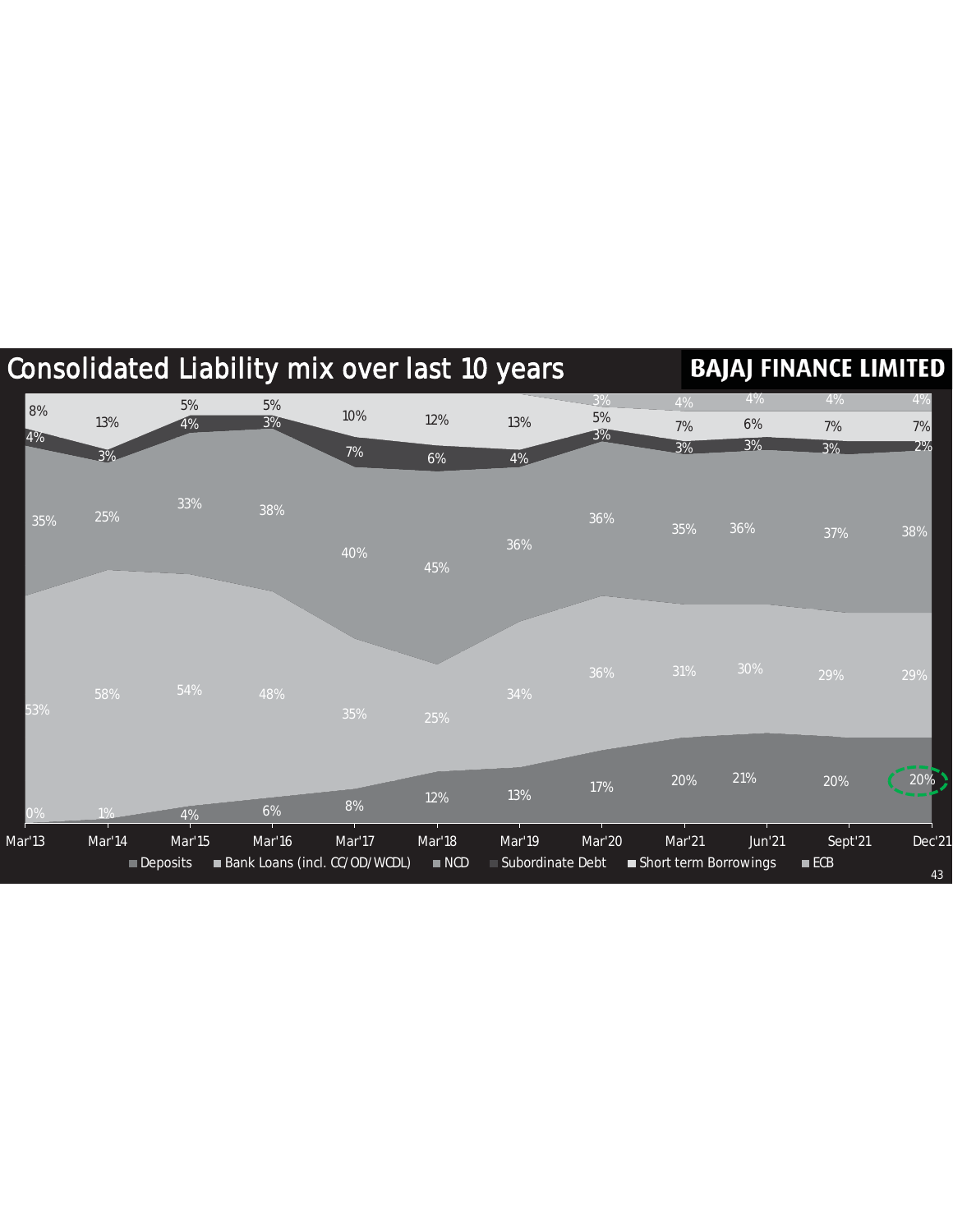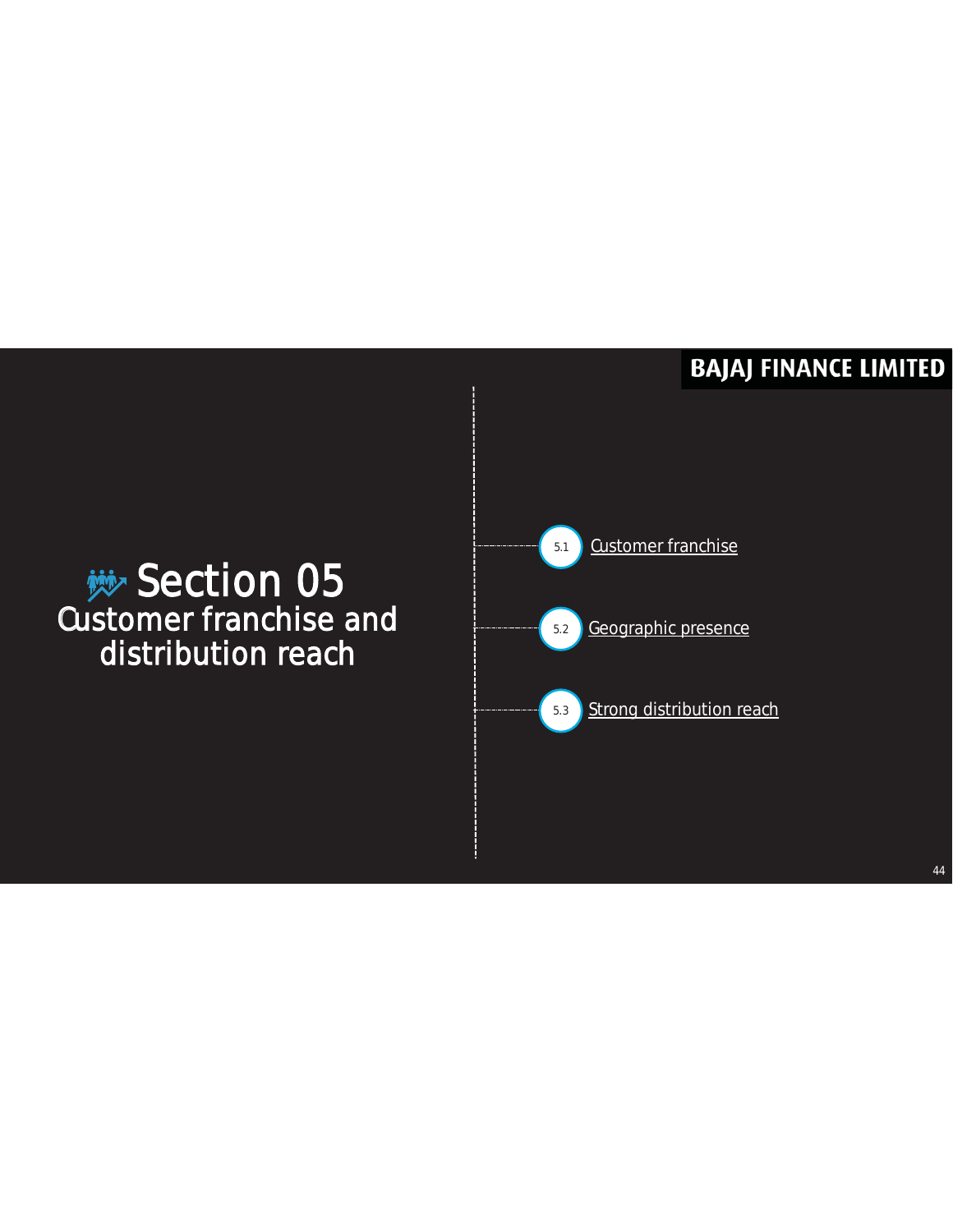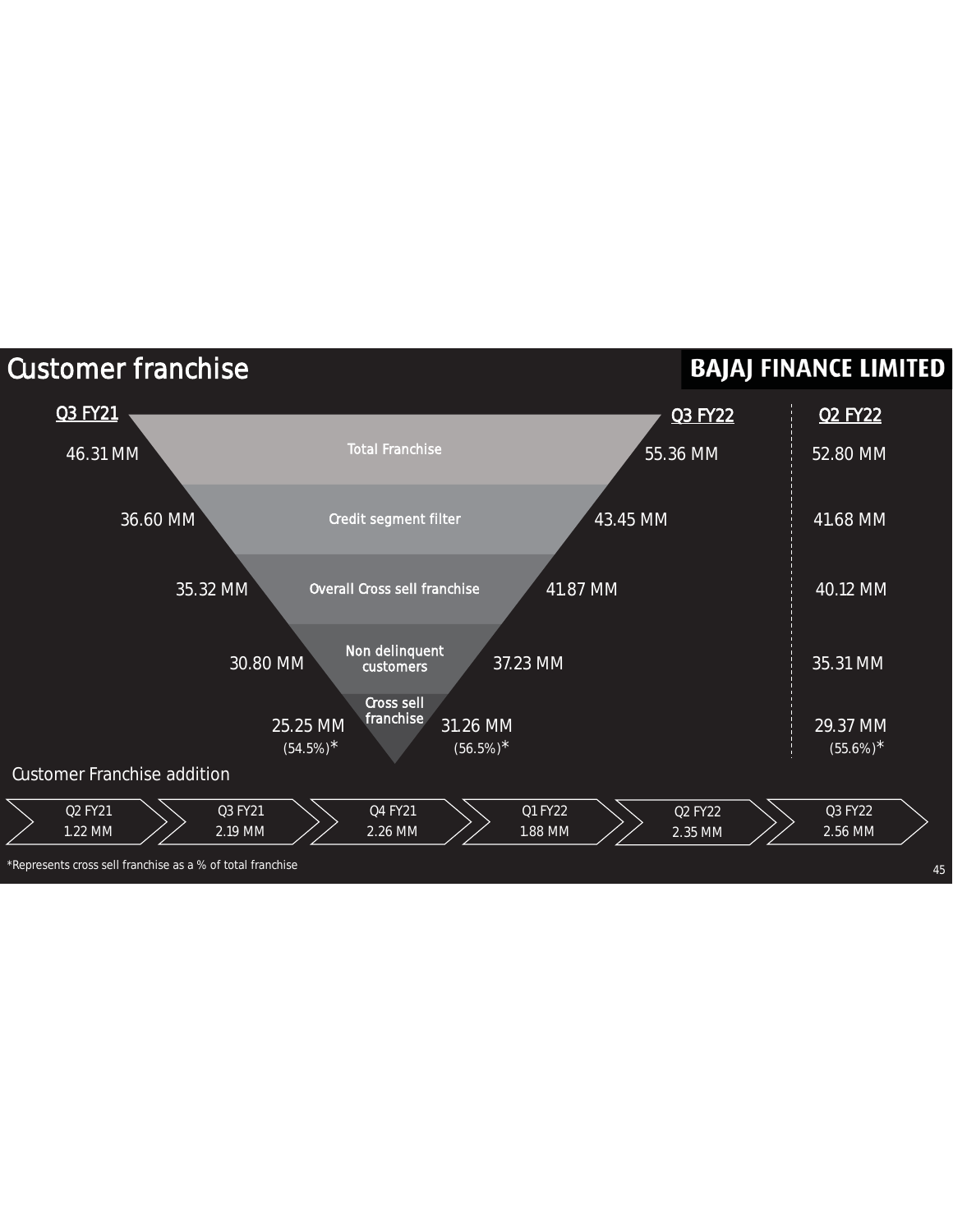### Geographic presence



|                              |                 |                |                |                |                         | .              |
|------------------------------|-----------------|----------------|----------------|----------------|-------------------------|----------------|
| Geographic Presence          | 30 Sept<br>2020 | 31 Dec<br>2020 | 31 Mar<br>2021 | 30 Jun<br>2021 | $30$ Sept:<br>2021<br>П | 31 Dec<br>2021 |
| Urban lending branches       | 1,134           | 1,210          | 1.298          | 1,368          | 1,368<br>н              | 1,368          |
| Rural lending branches       | 1,507           | 1.604          | 1.690          | 1.745          | 1,961<br>П              | 2,055          |
| Total Bajaj Finance presence | 2.641           | 2.814          | 2,988          | 3,113          | 3,329<br>F              | 3,423          |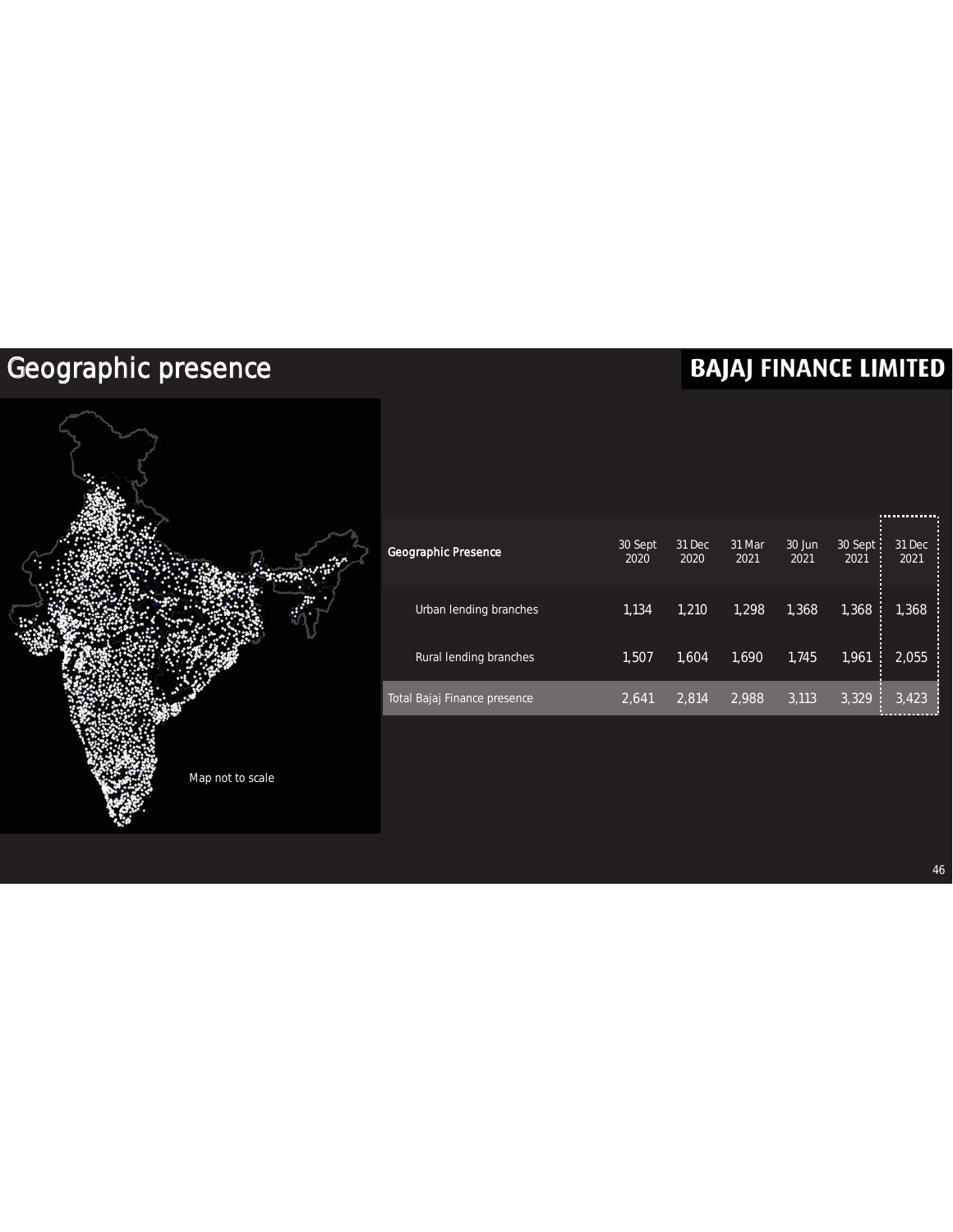### Strong distribution reach

| Active distribution                                 | 31-Dec-19   | 31-Dec-20   | 31-Mar-21   | 30-Jun-21   | 30-Sep-21   | 31-Dec-21   |
|-----------------------------------------------------|-------------|-------------|-------------|-------------|-------------|-------------|
| Consumer durable stores - Urban                     | $23.300+$   | $24.700+$   | $26,400+$   | $26,900+$   | 28,000      | $29,500+$   |
| Consumer durable stores - Rural                     | $17.900+$   | $22.500+$   | 24,000+     | $24,000+$   | $25,600+$   | $27,900+$   |
| Digital product stores                              | $25,300+$   | $25,400+$   | $23,800+$   | $26,350+$   | $27600+$    | 28,800+     |
| Lifestyle retail stores                             | $9,000+$    | $8,800+$    | $9,800+$    | $9,400+$    | $9,700+$    | $10,800+$   |
| EMI card – retail spends stores                     | $22,800+$   | $10,400+$   | $14,300+$   | $14,500+$   | $15,400+$   | 17,800+     |
| Bajaj Auto dealers, sub-dealerships and ASSC        | $5.300+$    | $5,800+$    | $5,900+$    | $5,800+$    | $5,900+$    | $6,000+$    |
| Direct Sales Agents/Independent Financial<br>Agents | $3.500+$    | $5,200+$    | $6,100+$    | $7,500+$    | $7.500+$    | $7.500+$    |
| Overall active distribution network                 | $1,07,100+$ | $1.02.800+$ | $1.10.300+$ | $1.14.400+$ | $1,21,100+$ | $1.28.300+$ |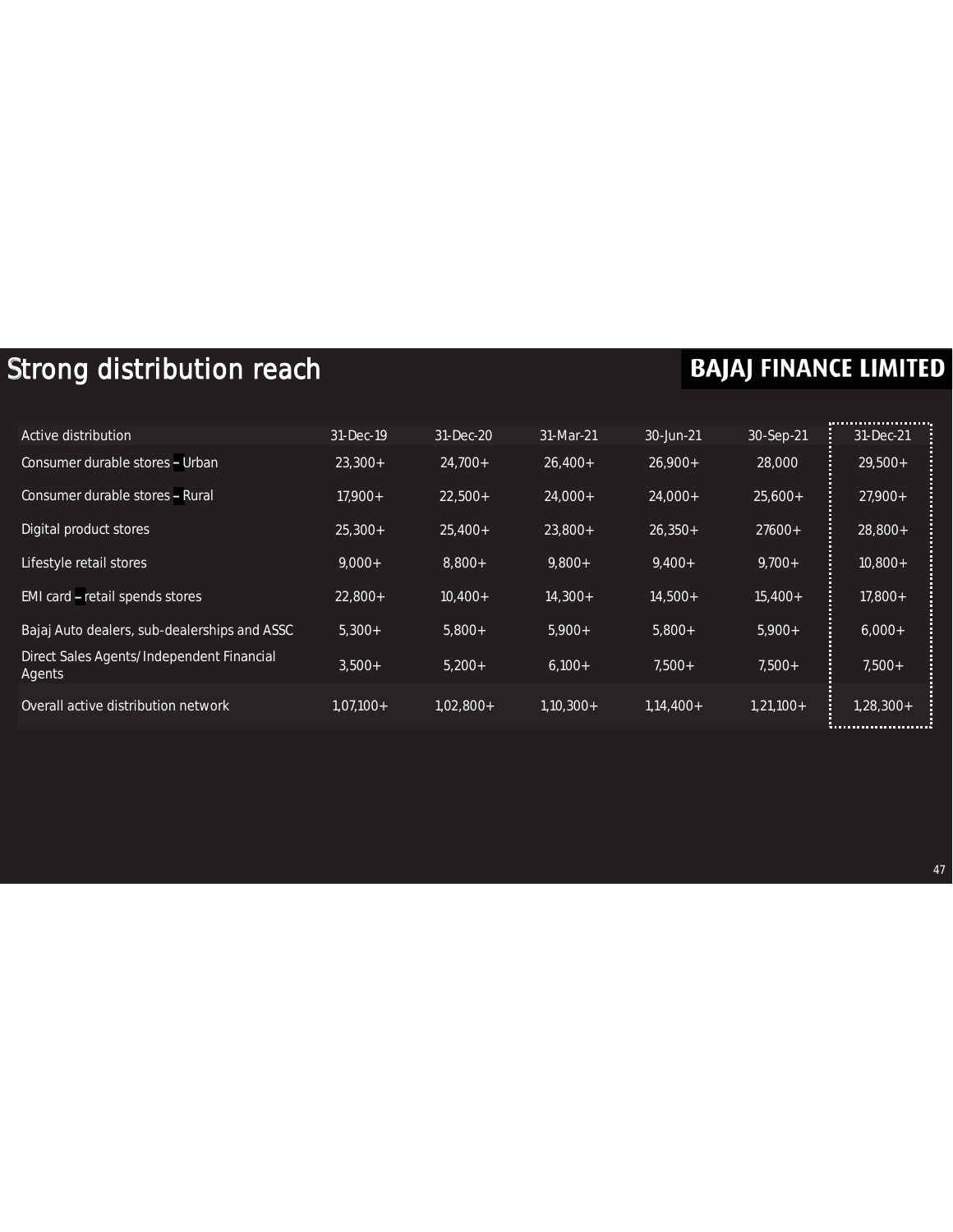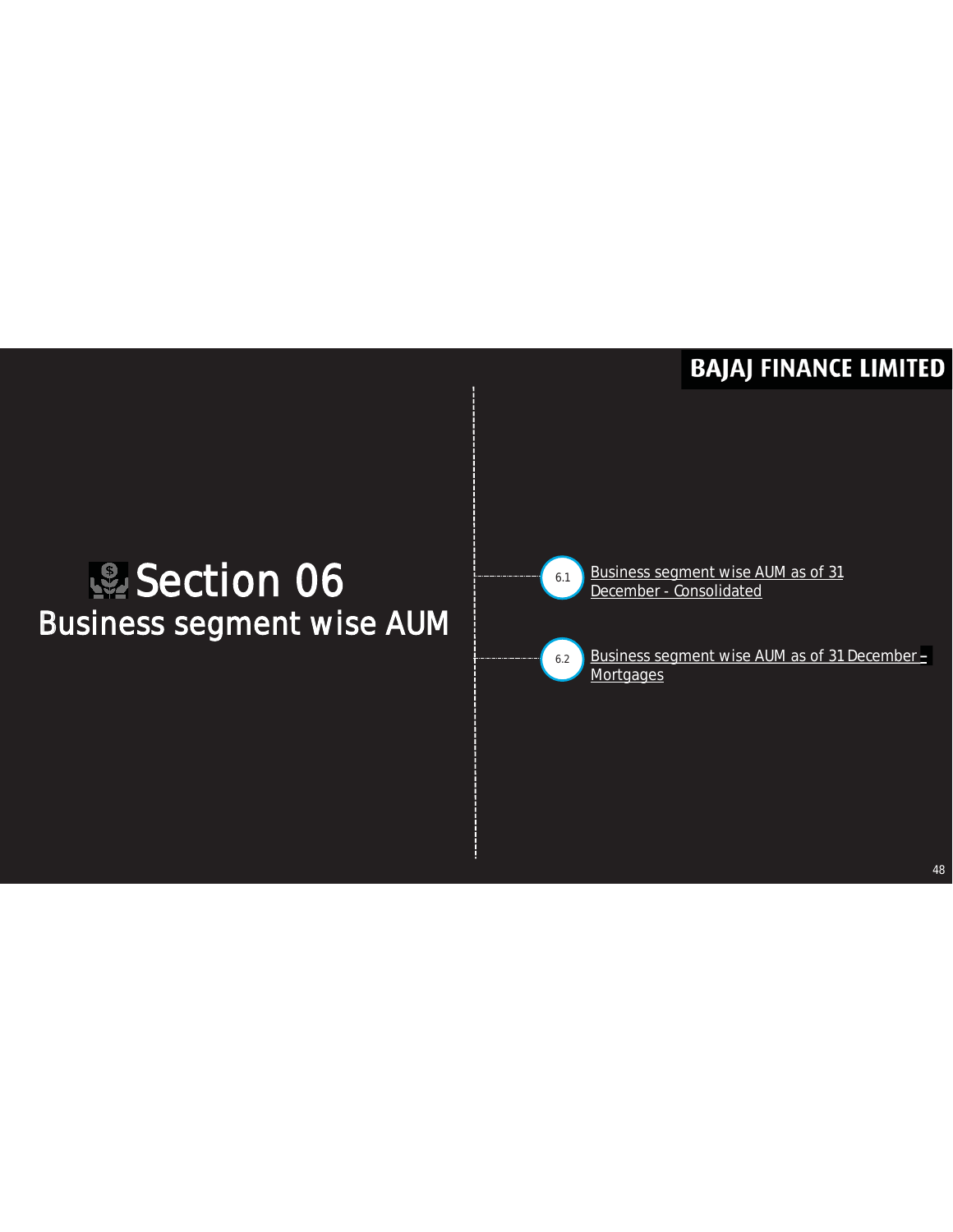## Business segment wise AUM - Consolidated **BAJAJ FINANCE LIMITED**

| <b>Assets Under Management</b>      | Consolidated<br>as of 31<br>December 2020 | BFL as of 31<br>December 2021 | BHFL as of<br>31 December<br>2021 | Consolidated<br>as of 31<br>December 2021 | Growth<br>YoY | Composition as<br>of 31 December<br>2020 | Composition as<br>of 31 December<br>2021 |
|-------------------------------------|-------------------------------------------|-------------------------------|-----------------------------------|-------------------------------------------|---------------|------------------------------------------|------------------------------------------|
| <b>Auto Finance Business</b>        | 12,707                                    | 10,620                        |                                   | 10,620                                    | (16%)         | 9%                                       | 6%                                       |
| <b>Sales Finance Business</b>       | 10,186                                    | 14,920                        |                                   | 14,920                                    | 46%           | 7%                                       | 8%                                       |
| <b>Consumer B2C Business</b>        | 29,042                                    | 34,951                        | 1,393                             | 36,344                                    | 25%           | 20%                                      | 20%                                      |
| <b>Rural Sales Finance Business</b> | 2,438                                     | 3,993                         | ÷                                 | 3,993                                     | 64%           | 2%                                       | 2%                                       |
| Rural B2C Business                  | 10,954                                    | 14,311                        | ×.                                | 14,311                                    | 31%           | 7%                                       | 8%                                       |
| <b>SME Lending Business</b>         | 18,882                                    | 23,217                        | 136                               | 23,153                                    | 23%           | 13%                                      | 13%                                      |
| Securities Lending Business         | 5,074                                     | 8,357                         | ×.                                | 9,127                                     | 80%           | 4%                                       | 5%                                       |
| <b>IPO Financing</b>                | н                                         | ٠                             | ÷                                 | ÷                                         | ÷             | ÷.                                       | ÷                                        |
| <b>Commercial Lending Business</b>  | 7,510                                     | 10,478                        |                                   | 10,478                                    | 40%           | 5%                                       | 6%                                       |
| <b>Mortgages</b>                    | 46,758                                    | 12,066                        | 47,673                            | 58,304                                    | 25%           | 33%                                      | 32%                                      |
| Total                               | 1,43,550                                  | 1,32,913                      | 49,203                            | 1,81,250                                  | 26%           |                                          |                                          |
| Co-brand Credit Card - CIF          | 1.9 MM                                    |                               |                                   | 2.6 MM                                    | 37%           |                                          |                                          |
| EMI Card - CIF                      | 23.5 MM                                   |                               |                                   | 27.5 MM                                   | 17%           |                                          |                                          |
| Co-brand Wallets                    | 18.3 MM                                   |                               |                                   | 21.8 MM                                   | 19%           |                                          | 49                                       |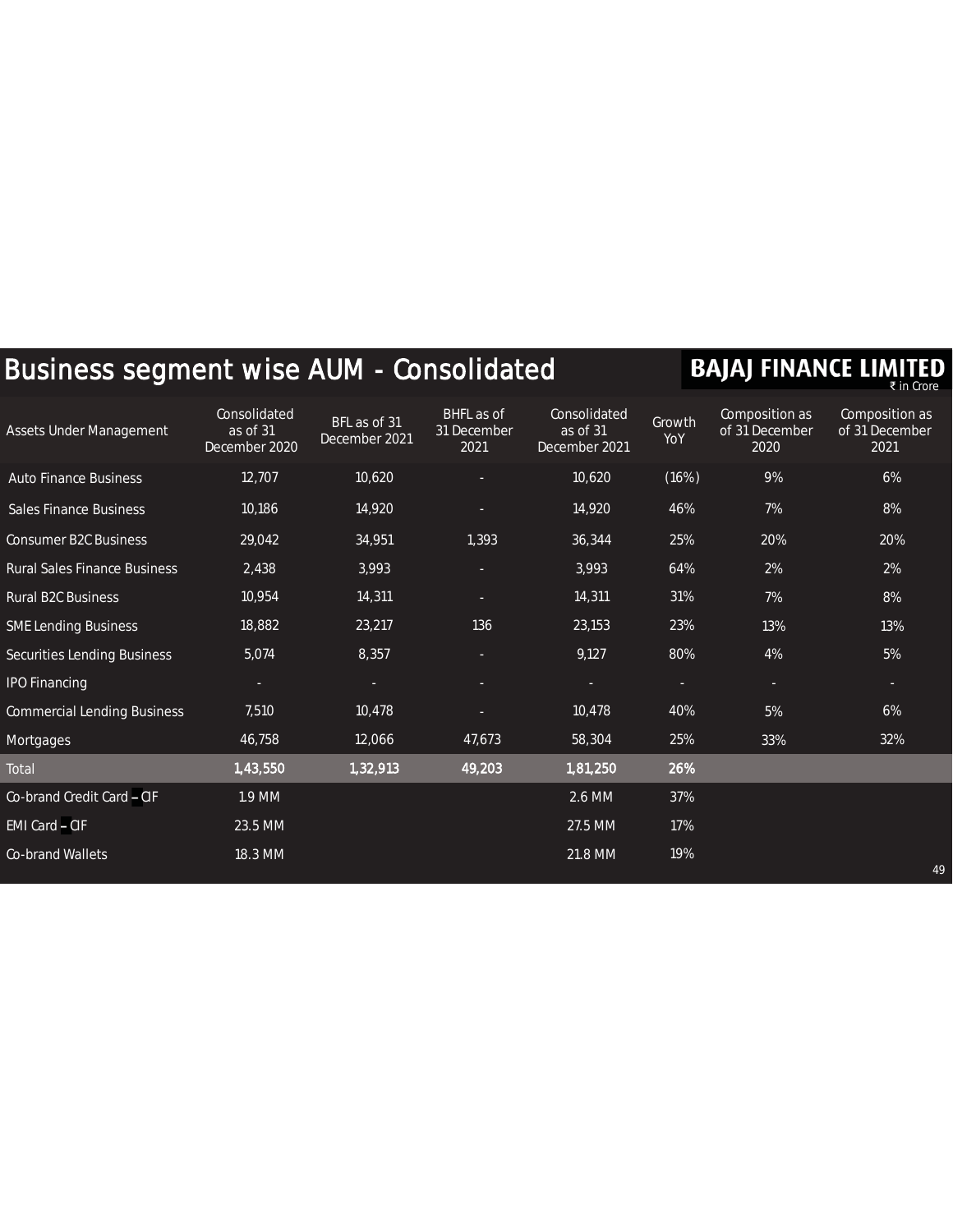### Business segment wise AUM - Mortgages

### **BAJAJ FINANCE LIMITED**

50

|                          |             |                               |        |                |             |        | रै in crore                      |  |
|--------------------------|-------------|-------------------------------|--------|----------------|-------------|--------|----------------------------------|--|
|                          |             | Bajaj Housing Finance Limited |        | Mortgage - All |             |        |                                  |  |
| Assets Under Management  | 31 Dec 2020 | 31 Dec 2021                   | Growth | 31 Dec 2020    | 31 Dec 2021 | Growth | Composition as of<br>31 Dec 2021 |  |
| Home Loans               | 22,217      | 30,409                        | 37%    | 26,120         | 33,067      | 27%    | 57%                              |  |
| Loan against property    | 4,417       | 5,927                         | 34%    | 11.249         | 12,318      | 9%     | 21%                              |  |
| Lease rental discounting | 3,972       | 6,196                         | 56%    | 5.075          | 7.420       | 46%    | 13%                              |  |
| Developer Finance        | 1,893       | 2,907                         | 54%    | 1,930          | 2,907       | 51%    | 5%                               |  |
| Rural                    | 1,846       | 2,233                         | 21%    | 2,384          | 2,592       | 9%     | 4%                               |  |
| <b>Total</b>             | 34,346      | 47,673                        | 39%    | 46,758         | 58,304      | 25%    | 100%                             |  |

|                                   |             | Bajaj Housing Finance Limited |        | Mortgage - All |             |        |                                  |  |  |
|-----------------------------------|-------------|-------------------------------|--------|----------------|-------------|--------|----------------------------------|--|--|
| Home Loan customer categorisation | 31 Dec 2020 | 31 Dec 2021                   | Growth | 31 Dec 2020    | 31 Dec 2021 | Growth | Composition as of<br>31 Dec 2021 |  |  |
| Home Loan to Salaried             | 20,632      | 28,661                        | 39%    | 22.741         | 30,055      | 32%    | 88%                              |  |  |
| Home Loan to Self Employed        | 1,271       | 1,396                         | 10%    | 2,821          | 2,489       | (12%)  | 7%                               |  |  |
| Home Loan to Professional         | 1.156       | 1,581                         | 37%    | 1.448          | 1,791       | 24%    | 5%                               |  |  |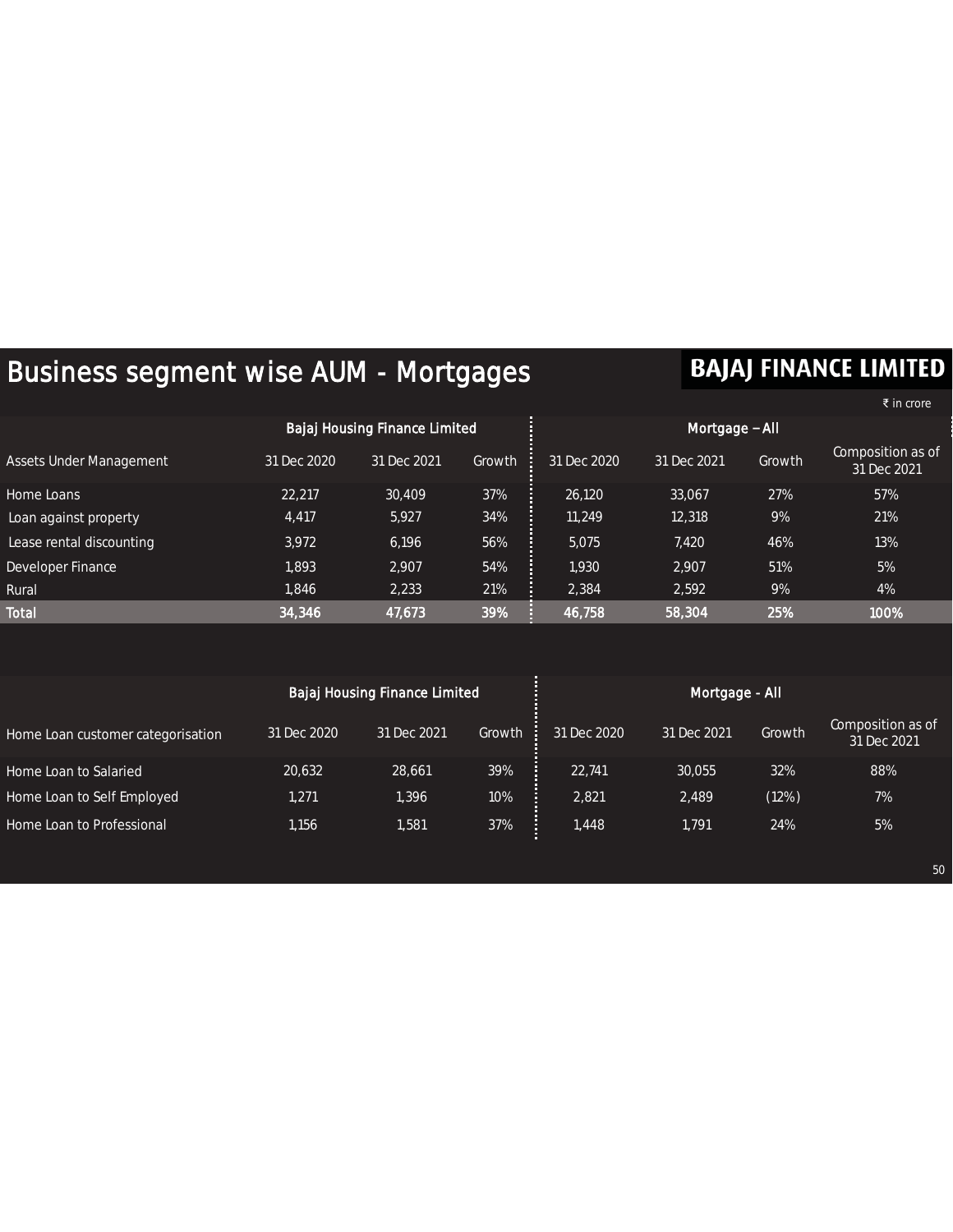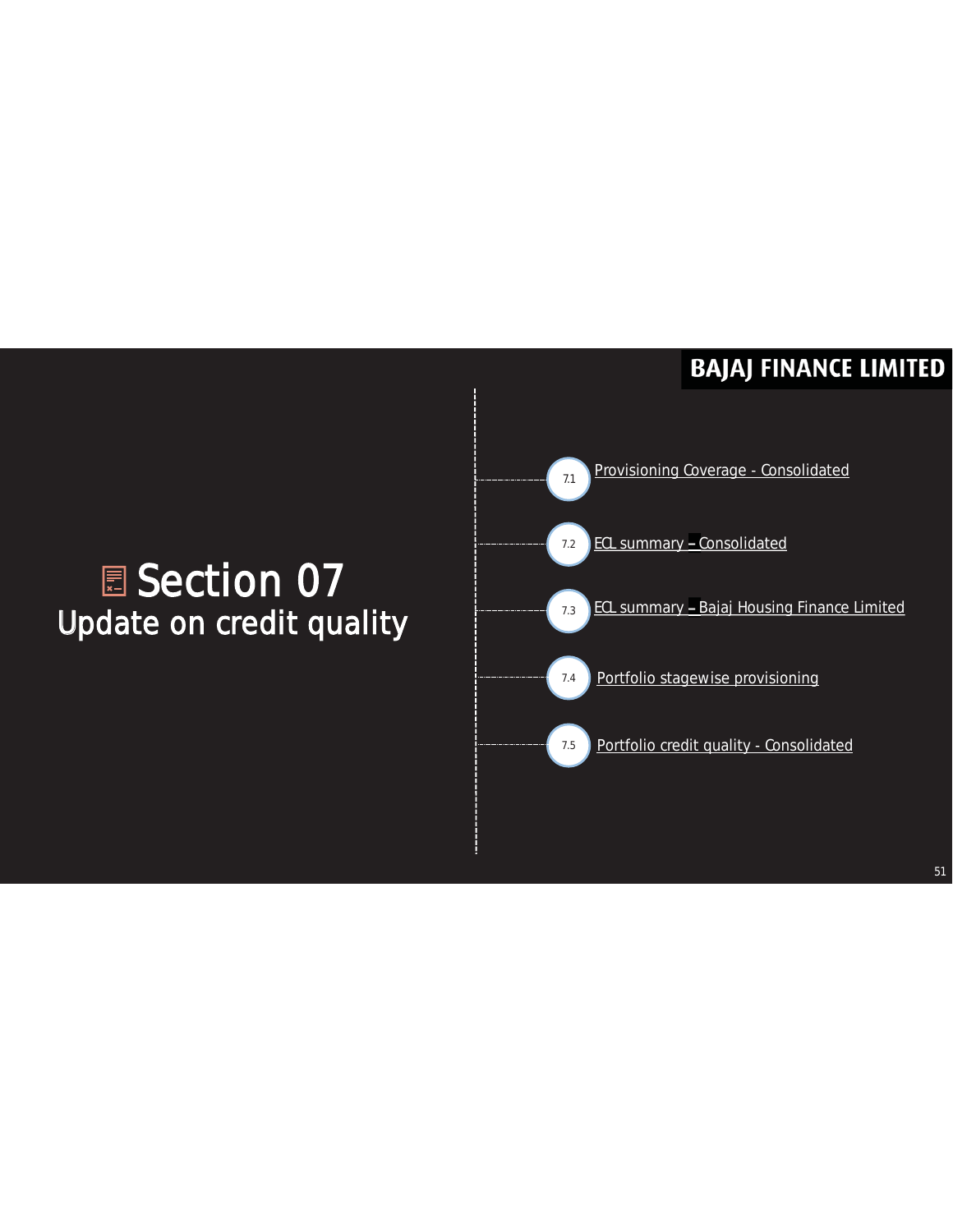| Provisioning Coverage - Consolidated | <b>BAJAJ FINANCE LIMITED</b> |                | ₹ in Crore     |                      |           |            |           |           |            |           |
|--------------------------------------|------------------------------|----------------|----------------|----------------------|-----------|------------|-----------|-----------|------------|-----------|
| <b>Particulars</b>                   | <b>AUM</b><br>31 Dec 2021    | <b>GNPA</b>    | <b>NNPA</b>    | <b>PCR</b><br>$(\%)$ |           | GNPA %     |           |           | NNPA %     |           |
|                                      |                              |                |                |                      | 30 Jun 21 | 30 Sept 21 | 31 Dec 21 | 30 Jun 21 | 30 Sept 21 | 31 Dec 21 |
| <b>Auto Finance Business</b>         | 10,620                       | 1,304          | 651            | 50%                  | 19.15%    | 16.00%     | 11.04%    | 12.18%    | 9.25%      | 5.84%     |
| <b>Sales Finance Business</b>        | 14,920                       | 45             | 9              | 81%                  | 1.05%     | 0.64%      | 0.30%     | 0.24%     | 0.13%      | 0.06%     |
| <b>Consumer B2C Business</b>         | 36,344                       | 479            | 119            | 75%                  | 2.84%     | 2.11%      | 1.33%     | 0.95%     | 0.54%      | 0.34%     |
| <b>Rural Sales Finance Business</b>  | 3,993                        | 10             | $\overline{2}$ | 81%                  | 1.35%     | 1.09%      | 0.24%     | 0.29%     | 0.21%      | 0.05%     |
| Rural B2C Business                   | 14,311                       | $376*$         | $207*$         | 45%                  | 2.85%     | 3.09%      | 2.55%*    | 0.92%     | 1.28%      | 1.42%*    |
| <b>SME Lending Business</b>          | 23,153                       | 329            | 82             | 75%                  | 2.15%     | 1.69%      | 1.39%     | 0.70%     | 0.43%      | 0.35%     |
| <b>Securities Lending Business</b>   | 9,127                        | 5 <sup>1</sup> | 5 <sup>1</sup> | 4%                   |           | 0.02%      | 0.06%     |           | 0.02%      | 0.05%     |
| <b>Commercial Lending Business</b>   | 10,478                       | 44             | 27             | 38%                  | ●         | 0.45%      | 0.42%     | ٠         | 0.29%      | 0.26%     |
| Mortgages                            | 58,304                       | 516            | 278            | 46%                  | 0.88%     | 0.97%      | 0.95%     | 0.61%     | 0.59%      | 0.52%     |
| Total                                | 1,81,250                     | 3,108          | 1,380          | 56%                  | 2.96%     | 2.45%      | 1.73%     | 1.46%     | 1.10%      | 0.78%     |

\*Includes Gold loan GNPA of ₹ 160 crore and NNPA of ₹ 153 crore. Net of Gold loan, the GNPA, NNPA and PCR are 1.72%, 0.43% and 75%.

. . . . . . . . . . . *. . . . . . .* . .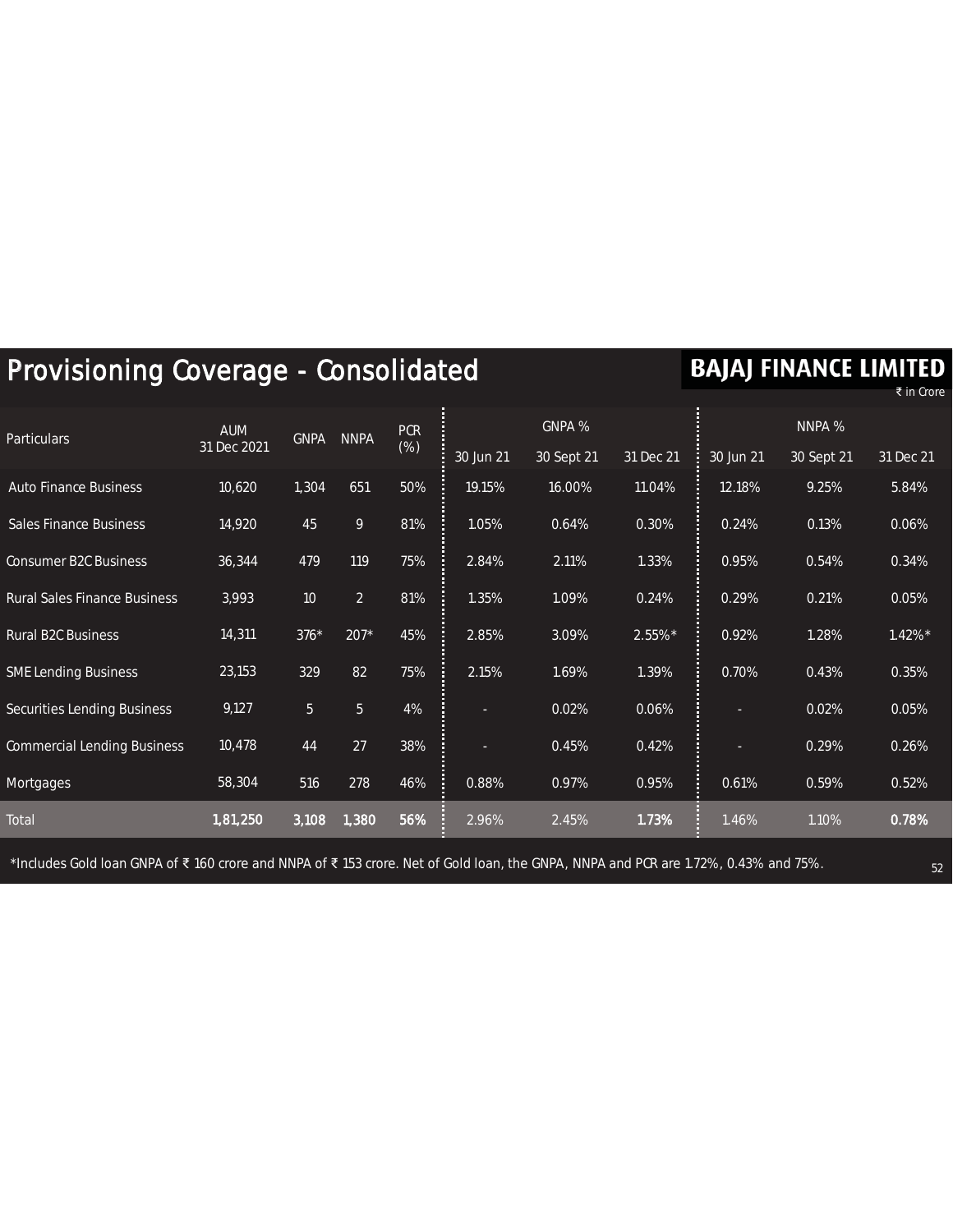| ECL summary - Consolidated                                          |          |          |          |                     | <b>BAJAJ FINANCE LIMITED</b> |
|---------------------------------------------------------------------|----------|----------|----------|---------------------|------------------------------|
|                                                                     |          |          |          |                     |                              |
| Asset categorization                                                | Dec'20   | Mar'21   | Jun'21   | Sept <sup>'21</sup> | Dec'21                       |
| Stage 1 & 2 (represents standard assets)                            | 97.14%   | 98.21%   | 97.04%   | 97.55%              | 98.27%                       |
| Stage 3 (classified as NPA)                                         | 0.55%    | 1.79%    | 2.96%    | 2.45%               | 1.73%                        |
| Stage 3 (not classified as NPA)                                     | 2.32%    |          |          |                     |                              |
|                                                                     |          |          |          |                     |                              |
| Summary of stage wise assets and provision for impairment allowance |          |          |          |                     |                              |
| Assets and impairment allowance                                     | Dec'20   | Mar'21   | Jun'21   | Sept <sup>'21</sup> | Dec'21                       |
| Gross Stage 1 & 2 assets* (A)                                       | 1,42,287 | 1,49,878 | 1,55,188 | 1,63,534            | 1,76,141                     |
| ECL Provision Stage 1 & 2 (B)                                       | 2,708    | 2,713    | 2,707    | 2,537               | 2,745                        |
| Net Stage 1 & 2 assets $(C = A-B)$                                  | 1,39,579 | 1,47,165 | 1,52,481 | 1,60,997            | 1,73,395                     |
| ECL Provision % Stage 1 & 2 assets ( $D = B/A$ )                    | 1.90%    | 1.81%    | 1.74%    | 1.55%               | 1.56%                        |
| Gross Stage 3 assets <sup>®</sup> (E)                               | 4,194    | 2.731    | 4.737    | 4,103               | 3,108                        |
| ECL Provision Stage 3 (F)                                           | 2,433    | 1.595    | 2,430    | $\overline{2,277}$  | 1.728                        |
| Net Stage 3 assets $(G = E-F)$                                      | 1,761    | 1,136    | 2,307    | 1,826               | 1,380                        |
| Coverage Ratio % Stage 3 assets (H= F/E)                            | 58%      | 58%      | 51%      | 55%                 | 56%                          |
|                                                                     |          |          |          |                     |                              |
| Overall coverage ratio                                              | 3.51%    | 2.82%    | 3.21%    | 2.87%               | 2.50%                        |

\*Gross Stage 1 & 2 assets represent loans balance as per Ind AS after adjusting for the impact of amortisation of fees earned and acquisition cost incurred including other assets like security deposits, advance<br>to dealer,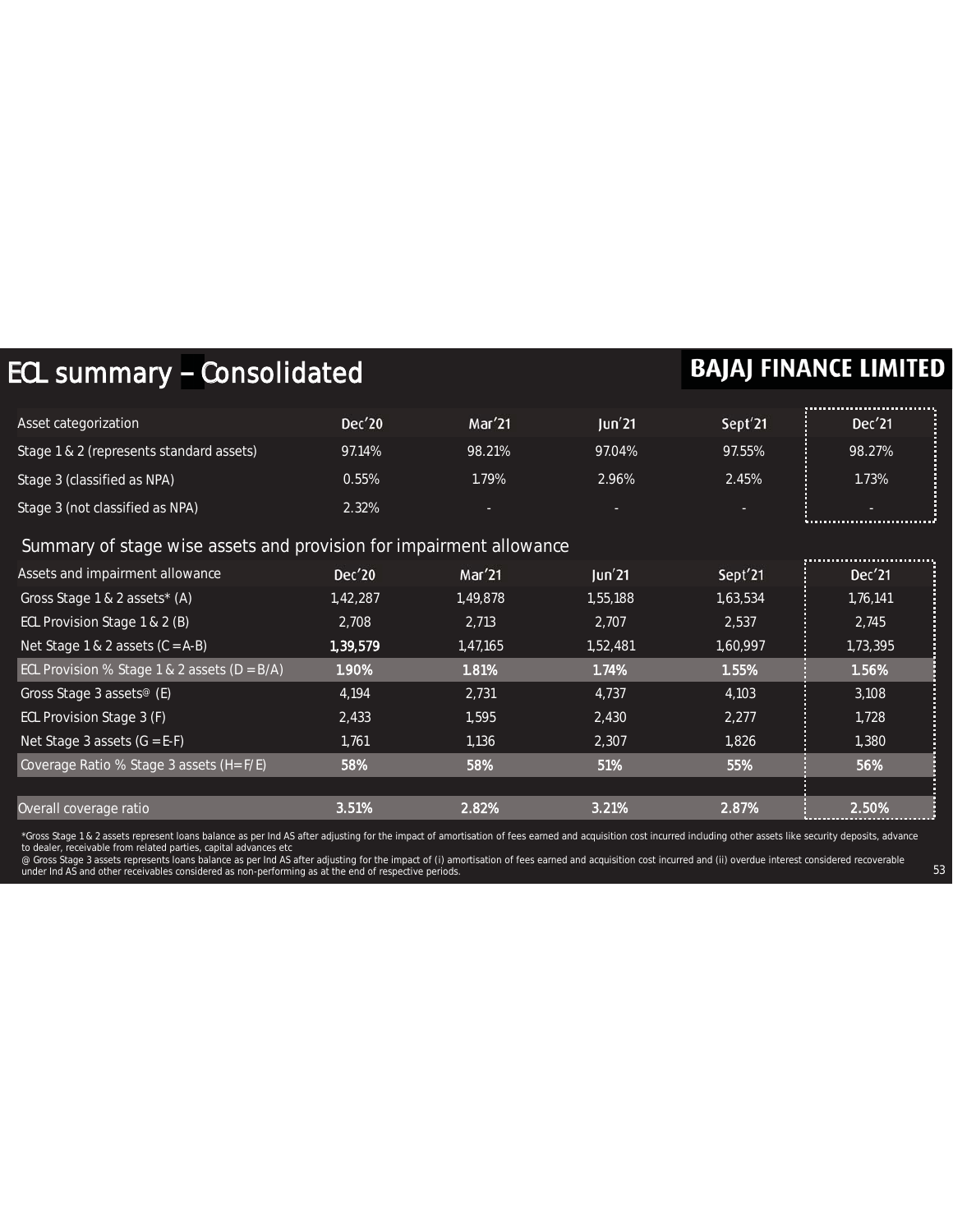| ECL summary - Bajaj Housing Finance Limited                         |        |        |        |        | <b>BAJAJ FINANCE LIMITED</b>            |
|---------------------------------------------------------------------|--------|--------|--------|--------|-----------------------------------------|
|                                                                     |        |        |        |        |                                         |
| Asset categorization                                                | Dec'20 | Mar'21 | Jun'21 | Sep'21 | Dec'21                                  |
| Stage 1 & 2 (represents standard assets)                            | 99.65% | 99.65% | 99.72% | 99.65% | 99.65%                                  |
| Stage 3 (classified as NPA)                                         | 0.06%  | 0.35%  | 0.28%  | 0.35%  | 0.35%                                   |
| Stage 3 (not classified as NPA)                                     | 0.29%  |        |        |        |                                         |
| Summary of stage wise assets and provision for impairment allowance |        |        |        |        |                                         |
| Assets and impairment allowance                                     | Dec'20 | Mar'21 | Jun'21 | Sep'21 | ,,,,,,,,,,,,,,,,,,,,,,,,,,,,,<br>Dec'21 |
| Gross Stage 1 & 2 assets* (A)                                       | 31,356 | 34,000 | 36,378 | 39,892 | 43,760                                  |
| ECL Provision Stage 1 & 2 (B)                                       | 291    | 310    | 316    | 330    | 359                                     |
| Net Stage 1 & 2 assets $(C = A-B)$                                  | 31,065 | 33,690 | 36,062 | 39,562 | 43,401                                  |
| ECL Provision % Stage 1 & 2 assets ( $D = B/A$ )                    | 0.93%  | 0.91%  | 0.87%  | 0.83%  | 0.82%                                   |
| Gross Stage 3 assets <sup>®</sup> (E)                               | 110.2  | 119.1  | 102.5  | 142.0  | 152.3                                   |
| ECL Provision Stage 3 (F)                                           | 41.3   | 45.2   | 36.6   | 56.2   | 74.7                                    |
| Net Stage 3 assets $(G = E-F)$                                      | 68.9   | 73.9   | 65.9   | 85.9   | 77.6                                    |
| Coverage Ratio % Stage 3 assets (H= F/E)                            | 38%    | 38%    | 36%    | 40%    | 49%                                     |
|                                                                     |        |        |        |        |                                         |
| Overall coverage ratio                                              | 1.06%  | 1.04%  | 0.97%  | 0.96%  | 0.99%                                   |

\*Gross Stage 1 & 2 assets represent loans balance as per Ind AS after adjusting for the impact of amortisation of fees earned and acquisition cost incurred including other assets like security deposits, advance<br>to dealer,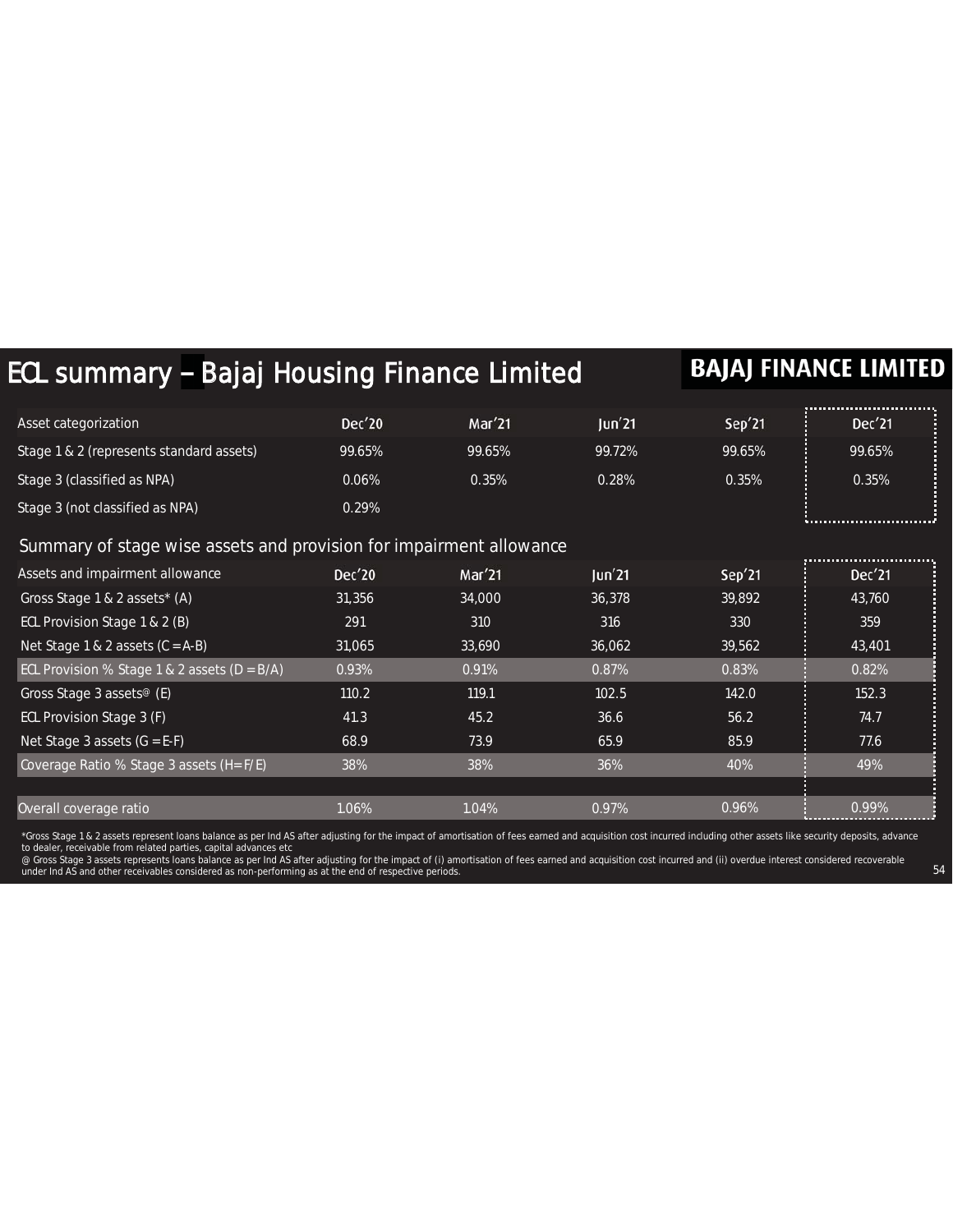### Stagewise ECL provisioning as of 31 December 2021

**BAJAJ FINANCE LIMITED** 

|                                     | <b>Gross Assets Receivable</b> |        |                   | <b>ECL Provision</b> |                |                |                   | PCR %          |         |        |                   |         |
|-------------------------------------|--------------------------------|--------|-------------------|----------------------|----------------|----------------|-------------------|----------------|---------|--------|-------------------|---------|
|                                     | Stage 1                        | $OTR*$ | Stage 2<br>Normal | Stage 3              | Stage 1        | $OTR*$         | Stage 2<br>Normal | Stage 3        | Stage 1 | $OTR*$ | Stage 2<br>Normal | Stage 3 |
| <b>Auto Finance Business</b>        | 8,925                          | 18     | 1,558             | 1,303                | 143            |                | 389               | 651            | 1.6%    | 6.4%   | 25.0%             | 50.0%   |
| <b>Sales Finance Business</b>       | 14,676                         | 389    | 98                | 45                   | 108            | 101            | 43                | 37             | 0.7%    | 26.0%  | 43.4%             | 80.7%   |
| <b>Consumer B2C Business</b>        | 34,642                         | 113    | 770               | 479                  | 400            | 25             | 269               | 360            | 1.2%    | 22.3%  | 34.9%             | 75.1%   |
| <b>Rural Sales Finance Business</b> | 3,999                          | ٠      | 18                | 10                   | 17             | ÷.             | 9                 | $8\phantom{1}$ | 0.4%    | 29.5%  | 52.6%             | 80.7%   |
| <b>Rural B2C Business</b>           | 13,872                         | 11     | 505               | 376                  | 164            | $\mathfrak{Z}$ | 116               | 170            | 1.2%    | 23.2%  | 23.0%             | 45.1%   |
| <b>SME Lending Business</b>         | 22,912                         | 102    | 323               | 329                  | 247            | 32             | 123               | 247            | 1.1%    | 31.6%  | 38.0%             | 75.2%   |
| <b>Securities Lending Business</b>  | 9,111                          | ×.     | 16                | 5                    | $\overline{4}$ | ÷.             | 0.3               | 0.2            | 0.1%    | ×.     | 1.8%              | 3.9%    |
| <b>Commercial Lending Business</b>  | 10,466                         | н      | ÷.                | 44                   | 22             | ÷              | ÷                 | 17             | 0.2%    |        | ×.                | 38.2%   |
| Mortgages                           | 52,239                         | 820    | 558               | 517                  | 259            | 155            | 115               | 238            | 0.5%    | 18.9%  | 20.6%             | 46.2%   |
| Total as of 31 Dec 2021             | 1,70,842                       | 1,453  | 3,846             | 3,108                | 1,364          | 317            | 1,064             | 1,728          | 0.8%    | 21.8%  | 27.7%             | 55.6%   |
| Total as of 30 Sep 2021             | 1,55,556                       | 1,512  | 4,451             | 4,103                | 1,219          | 289            | 1,030             | 2,277          | 0.8%    | 19.1%  | 23.1%             | 55.5%   |
| Total as of 30 Jun 2021             | 1,46,119                       | 1,287  | 6,137             | 4,737                | 1,077          | 235            | 1,395             | 2,430          | 0.7%    | 18.3%  | 22.7%             | 51.3%   |

OTR - One time Restructuring Stage 1 – Loan accounts up to 1 DPD | Stage 2 –Loan accounts in-between 2-90 DPD, including weak accounts & OTR accounts without any overdue | Stage 3 – Customer classified as NPA as per RBI guidelines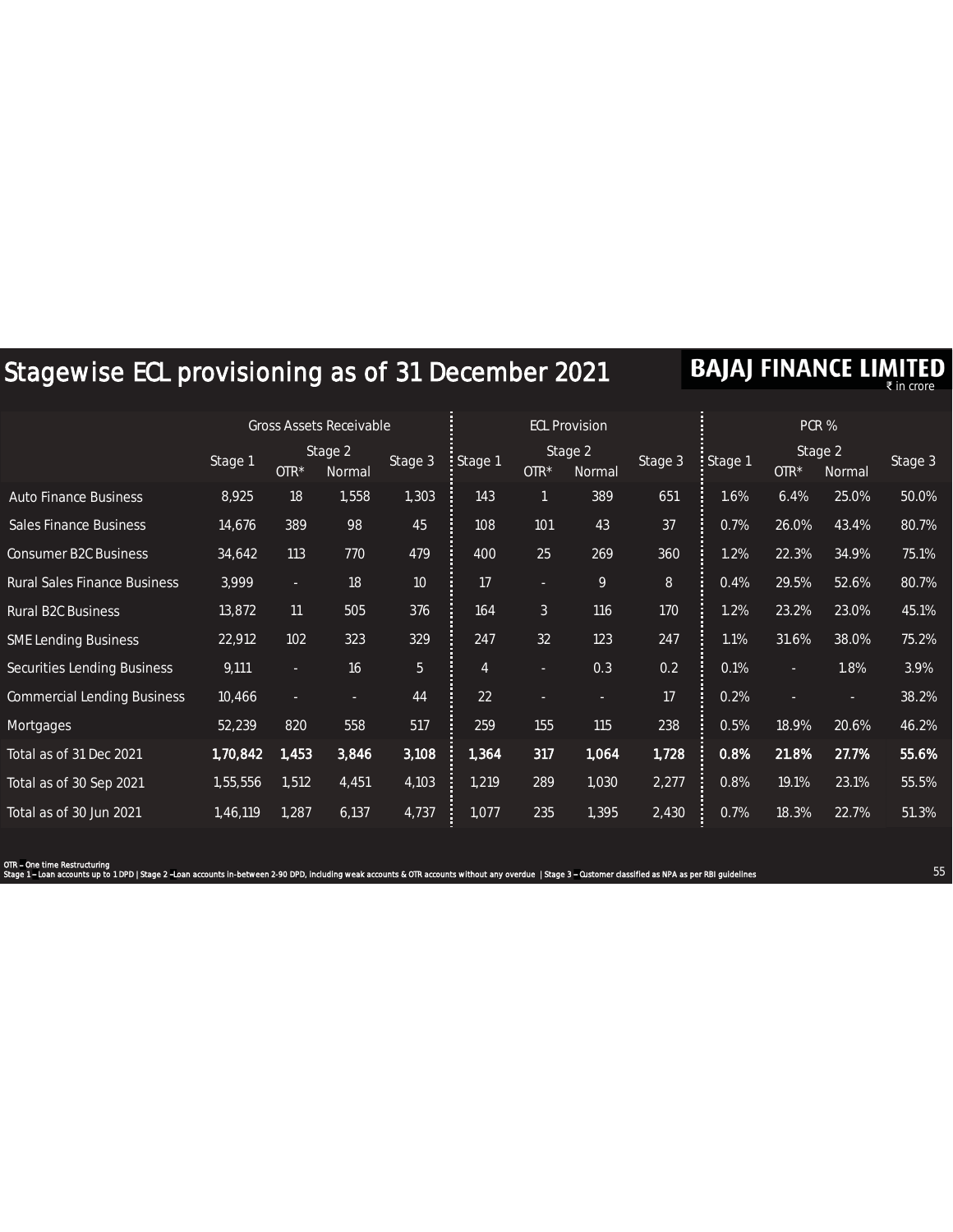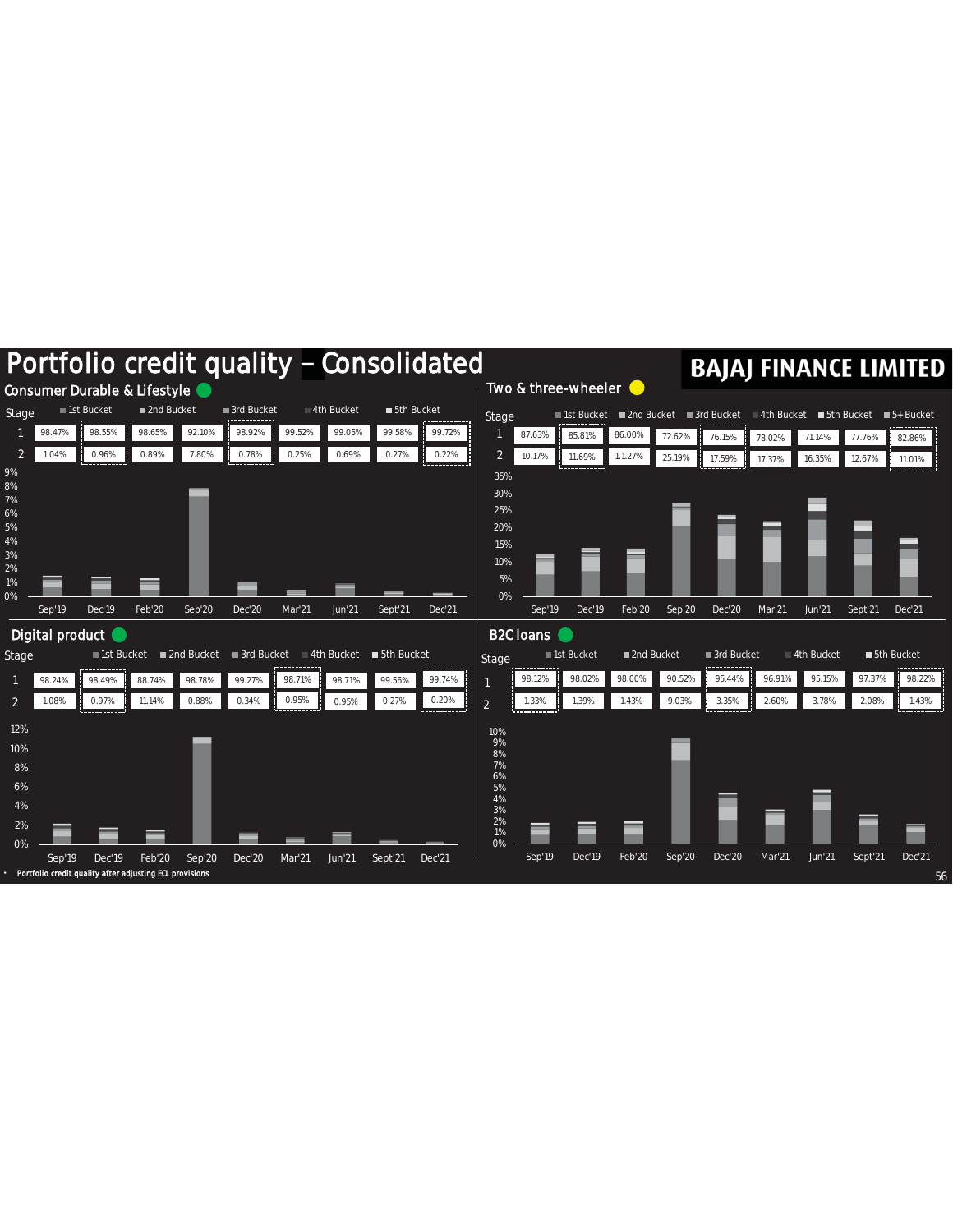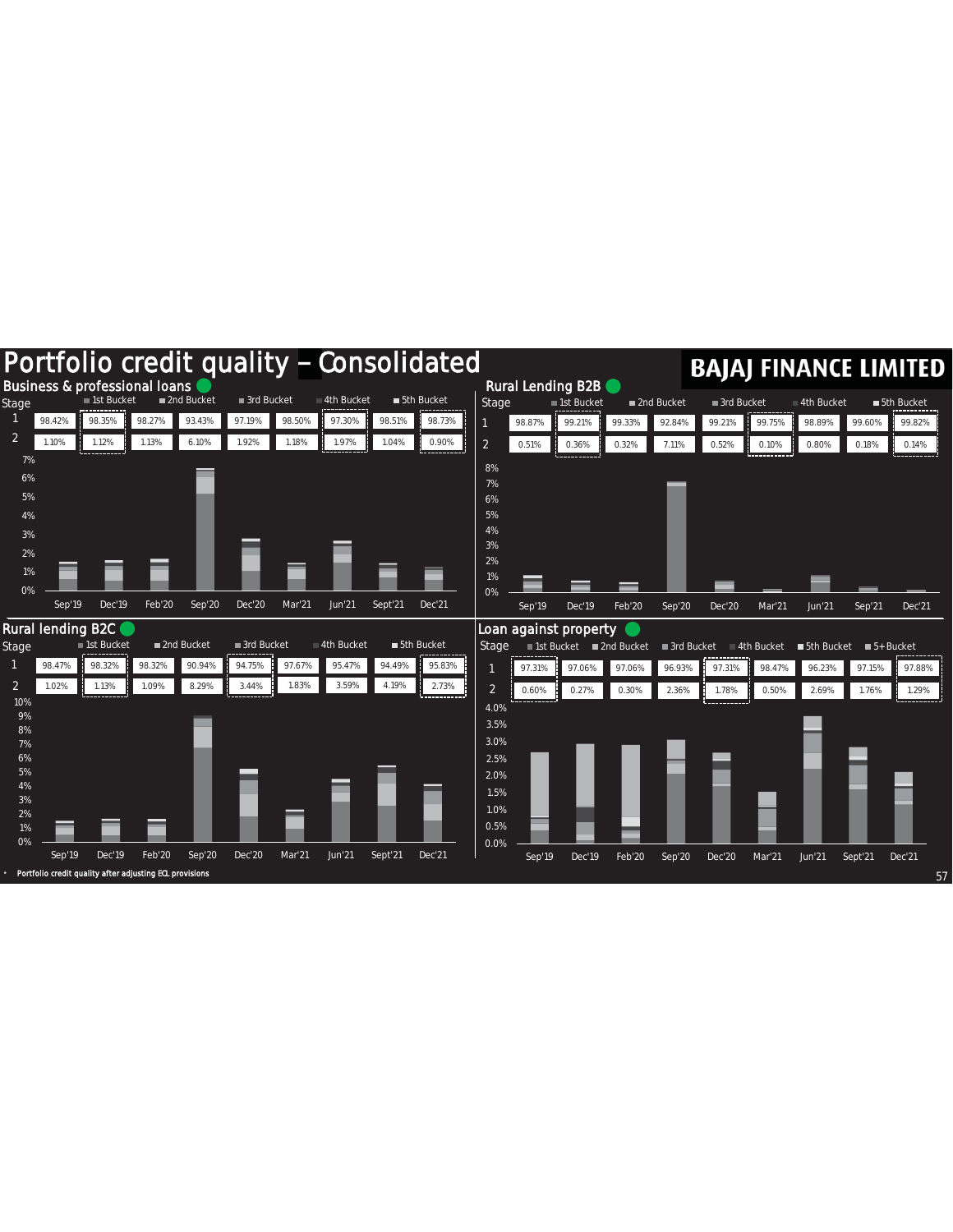### Portfolio credit quality - Consolidated



### **BAJAJ FINANCE LIMITED**

• Portfolio credit quality after adjusting ECL provisions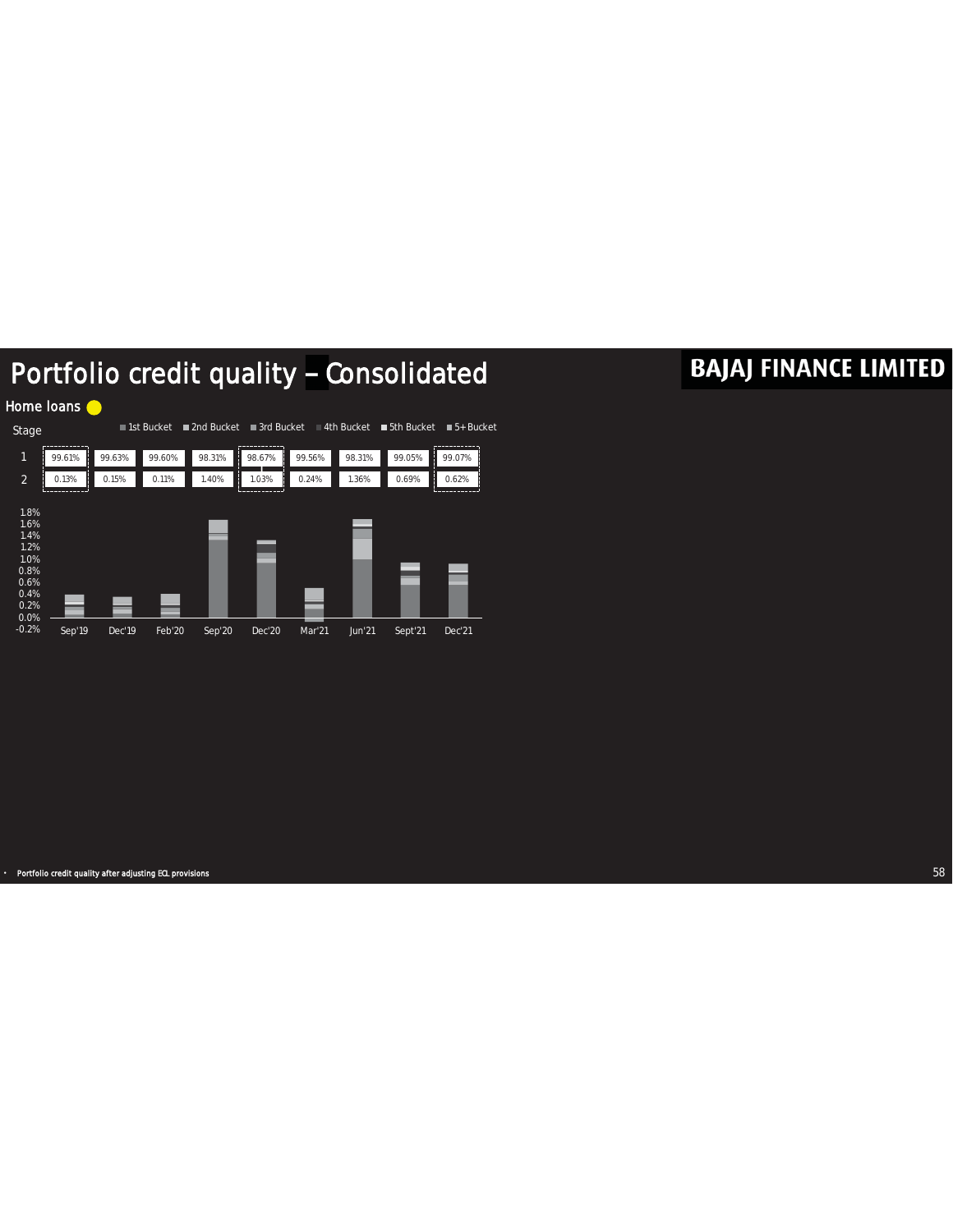#### Disclaimer

#### **BAJAJ FINANCE LIMITED**

This presentation has been prepared by and is the sole responsibility of Bajaj Finance Limited (together with its subsidiaries, referred to as the "Company" or "Bajaj Finance". By accessing this presentation, you are agreeing to be bound by the trailing restrictions.

This presentation does not constitute or does not intend to constitute or form part of any offer or invitation or inducement to sell, or any solicitation of any offer or recommendation to purchase, any securities of the Company, nor shall it or any part of it or the fact of its distribution form the basis of, or be relied on in connection with, any contract or commitment therefor. In particular, this presentation is not intended to be a prospectus or offer document under the applicable laws of any jurisdiction, including India. No representation or warranty, express or implied, is made as to, and no reliance should be placed on, the fairness, accuracy, completeness or correctness of the information or opinions contained in this presentation. Such information and opinions are in all events not current after the date of this presentation. There is no obligation to update, modify or amend this communication or to otherwise notify the recipient if information, opinion, projection, forecast or estimate set forth herein, changes or subsequently becomes inaccurate. However, the Company may alter, modify or otherwise change in any manner the content of this presentation, without obligation to notify any person of such change or changes.

These materials are being given solely for your information and may not be copied, reproduced or redistributed to any other person in any manner. The distribution of these materials in certain jurisdictions may be restricted by law and persons into whose possession these materials comes should inform themselves about and observe any such restrictions. Certain statements contained in this presentation that are not statements of historical fact constitute "forward-looking statements." You can generally identify forward-looking statements by terminology such as "aim", "anticipate", "believe", "continue", "could", "estimate", "expect", "intend", "may", "objective", "qoal", "plan", "potential", "project", "pursue", "shall", "should", "will", "would", or other words or phrases of similar import. These forward-looking statements involve known and unknown risks, uncertainties, assumptions and other factors that may cause the *Company's* actual results, performance or achievements to be materially different from any future results, performance or achievements expressed or implied by such forward-looking statements or other projections. Important factors that could cause actual results, performance or achievements to differ materially include, among others: (a) material changes in the regulations governing the Company's businesses; (b) the Company's ability to comply with the capital adequacy norms prescribed by the RBI; (c) decreases in the value of the Company's collateral or delays in enforcing the Company's collateral upon default by borrowers on their obligations to the Company; (d) the Company's ability to control the level of NPAs in the Company's portfolio effectively; (e) internal or external fraud, operational errors, systems malfunctions, or cyber security incidents; (f) volatility in interest rates and other market conditions; and (g) any adverse changes to the Indian economy.

This presentation is for general information purposes only, without regard to any specific objectives, financial situations or informational needs of any particular person. The information contained in this presentation is only current as of its date and the Company does not undertake any obligation to update the information as a result of new information, future events or otherwise.